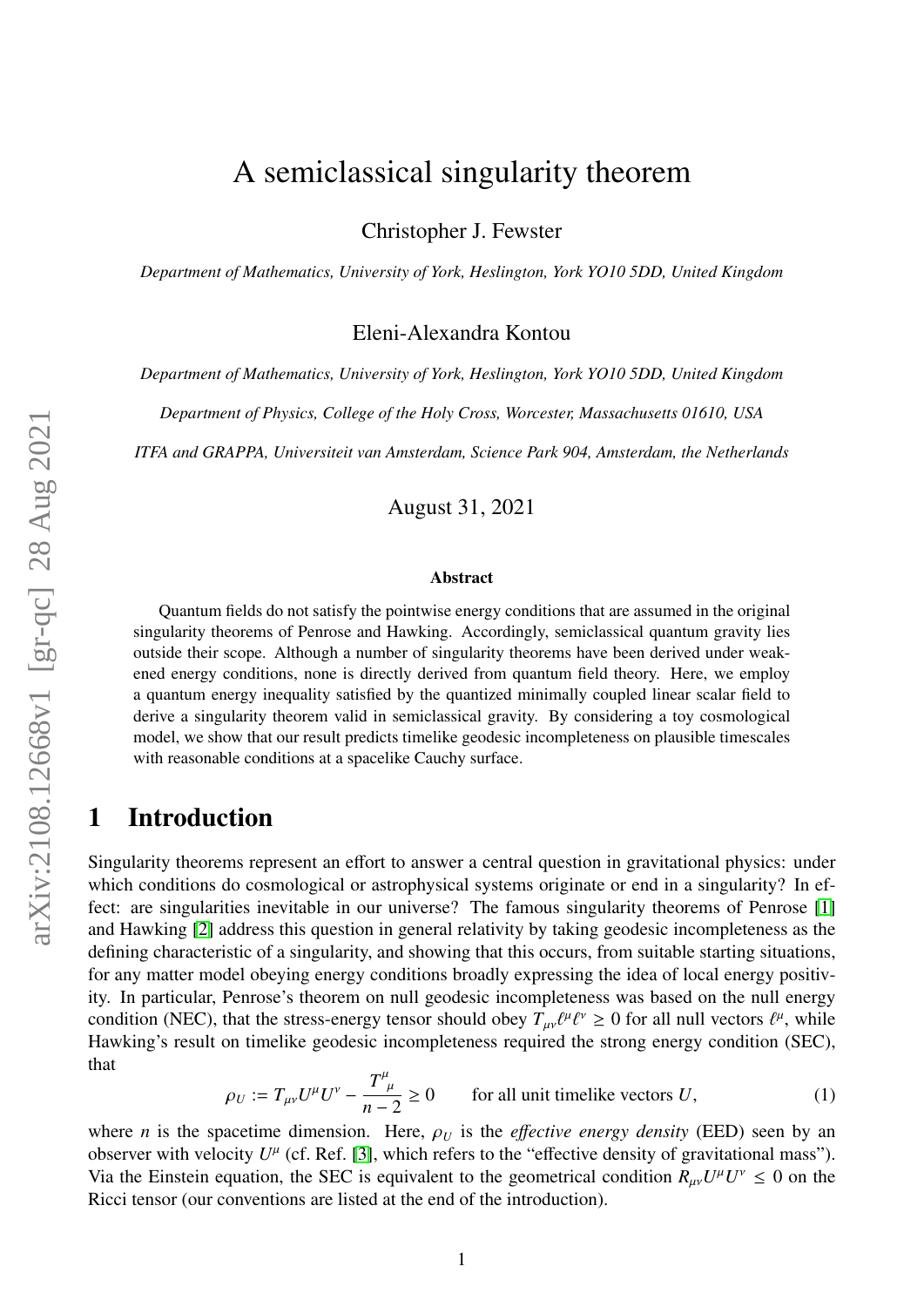It has long been recognized that the energy conditions are too restrictive. Even the classical massive minimally coupled scalar field violates the SEC and the non-minimally coupled scalar field violates the NEC, while quantum fields violate all pointwise energy conditions [\[4\]](#page-25-3). Reviews concerning the status of energy conditions include Refs. [\[5,](#page-25-4) [6\]](#page-25-5), while Ref. [\[7\]](#page-25-6) is a comprehensive review of all aspects of singularity theorems. Accordingly, several authors have focused on relaxing the energy condition in singularity theorems looking instead at weaker, averaged energy conditions [\[8,](#page-25-7) [9,](#page-25-8) [10,](#page-25-9) [11\]](#page-25-10). Most of that work focuses on Penrose-type (null geodesic incompleteness) results and the half-averaged null energy condition. More recently, Ref. [\[12\]](#page-25-11) presented proofs of both Hawking-type (timelike geodesic incompleteness) and Penrose-type singularity theorems with weakened energy conditions. Based on their results, Ref. [\[13\]](#page-25-12) proved a Hawking-type singularity theorem for the classical Einstein-Klein-Gordon field. The essential technical ingredient in this work, as with almost all of the previous literature concerning weakened energy conditions, is the analysis of a Riccati differential inequality derived from the Raychaudhuri equations [\[14\]](#page-25-13). However, it has been realised very recently [\[15\]](#page-25-14) that *index form* methods provide a much simpler route to obtaining singularity theorems with weakened energy hypotheses, with the advantage that they also provide quantitative estimates of the timescale on which the singularity occurs. Index form methods appear in some textbook accounts of the original singularity theorems [\[16,](#page-25-15) [17\]](#page-25-16) and are also employed in generalizations of the singularity theorems in other directions – see e.g., [\[18,](#page-25-17) [19\]](#page-26-0). An interesting account of the interplay between Riccati and index-form methods in a slightly different context can be found in Ref. [\[20\]](#page-26-1).

But what about quantum fields? Reconciliation of the energy conditions and quantum field theory began with the seminal works of Ford [\[21,](#page-26-2) [22\]](#page-26-3). Motivated by an apparent conflict between negative energy densities and the second law of thermodynamics, he suggested and later proved that quantum field theory contains mechanisms that impose fundamental restrictions on the possible magnitude and duration of any negative energy densities or fluxes due to the quantum field; these restrictions – *quantum energy inequalities* (QEIs) – have been proved to hold for a range of different quantum field theories in flat and curved spacetimes. See [\[23,](#page-26-4) [6\]](#page-25-5) for recent reviews.

An important question is whether QEIs can be used as hypotheses for singularity theorems and this has been addressed to some extent. Both Refs. [\[12\]](#page-25-11) and [\[15\]](#page-25-14) introduced singularity theorems with hypotheses inspired by QEIs. For example, Ref. [\[15\]](#page-25-14) proved a Hawking-type singularity theorem in spacetime dimension  $n = 2m$  ( $m \in \mathbb{N}$ ) under the following geometrical condition on the Ricci tensor: for any unit-speed timelike geodesic  $\gamma : I \to M$ , where *I* is a compact interval in R, it is assumed that there are non-negative constants  $Q_m(\gamma)$  and  $Q_0(\gamma)$  of appropriate dimensions so that the inequality

<span id="page-1-0"></span>
$$
\int_{I} f(t)^{2} R_{\mu\nu} \dot{\gamma}^{\mu} \dot{\gamma}^{\nu} |_{\gamma(t)} dt \leq Q_{m}(\gamma) ||f^{(m)}||^{2} + Q_{0}(\gamma) ||f||^{2}, \qquad (2)
$$

holds for all smooth real-valued  $f$  supported in the interior of  $I$ . Here  $\|\cdot\|$  denotes the standard norm of  $L^2(I)$ . Under this condition, and additional assumptions on the extrinsic curvature of a spacelike Cauchy surface, it was shown that timelike goedesic completeness must fail. Quantitative estimates of the required initial contraction and timescales for the singularity were obtained in various cases, including models drawn from cosmology.

However, none of the conditions used in the works just mentioned were derived directly from quantum field theories. Indeed, QEIs on the quantised EED – needed for Hawking-type results – were only derived recently [\[24\]](#page-26-5). What we will do in this paper is to use those QEIs as the basis for a singularity theorem valid in semiclassical quantum gravity. There remains a slight gap. The bounds obtained in [\[24\]](#page-26-5) hold in flat and curved spacetime backgrounds but in the latter case require a reference state to be chosen. (In Minkowski spacetime we simply adopt the Poincaré invariant vacuum state as the reference.) As we will argue, however, the contribution from the reference state can be neglected on sufficiently small scales, on which the bound is dominated by terms with a universal form (essentially equal to the bound in Minkowski spacetime). The upshot is that we assume the bound [\(2\)](#page-1-0) for solutions to semiclassical Einstein–Klein–Gordon system, with constants *Q<sup>m</sup>* and *Q*<sup>0</sup>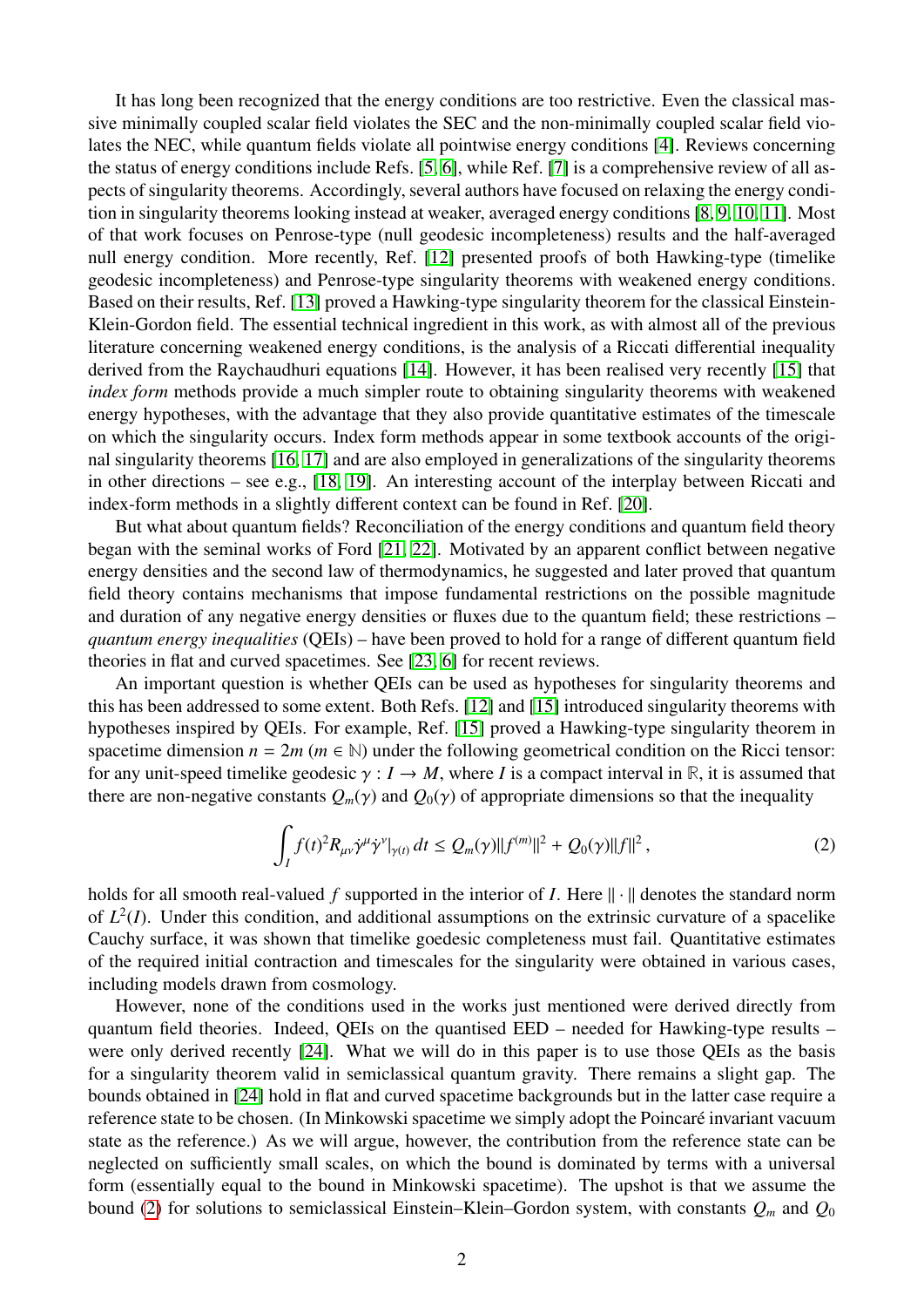obtained from the QEI and other assumptions, but restricting to functions *f* whose support extends over sufficiently short intervals of proper time. This timescale is expected to shrink as a singularity is approached. Ideally, it would be derived from the QEI itself – a line of work that will be pursued elsewhere – but in the present paper it must be supplied as an additional piece of information. Thus we will speak of a geodesic being *T*-regular, where  $T : I \to \mathbb{R}$ , if the inequality [\(2\)](#page-1-0) holds for functions *f* supported in intervals of width *T<sup>t</sup>* centered at *t*, allowing *t* to vary within *I* (see Definition [3.1](#page-8-0) for a precise statement).

One approach (which had been our initial plan) is only to assume [\(2\)](#page-1-0) for *f* with support duration below a fixed timescale determined by the largest curvature scales encountered along the geodesic γ. This corresponds to *<sup>T</sup>*-regularity for a constant function *<sup>T</sup>*. In principle a direct application of the results in [\[15\]](#page-25-14) would now give a singularity theorem predicting geodesic incompleteness with a side assumption that the curvature remain below some threshold chosen sufficiently high that spacetimes violating the assumption might be judged to be 'singular for practical purposes'. However we found this to require such large extrinsic curvatures at the initial surface as to be of limited practical use. What we are going to do here is to allow the 'sufficiently small' timescale to shrink linearly in proper time along the geodesic  $\gamma : [0, \tau] \to M$ , by taking

<span id="page-2-0"></span>
$$
T_t = T_0(1 - t/\tau) \tag{3}
$$

for some  $T_0 > 0$ . On physical grounds, spacetimes for which this is not valid should exhibit very large curvatures along future complete geodesics and therefore also exhibit singular behaviour 'for practical purposes'. We then employ a partition of unity argument to control the Ricci tensor over the whole of  $\gamma$ , where the bump function in the partition near  $t \in [0, \tau)$  has support width less than  $T_t$ .<br>Simplifying slightly our result is essentially the following. Consider any solution to the semicle

Simplifying slightly, our result is essentially the following. Consider any solution to the semiclassical Einstein–Klein–Gordon equations in which the expected magnitude of the scalar field does not exceed some threshold  $\phi_{\text{max}}$ . It is assumed that the spacetime of the solution is globally hyperbolic and that the state of the quantum field is Hadamard. Let *S* be a spacelike Cauchy surface in the spacetime and suppose that, for some  $T_0$ ,  $\tau > 0$ , all future-directed unit-speed timelike geodesics of length  $\tau$  emanating normally from *S* are *T*-regular where  $T_t$  is given by [\(3\)](#page-2-0). Suppose also that the SEC holds for a period of proper time  $\tau_2$  at the start of each such geodesic. If the extrinsic curvature SEC holds for a period of proper time  $\tau_0$  at the start of each such geodesic. If the extrinsic curvature of *S* is sufficiently large and negative, where the threshold is determined by  $T_0$ ,  $\tau$ ,  $\tau_0$  and the spacetime dimension *n*, then no future-directed timelike curve emanating from *S* can have proper duration more than  $\tau$  and the spacetime is future-timelike geodesically incomplete. Of course, a sufficiently large extrinsic curvature  $-K > (n-1)/\tau_0$  at the initial surface will result, by Hawking's original theorem, in timelike geodesic incompleteness within the timescale  $\tau_0$  on which the SEC is assumed. It is important to clarify that there are indeed regimes where our threshold for −*K* is much lower than  $(n-1)/\tau_0$ . Another way of interpreting our result is that if the initial extrinsic curvature exceeds our threshold in a solution to the semiclassical Einstein–Klein–Gordon theory obeying the SEC near *S* , then one or more of the following must occur: (a) the spacetime is timelike geodesically incomplete; (b) the field strength must somewhere exceed  $\phi_{\text{max}}$ ; (c) the timescale on which [\(2\)](#page-1-0) holds is somewhere smaller than  $T_t = T_0(1 - t/\tau)$  at proper time *t* along a geodesic emanating normally from *S*. Depending on the choice of parameters, possibilities (b) and (c) may be regarded as indicating the onset of early-universe conditions and therefore of singular behaviour for practical purposes.

The paper is structured as follows. Sec. [2](#page-3-0) briefly summarises the quantization procedure used in [\[24\]](#page-26-5) to obtain a QEI on the EED (called a Quantum Strong Energy Inequality or QSEI). The QSEI is recalled in Sec. [3,](#page-6-0) where we also explain why the bounds of the type [\(2\)](#page-1-0) may be expected on sufficiently small scales, leading to the idea of a *T*-regular geodesic. In Sec. [4](#page-8-1) we define the partition of unity used to discuss averages over long timescales, deferring many details to the Appendix. Sec. [5](#page-11-0) presents the singularity theorem that constitutes our main result. It is then shown in Sec. [6](#page-14-0) how quantitative information can be extracted concerning the time at which geodesic incompleteness occurs and the required extrinsic curvature at the initial surface. In the context of a toy cosmological model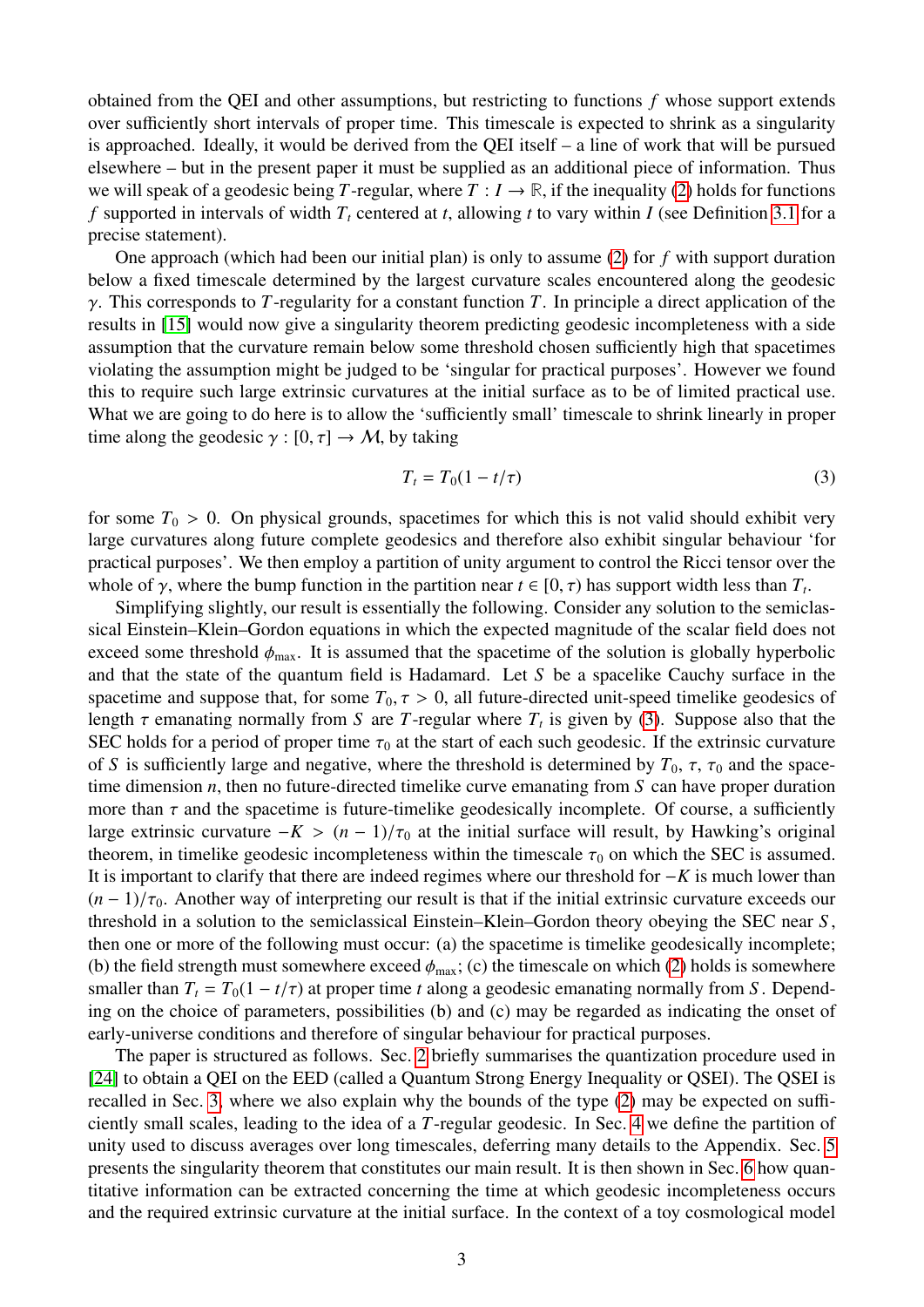we show that plausible extrinsic curvatures lead to singular behaviour on timescales that exceed the lifetime of our own universe by as little as one order of magnitude. As a definition of 'plausible' parameters, we use values that are predicted to have occurred in our universe according to ΛCDM cosmology fitted with PLANCK data [\[25\]](#page-26-6). We emphasise that the purpose of these calculations is to show that results of the type we have developed do indeed apply beyond the domain of applicability of Hawking's result, and also as a proof of principle that the quantitative information produced by results of the type we have developed might have practical use. A summary and discussion of our results in Sec. [7](#page-17-0) concludes the paper.

We work in *n* spacetime dimensions unless otherwise stated and employ [−, −, −] conventions in the Misner, Thorne and Wheeler classification [\[26\]](#page-26-7). That is, the metric signature is  $(+, -, -, \ldots)$ , the Riemann tensor is defined as  $R_{\lambda\eta\nu}^{\mu}v^{\nu} = (\nabla_{\lambda}\nabla_{\eta} - \nabla_{\eta}\nabla_{\lambda})v^{\mu}$ , and the Einstein equation is  $G_{\mu\nu} = -8\pi T_{\mu\nu}$ .<br>The d'Alembertian is written  $\Box - \frac{\partial^{\mu\nu}\nabla}{\partial \nu} \nabla$ . For the most part, we The d'Alembertian is written  $\Box_g = g^{\mu\nu} \nabla_\mu \nabla_\nu$ . For the most part, we adopt units in which  $G_N = c = 1$ .

### <span id="page-3-0"></span>2 Quantization

Throughout this work, we assume that the spacetime is a smooth *n*-dimensional Lorentzian manifold  $(M, g)$  that is globally hyperbolic. We consider the minimally coupled classical scalar field  $\phi$  with Lagrangian density √

$$
L[\phi] = \frac{\sqrt{-g}}{2} \left( (\nabla \phi)^2 - M^2 \phi^2 \right),\tag{4}
$$

where *M* has dimensions of inverse length, equal to the reduced Compton length of massive particles in the corresponding quantum field theory. The field equation and stress-energy tensor are

$$
(\Box_g + M^2)\phi = 0 \tag{5}
$$

and

$$
T_{\mu\nu} = (\nabla_{\mu}\phi)(\nabla_{\nu}\phi) + \frac{1}{2}g_{\mu\nu}(M^2\phi^2 - (\nabla\phi)^2),
$$
 (6)

while the EED defined by Eq. [\(1\)](#page-0-0) becomes

$$
\rho_U = U^{\mu} U^{\nu} (\nabla_{\nu} \phi) (\nabla_{\mu} \phi) - \frac{1}{n-2} M^2 \phi^2.
$$
\n(7)

Quantization follows exactly the procedure described in Ref. [\[24\]](#page-26-5) so we will be brief and direct the reader there for more details. It is based on the algebraic approach (see [\[27\]](#page-26-8) for a review) and starts by introducing a unital ∗-algebra  $\mathscr{A}(M)$  on our manifold M, so that self-adjoint elements of  $\mathscr{A}(M)$  are observables of the theory. The algebra is generated by elements  $\Phi(f)$  where  $f \in C_0^{\infty}$  $\int_0^\infty (\mathcal{M}),$ which represent smeared quantum fields and obey the following relations

• Linearity

The map  $f \to \Phi(f)$  is complex-linear,

- Hermiticity  $\Phi(f)^* = \Phi(\overline{f}) \qquad \forall f \in C_0^{\infty}$  $_0^{\infty}(\mathcal{M}),$
- Field Equation  $\Phi((\Box_g + M^2)f) = 0$   $\forall f \in C_0^{\infty}$  $_0^{\infty}$ (M),
- Canonical Commutation Relations  $[\Phi(f), \Phi(h)] = iE(f, h)\mathbb{1} \qquad \forall f, h \in C$ ∞  $\int_0^\infty (\mathcal{M}).$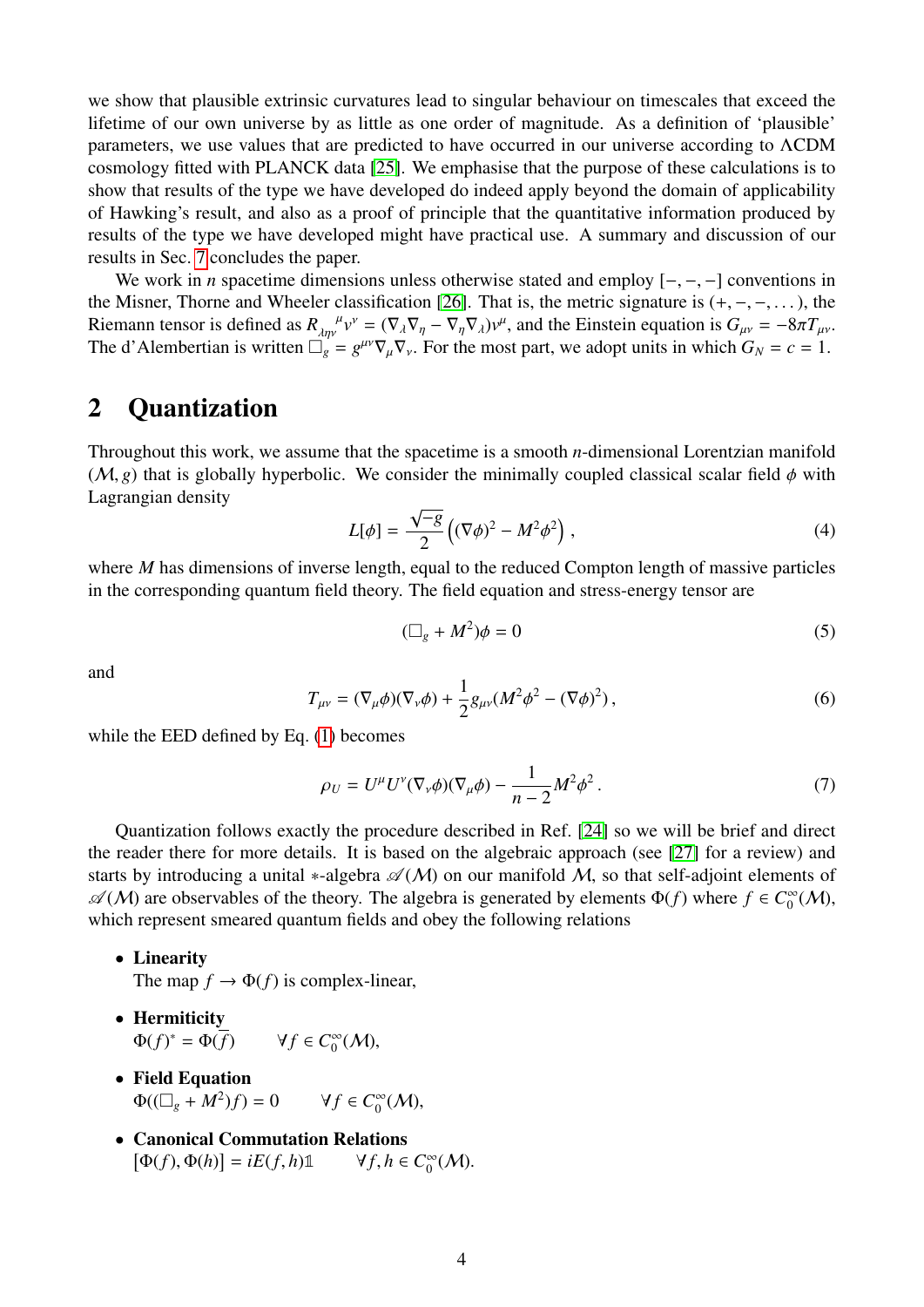Here, *C* ∞  $\int_{0}^{\infty} (M)$  denotes the space of smooth functions of compact support from M to  $\mathbb{C}$  and  $E(x, y) = E^{R}(x, y)$  is an antisymmetric bi-distribution equal to the difference of the advanced and  $E^A(x, y) - E^R(x, y)$  is an antisymmetric bi-distribution equal to the difference of the advanced and retarded Green functions of  $\Box + M^2$  which exist due to global hyperbolicity of the spacetime retarded Green functions of  $\Box_g + M^2$ , which exist due to global hyperbolicity of the spacetime.

In the algebraic approach, states of the theory are described by linear maps  $\omega : \mathscr{A}(\mathcal{M}) \to \mathbb{C}$  that are normalized ( $\omega(1) = 1$ ) and positive ( $\omega(A^*A) \ge 0$  for all  $A \in \mathcal{A}(M)$ ). The expression  $\omega(A)$  is interpreted as the expectation value of  $A \in \mathcal{A}(M)$  in state  $\omega$ . Physical conditions must be specified interpreted as the expectation value of  $A \in \mathscr{A}(M)$  in state  $\omega$ . Physical conditions must be specified to narrow down the choice of states, and a particularly well-behaved class of states is given by those that are Hadamard (see [\[27\]](#page-26-8), and also [\[28\]](#page-26-9) for a recent improvement to the original definition [\[29\]](#page-26-10)).

The algebra  $\mathscr{A}(M)$  only contains polynomials built from elements of the form  $\Phi(f)$ . For example,  $\mathscr{A}(M)$  contains elements of the form

$$
\mathfrak{D}^{\otimes 2} :_{\omega}(f \otimes f) = \Phi(f)\Phi(f) - W(f, f)\mathbb{1}
$$
\n(8)

for any test function  $f$  and any state  $\omega$ , where

$$
W(f, h) = \omega(\Phi(f)\Phi(h))\tag{9}
$$

is the two-point function of  $\omega$ . These elements have the property that  $\langle : \Phi^{\otimes 2} :_{\omega} (f \otimes f) \rangle_{\omega} = 0$ .<br>To form a Wick square, one needs to replace  $f \otimes f \in C^{\infty}(M \times M)$  by a suitable compactly

To form a Wick square, one needs to replace  $f \otimes f \in C_0^\infty$  $\int_0^\infty (\mathcal{M}\times\mathcal{M})$  by a suitable compactly supported distribution supported on the diagonal (and also address finite renormalisation freedoms). This idea can be implemented in the case where  $\omega$  is quasifree<sup>[1](#page-4-0)</sup> and Hadamard and leads to the definition of an<br>extended algebra  $\mathcal{W}(M)$  described in [30], that contains  $\mathcal{A}(M)$  as a subalgebra, but also contains extended algebra  $\mathcal{W}(M)$ , described in [\[30\]](#page-26-11), that contains  $\mathcal{A}(M)$  as a subalgebra, but also contains elements such as Wick polynomials and the smeared stress-energy tensor. For example, the quadratic Wick polynomials in the field and its derivatives needed to define the quantized stress-energy tensor are given as follows.

Let  $f^{\mu_1\cdots\mu_r\nu_1\cdots\nu_s}$  be a smooth compactly supported tensor field and define a compactly supported distribution  $T^{r,s}[f]$  on  $M \times M$  by

$$
T^{(r,s)}[f](S) = \int_M d\text{Vol } f^{\mu_1 \cdots \mu_r \nu_1 \cdots \nu_s} \left[ (\nabla^{(r)} \otimes \nabla^{(s)}) S^{\text{sym}} \right]_{\mu_1 \cdots \mu_r \nu_1 \cdots \nu_s} . \tag{10}
$$

Here,  $S^{sym}(x, y) = \frac{1}{2}$ <br>a symmetrised r-th  $\alpha$  $\frac{1}{2}(S(x, y) + S(y, x))$  is the symmetric part of  $S \in C^{\infty}(\mathcal{M} \times \mathcal{M})$ , while  $\nabla^{(r)}$  is order covariant derivative and the double square brackets [[J] in the integrand a symmetrised *r*-th order covariant derivative and the double square brackets  $\lbrack \lbrack \cdot \rbrack \rbrack$  in the integrand denote a coincidence limit. Then we obtain a smeared Wick polynomial

$$
:\nabla^{(r)}\Phi\nabla^{(s)}\Phi:_{\omega}(f):=:\Phi^{\otimes 2}:_{\omega}(T^{r,s}[f]),\tag{11}
$$

which has a vanishing expectation value in the reference state  $\omega$ . However, as there is no preferred choice of state in a general curved spacetime ([\[31\]](#page-26-12); see [\[32\]](#page-26-13) for discussion) it is desirable to seek prescriptions leading to local and covariant Wick polynomials. This can be done in various ways and the renormalisation freedom cannot be removed completely. Here we follow the axioms of Hollands and Wald [\[30,](#page-26-11) [33\]](#page-26-14). In this scheme, Wick polynomials obey a Leibniz rule for differentiation of products, but the field equation cannot be used freely.

The axioms are enough to define the stress-energy tensor  $T_{uv}$  for perturbatively interacting theories, up to finite renormalisation freedoms, which might be fixed by reference to the expectation values obtained in certain standard states on standard spacetimes, or other criteria. In the case of the linear real scalar field, the finite renormalisation freedom reduces to linear combinations of the tensors  $M^4g_{\mu\nu}$ ,  $M^2G_{\mu\nu}$ ,  $I_{\mu\nu}$  and  $J_{\mu\nu}$  where the latter are conserved symmetric curvature tensors arising by functional derivatives of  $R^2$  and  $R_{\mu\nu}R^{\mu\nu}$  with respect to the metric. It is natural to use some of this freedom to choose a prescription in which the Minkowski vacuum state has vanishing expectation

<span id="page-4-0"></span><sup>1</sup>A state is quasifree if all its odd *n*-point functions vanish and all its even *n*-point functions can be expanded as sums of products of the two-point function according to Wick's theorem.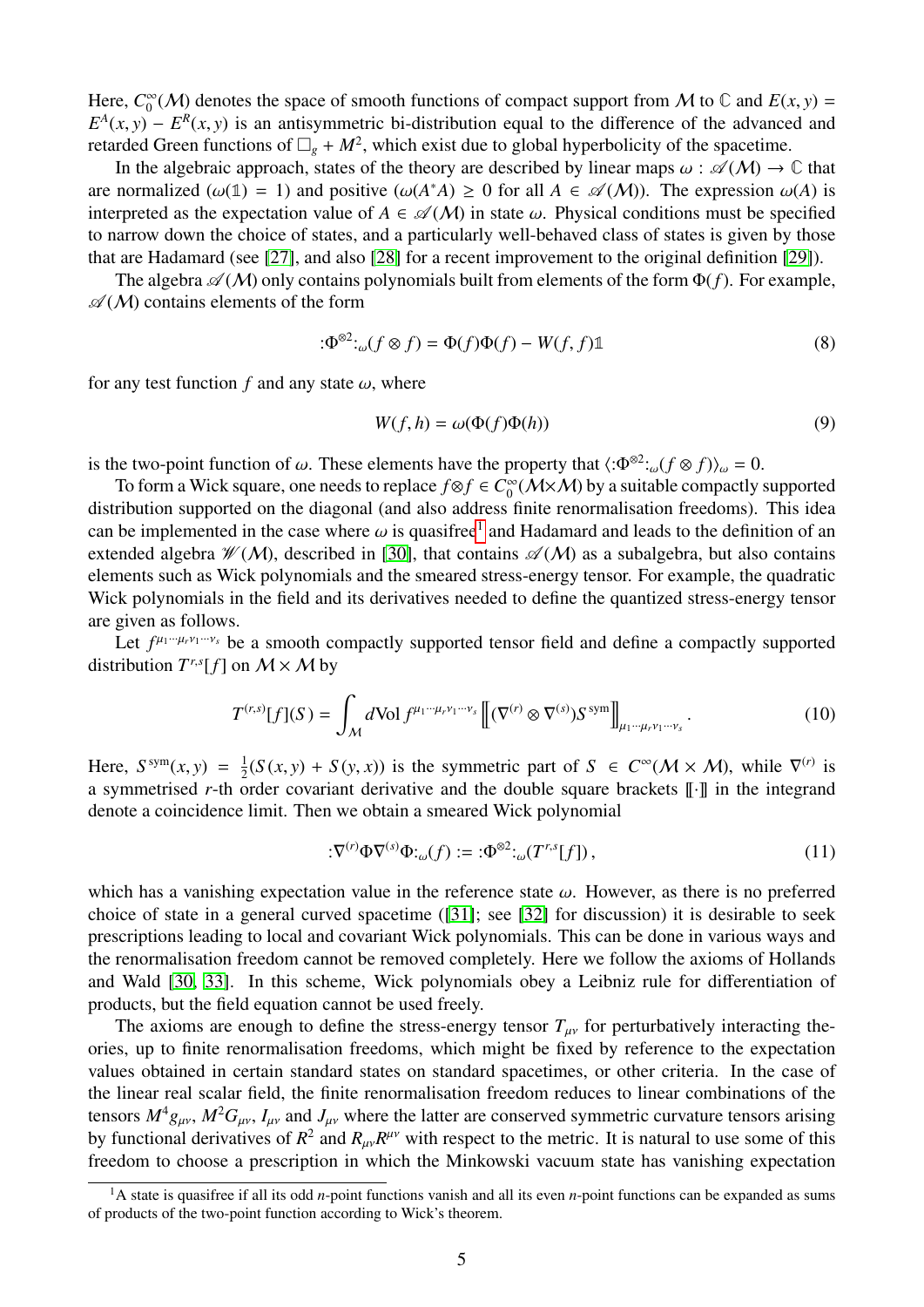value, for example. At any rate, we assume that a prescription has been fixed as part of the physical specification of the matter model. Once this is done, the semiclassical Einstein equation (SEE) for the Einstein–Klein–Gordon system with vanishing cosmological constant can be formulated as follows.

<span id="page-5-4"></span>Definition 2.1. *Fix a locally covariant prescription for the stress-energy tensor of the massive minimally coupled scalar field. A* solution to the SEE *is a triple* (M, *<sup>g</sup>*, ω) *where* (M, *<sup>g</sup>*) *is a globally hyperbolic spacetime of even dimension n* <sup>=</sup> <sup>2</sup>*m and* ω *is a Hadamard state of the quantised minimally coupled Klein–Gordon field on* (M, *<sup>g</sup>*)*, such that*

<span id="page-5-0"></span>
$$
G_{\mu\nu} = -8\pi \langle T_{\mu\nu} \rangle_{\omega} \tag{12}
$$

*holds everywhere on* M*.*

The system [\(12\)](#page-5-0) is a highly complex set of equations linking the evolution of the metric to that of the two-point function of the quantum state  $\omega$ . If a prescription has been chosen in which the Minkowski vacuum state has vanishing expectated stress-energy tensor, then Minkowski space furnishes a rather trivial example solution. More generally, the analysis of these equations is highly nontrivial. Recently Sanders [\[34\]](#page-26-15) has succeeded in classifying all static symmetric semiclassical solutions to the Einstein–Klein–Gordon system with spatial topology **S** 3 and arbitrary cosmological constant and allowing for nonminimal coupling. Before that, the existence of solutions has been shown in situations with high levels of symmetry, for example in flat FLRW spacetimes (see [\[35\]](#page-27-0) and [\[36\]](#page-27-1)). In this paper, however, we will formulate a singularity theorem for solutions to the SEE without further discussing the question of existence.

Clearly, if  $(M, g, \omega)$  is a solution to the SEE, then the Ricci tensor obeys

<span id="page-5-2"></span>
$$
R_{\mu\nu}U^{\mu}U^{\nu} = -8\pi \langle \rho_U \rangle_{\omega} \tag{13}
$$

for any timelike unit vector  $U^{\mu}$ , where  $\rho_U$  is the renormalized EED. As a smeared field,  $\rho_U$  takes the form form

$$
\rho_U(f) = (\nabla_\mu \Phi \nabla_\nu \Phi)(U^\mu U^\nu f) - \Phi^2 \left(\frac{1}{n-2} M^2 f\right),\tag{14}
$$

where U is any unit timelike vector field and  $f$  is any smooth compactly supported function on  $\mathcal{M}$ <sup>[2](#page-5-1)</sup> For further manipulations, the following point-splitting formula is useful:

$$
\langle (\nabla^{(r)} \Phi \nabla^{(s)} \Phi)(f) \rangle_{\omega} - \langle (\nabla^{(r)} \Phi \nabla^{(s)} \Phi)(f) \rangle_{\omega_0} = \langle : (\nabla^{(r)} \Phi \nabla^{(s)} \Phi) :_{\omega_0}(f) \rangle_{\omega}
$$
  
=  $T^{r,s}[f](W - W_0),$  (15)

where both  $\omega$  and  $\omega_0$  are quasifree Hadamard states with respective two-point functions *W* and *W*<sub>0</sub>. Because  $\omega$  and  $\omega_0$  are Hadamard, the difference :*W*: = *W* − *W*<sub>0</sub> is necessarily smooth, so the righthand side is well-defined. Here, and for the rest of this paper, we denote all quantities normal-ordered relative to  $\omega_0$  by :*X*:, rather than :*X*:<sub> $\omega_0$ </sub>. It follows that

<span id="page-5-3"></span>
$$
\langle \rho_U(f) \rangle_{\omega} = \langle \rho_U(f) \rangle_{\omega_0} + \langle \phi_U(f) \rangle_{\omega},\tag{16}
$$

where

$$
\langle:\!\rho_U:(f)\rangle_\omega = \int_M d\text{Vol}\,f\!\left[\mathbb{I}(\nabla_U\otimes\nabla_U):W:\mathbb{J}\!]-\!\left(\frac{M^2}{n-2}\right)\mathbb{I}:W:\mathbb{J}\!\right].\tag{17}
$$

The quantity appearing in square brackets will be denoted  $\langle:\rho_U:\rangle_\omega$  by a slight abuse of notation.

It is important to note that Eq. [\(13\)](#page-5-2) assumes a particular choice to fix finite renormalisation freedoms has been made for  $\rho_U$ , inherited from the choices made for the stress-energy tensor. In equa-tion [\(16\)](#page-5-3) the term : $\rho_U$ : is independent of such choices because they are manifested in terms that are multiples of the identity operator.

<span id="page-5-1"></span><sup>&</sup>lt;sup>2</sup>At nonminimal coupling there are terms such as  $\Phi(\Box_g + \xi R + M^2)\Phi$ . These do not necessarily vanish in the Hollands– Wald scheme, but they turn out to be state-independent and therefore cancel in differences of expectation values in Hadamard states.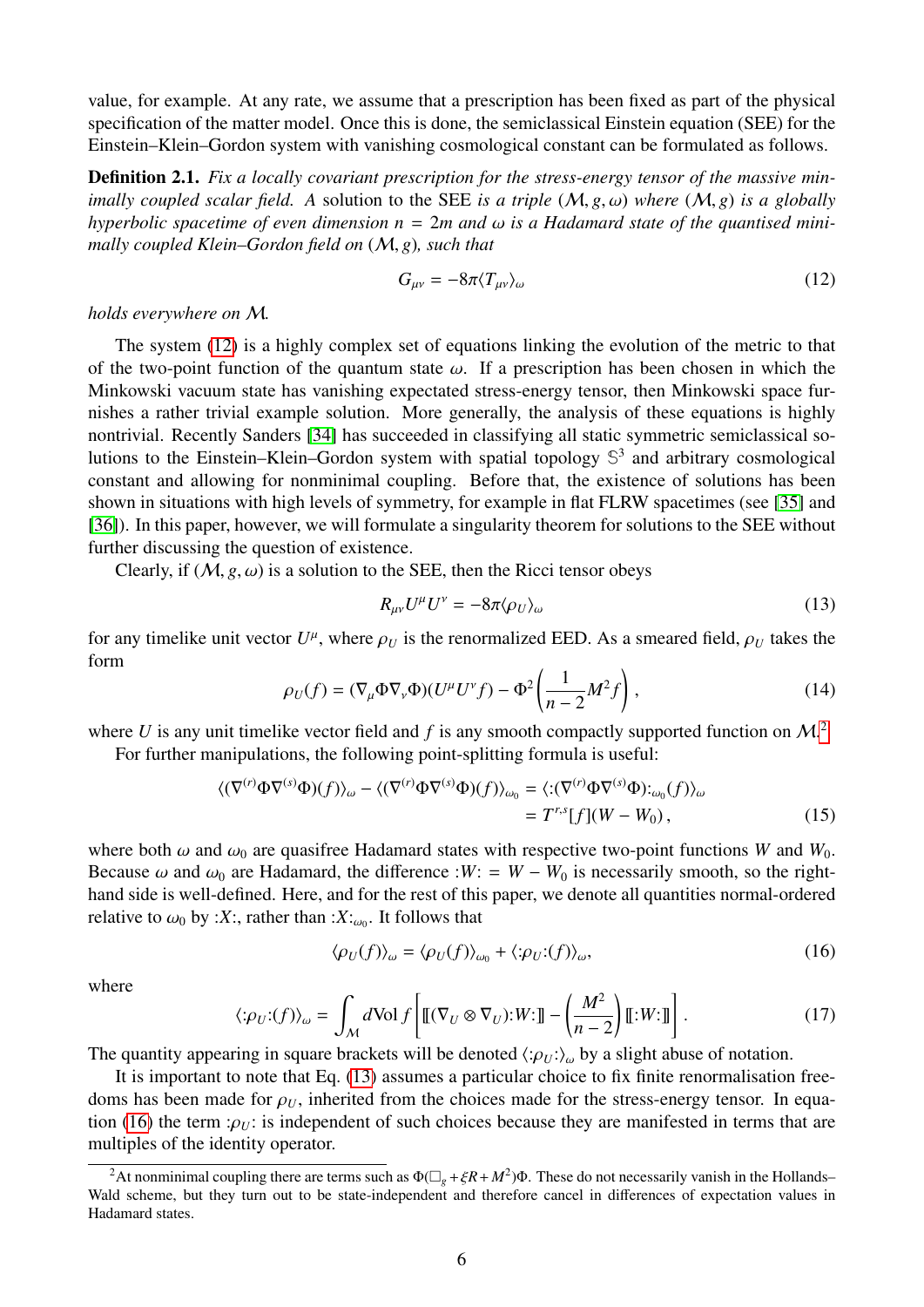## <span id="page-6-0"></span>3 Quantum strong energy inequality

We can now turn to the QEIs satisfied by the quantized EED derived in Ref. [\[24\]](#page-26-5), which established a variety of lower bounds on averages of  $\langle : \rho_U : \rangle_\omega$  along worldlines or over spacetime volumes, allowing for possibly nonminimal coupling to the scalar curvature. Here, we will employ the worldline result for the minimally coupled massive field.

Let  $\gamma$  be a smooth geodesic parametrized by proper time  $\tau$  and let  $U^{\mu}$  be a timelike unit vector degree in with  $\dot{\gamma}^{\mu}$  on  $\gamma$ . For any real valued test function  $f \in C^{\infty}(\mathbb{R}, \mathbb{R})$ , we write field agreeing with  $\dot{\gamma}^{\mu}$  on  $\gamma$ . For any real valued test function  $f \in C_0^{\infty}$  $\int_0^\infty (\mathbb{R}, \mathbb{R})$ , we write

<span id="page-6-1"></span>
$$
\langle \phi_U : \circ \gamma \rangle_{\omega}(f^2) = \int d\tau f^2(\tau) \langle \phi_U : \rangle_{\omega}(\gamma(\tau)). \tag{18}
$$

It was shown in Theorem 5 of [\[24\]](#page-26-5) that the QEI

$$
\langle:\rho_U:\circ\gamma\rangle_{\omega}(f^2)\geq -\left[\int_0^\infty\frac{d\alpha}{\pi}\phi^*((\nabla_U\otimes\nabla_U)\,W_0)(\overline{f_\alpha},f_\alpha)+\frac{M^2}{n-2}\langle:\Phi^2:\circ\gamma\rangle_{\omega}(f^2)\right] \tag{19}
$$

holds for all Hadamard states  $\omega$ , where  $f_{\alpha}(\tau) = e^{i\alpha \tau} f(\tau)$  and  $\phi : \mathbb{R} \times \mathbb{R} \to M \times M$  by  $\phi(\tau, \tau') =$ <br>( $\gamma(\tau)$ ) Consequently the Hadamard-renormalized FED obeys the inequality ( $\gamma(\tau)$ ,  $\gamma(\tau')$ ). Consequently the Hadamard-renormalized EED obeys the inequality

$$
\langle \rho_U \circ \gamma \rangle_{\omega}(f^2) + \frac{M^2}{n-2} \langle \Phi^2 \circ \gamma \rangle_{\omega}(f^2) \ge \langle \rho_U \circ \gamma \rangle_{\omega_0}(f^2) + \frac{M^2}{n-2} \langle \Phi^2 \circ \gamma \rangle_{\omega_0}(f^2) - \int_0^\infty \frac{d\alpha}{\pi} \phi^*( (\nabla_U \otimes \nabla_U) W_0)(\overline{f_\alpha}, f_\alpha) \tag{20}
$$

for all Hadamard states  $\omega$ , for any choice of Hadamard reference  $\omega_0$  with two-point function  $W_0$ , and for all real-valued test functions *f* .

This bound is not easy to use in practice, due to the lack of closed-form expressions for Hadamard two-point functions that could define a reference state. An alternative would be to derive an 'absolute' QSEI that avoids the need for a reference state, and this will be pursued elsewhere. Here, we will instead work around the obstacle by making a physically motivated approximation. Namely, if the support of f is sufficiently small, the integration in the last term of [\(20\)](#page-6-1) involves the two-point function  $W_0(x, y)$  near to coincidence along  $\gamma$ . In this regime, the two-point function is dominated by its leading singularity, which is universal across all Hadamard states and is shared, in particular, by the Minkowski vacuum two-point function of a massless scalar field. For test functions of sufficiently small support – where 'sufficiently small' is determined by the reference state  $\omega_0$  and the spacetime geometry but *not* the states  $\omega$  of interest – the bound [\(20\)](#page-6-1) continues to hold for all  $\omega$  if the integral on the right-hand side is replaced by

$$
\int_0^\infty \frac{d\alpha}{\pi} \int_{\mathbb{R}^2} dt \, dt' \partial_t \partial_{t'} W_{\text{Mink}}(t, \mathbf{0}; t', \mathbf{0}) \overline{f_\alpha(t)} f_\alpha(t')
$$
(21)

where

$$
W_{\text{Mink}}(x, x') = \hbar \int \frac{d^{n-1}k}{(2\pi)^{n-1}} \frac{e^{-ik \cdot (x - x')}}{2k} \tag{22}
$$

is the massless Minkowski vacuum 2-point function and  $k^{\mu} = (\|\mathbf{k}\|, \mathbf{k})$ . Planck's constant appears<br>explicitly as it has not been set to unity. The integral may be evaluated as explicitly as it has not been set to unity. The integral may be evaluated as

$$
\hbar \int_0^\infty \frac{d\alpha}{\pi} \int \frac{d^{n-1}k}{(2\pi)^{n-1}} \int_{\mathbb{R}^2} dt \, dt' \frac{k}{2} e^{-i(\alpha+k)(t-t')} f(t) f(t') = \hbar \frac{S_{n-2}}{(2\pi)^n} \int_0^\infty d\alpha \int_0^\infty dk \, k^{n-1} |\hat{f}(\alpha+k)|^2
$$

$$
= \hbar \frac{S_{n-2}}{(2\pi)^n} \int_0^\infty du \int_0^u dk \, k^{n-1} |\hat{f}(u)|^2
$$

$$
= \hbar \frac{S_{n-2}}{(2\pi)^n} \int_0^\infty du \, \frac{u^n}{n} |\hat{f}|^2(u), \tag{23}
$$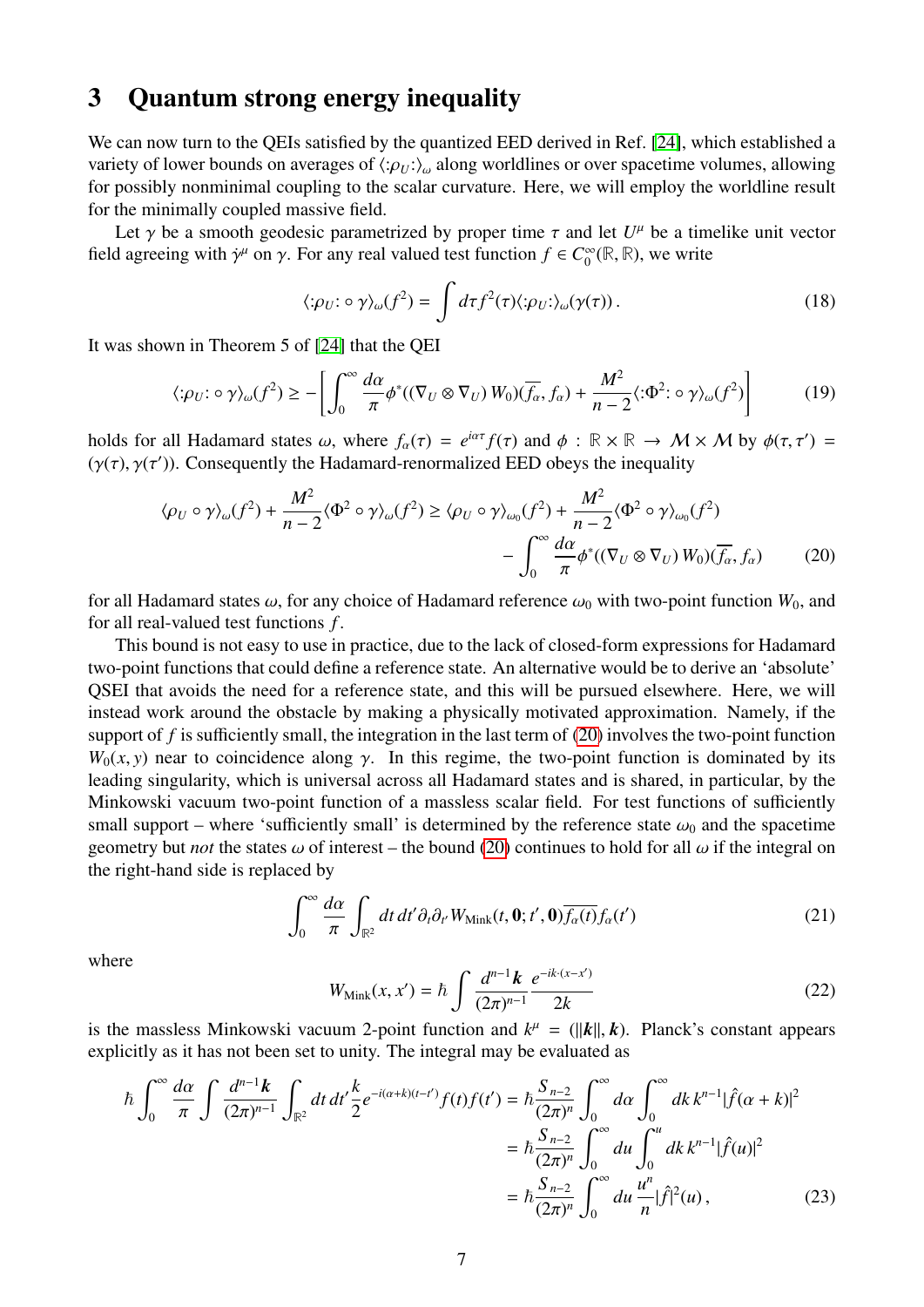where  $S_{n-2}$  is the volume of the  $(n-2)$ -dimensional standard unit sphere and  $\hat{f}$  is the Fourier transform  $\hat{f}(u) = \int dt e^{-iut} f(t)$ . In the first step, we have used the definition of the transform and integrated out the angular dependence, and in the second we have changed variables from  $\alpha$  and  $k$  to  $u = \alpha + k$  and *k*. Restricting to spacetimes with even dimension of at least 4, writing  $n = 2m$  for  $m \in \mathbb{N}$  and  $m \ge 2$ , we may use the fact that  $\hat{f}'(u) = -iu\hat{f}(u)$  to obtain

$$
\hbar \frac{S_{n-2}}{(2\pi)^n} \int_0^\infty du \, \frac{u^n}{n} |\hat{f}|^2(u) = \hbar \frac{S_{2m-2}}{4m(2\pi)^{2m}} \int_{-\infty}^\infty du |\widehat{f^{(m)}}|^2(u) = \hbar \frac{\pi S_{2m-2}}{2m(2\pi)^{2m}} \int_{-\infty}^\infty dt |f^{(m)}|^2, \qquad (24)
$$

where we have also extended the integral to the full line, using the fact that  $|\hat{f}|^2$  is real and even, and used Parseval's theorem in the final step. As we have argued, this expression can be used – at least for sufficiently small support width – as a replacement for the integral in [\(20\)](#page-6-1). We can say a bit more about the magnitude of this term in relation to the others, because smooth functions *f* , compactly supported in an interval *I* of length  $\tau$ , obey the Rayleigh–Ritz inequality

$$
\int_{-\infty}^{\infty} dt |f^{(m)}|^2 \ge \frac{\lambda_{\min}^{(m)}}{\tau^{2m}} \int_{-\infty}^{\infty} dt |f|^2,
$$
\n(25)

where  $\lambda_{\min}^{(m)}$  is the minimum eigenvalue of the operator  $(-1)^m d^{2m}/dx^{2m}$  on  $(0, 1)$ , subject to Dirichlet<br>boundary conditions. (See [37] for other applications of this observation). By contrast, the first two boundary conditions. (See [\[37\]](#page-27-2) for other applications of this observation.) By contrast, the first two terms in [\(20\)](#page-6-1) can be bounded below by

<span id="page-7-0"></span>
$$
\inf_{I} \left( \langle \rho_{U} \circ \gamma \rangle_{\omega_{0}} + \frac{M^{2}}{n - 2} \langle \Phi^{2} \circ \gamma \rangle_{\omega_{0}} \right) \int_{-\infty}^{\infty} dt |f|^{2}, \tag{26}
$$

so it is clear that the third term dominates when  $\tau$  is sufficiently small. In other words, the first two terms can be made less in magnitude than any prescribed multiple of the third, for small enough  $\tau$ . Thus for any constant  $C > 1$ , and any  $t \in \mathbb{R}$ , there is a timescale  $T<sub>t</sub> > 0$  so that an inequality

$$
\langle \rho_U \circ \gamma \rangle_{\omega}(f^2) + \frac{M^2}{n-2} \langle \Phi^2 \circ \gamma \rangle_{\omega}(f^2) \ge -C\hbar \frac{\pi S_{2m-2}}{2m(2\pi)^{2m}} \int_{-\infty}^{\infty} dt |f^{(m)}|^2, \tag{27}
$$

holds for all Hadamard states  $\omega$  and all real-valued *f* supported in the interval  $(t - T_t/2, t + T_t/2)$ . Thus [\(27\)](#page-7-0) holds for all real-valued *f* belonging to

$$
\mathcal{D}_T := \{ f \in C_0^{\infty}(\mathbb{R}) : \text{supp } f \subset (t - T_t/2, t + T_t/2) \text{ for some } t \in \mathbb{R} \}. \tag{28}
$$

As, in fact, the QEIs derived in Ref. [\[24\]](#page-26-5) are not expected to be optimally sharp, we may without loss replace *C* by 1. The timescale  $T_t$  depends on the curve  $\gamma$ , the spacetime geometry, the mass parameter *M*, and the reference state  $\omega_0$ . The effect of the mass parameter may be significant because QEI bounds for massive fields are exponentially smaller than those of massless fields – see [\[38\]](#page-27-3) for detailed analysis. Therefore our use of the massless bound is quite conservative and may be expected to hold over reasonable length scales. Furthermore, as we are free to choose any Hadamard state  $\omega_0$ as the reference we could in principle choose a different reference state for each value of  $t \in \mathbb{R}$  so as to maximise *T<sup>t</sup>* .

Of course it is far from trivial to compute  $T<sub>t</sub>$  in this way and no sufficient conditions on  $T<sub>t</sub>$  are known for [\(27\)](#page-7-0) to hold (with  $C = 1$ ) for all real-valued  $f \in \mathcal{D}_T$ . Such conditions would presumably involve the injectivity radius near  $\gamma(t)$  and derivatives of curvature tensors in a neighbourhood thereof. Extrapolating from [\[39\]](#page-27-4) it may be that only the first three derivatives of the Riemann tensor are relevant at leading order. Lacking sufficient conditions of this type, we turn the problem around and make the following definition.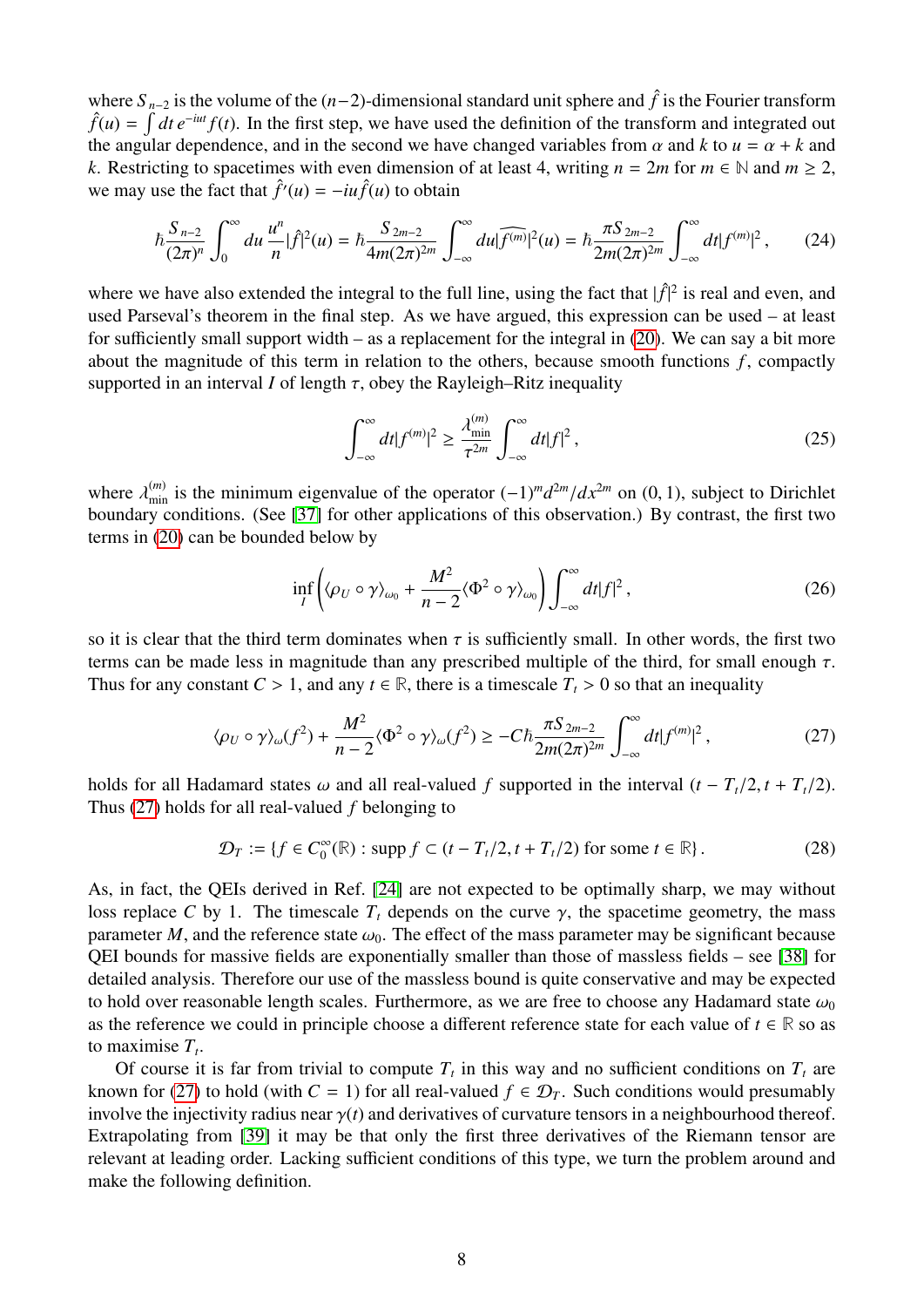<span id="page-8-0"></span>**Definition 3.1.** *For*  $\tau \in [0, \infty]$  *let*  $\gamma : [0, \tau] \cap [0, \infty) \to M$  *be a unit-speed timelike geodesic. Let*  $T : t \mapsto T_t$  *be a strictly positive function on* [0,  $\tau$ ) *with dimensions of time. We say that*  $\gamma$  *is T*-regular *if (a)*  $\gamma$  *may be extended to a geodesic*  $[-\tau_*, \tau] \cap \mathbb{R} \to M$  *where*  $\tau_* = \sup_{t \in [0,\tau]} (\frac{1}{2})$ <br>**EED** of the real scalar field with mass M obeys  $\frac{1}{2}T_t$  – *t*) and (*b*) the *EED of the real scalar field with mass M obeys*

<span id="page-8-2"></span>
$$
\langle \rho_U \circ \gamma \rangle_{\omega}(f^2) + \frac{M^2}{n-2} \langle \Phi^2 \circ \gamma \rangle_{\omega}(f^2) \ge -\hbar \frac{\pi S_{2m-2}}{2m(2\pi)^{2m}} \int_{-\infty}^{\infty} dt |f^{(m)}|^2 \tag{29}
$$

*for all real-valued*  $f \in \mathcal{D}_T \cap C_0^{\infty}$  $\int_0^\infty (-\tau_*, \tau)$  and all Hadamard states  $\omega$ .

The purpose of condition (a) is to ensure that every interval  $(t - T_t/2, t + T_t/2)$  lies in the domain of the geodesic, in order that condition (b) be well-defined (clearly  $\tau_* > 0$  because  $\tau_0 > 0$ ). Note that if  $\gamma$  is *T*-regular, then it is also  $\hat{T}$ -regular for any strictly positive function  $t \mapsto \hat{T}_t \leq T_t$ .<br>The above definition will be important in the singularity theorems for semiclassical

The above definition will be important in the singularity theorems for semiclassical quantum grav-ity to be proved in Sec. [5,](#page-11-0) where we consider *T*-regular geodesics  $\gamma : [0, \tau] \to M$  determined by the function  $T_t = (1 - t/\tau)T_0$ . By Def. [3.1,](#page-8-0) any solution to the SEE satisfies the geometric condition

$$
\int dt f^{2}(t) R_{\mu\nu} \dot{\gamma}^{\mu} \dot{\gamma}^{\nu} \leq \hbar \frac{S_{2m-2}}{m(2\pi)^{2m-2}} \int_{-\infty}^{\infty} dt |f^{(m)}|^{2} + \frac{4\pi M^{2}}{m-1} \langle \Phi^{2} \circ \gamma \rangle_{\omega}(f^{2}) \tag{30}
$$

along any *T*-regular unit-speed timelike geodesic, for all  $f \in \mathcal{D}_T \cap C_0^{\infty}$  $\int_0^\infty (-\tau_*, \tau)$ . Note that the timescale *T<sub>t</sub>* on which [\(29\)](#page-8-2) holds becomes vanishingly small as  $t \to \tau$ , which means that the constraint it provides becomes progressively weaker as  $\gamma(\tau)$  is approached.

The second term of the LHS of Eq. [\(30\)](#page-8-3) is state dependent; however, we can restrict  $\omega$  to a class of Hadamard states for which the field's magnitude has a finite maximum magnitude.

<span id="page-8-4"></span>Definition 3.2. *<sup>A</sup>* φ*max-solution to the SEE is a solution to the SEE according to Def. [2.1](#page-5-4) where the state* ω *is additionally restricted to a class of Hadamard states for which*

<span id="page-8-3"></span>
$$
\left| \langle : \Phi^2 : \circ \gamma \rangle_{\omega} \right| \le \phi_{\text{max}}^2 \,, \tag{31}
$$

*where*  $\phi_{max}$  *is a finite constant.* 

The above assumptions allow us to make the following statement, which is immediate from Eq. [\(30\)](#page-8-3) using Def. [3.2.](#page-8-4)

<span id="page-8-6"></span>Proposition 3.3. *For any* φ*max-solution to the SEE according to Def. [3.2](#page-8-4) on a T -regular geodesic according to Def. [3.1](#page-8-0) the inequality*

<span id="page-8-7"></span>
$$
\int dt f^{2}(t) R_{\mu\nu} \dot{\gamma}^{\mu} \dot{\gamma}^{\nu} \leq \frac{\hbar S_{2m-2}}{m(2\pi)^{2m-2}} ||f^{(m)}||^{2} + \frac{4\pi M^{2} \phi_{\text{max}}^{2}}{m-1} ||f||^{2}
$$
(32)

*holds for all real-valued*  $f \in \mathcal{D}_T \cap C_0^{\infty}$  $\int_0^\infty (-\tau_*, \tau)$ , where the norms are those of  $L^2(0, \infty)$ .<sup>[3](#page-8-5)</sup>

#### <span id="page-8-1"></span>4 Partition of unity

Let  $\tau \in (0, \infty]$  and suppose  $\gamma : [0, \tau] \cap [0, \infty) \to M$  is a *T*-regular unit-speed timelike geodesic. According to Proposition [3.3](#page-8-6) a  $\phi_{\text{max}}$ -solution to the SEE satisfies the QEI of Eq. [\(32\)](#page-8-7) on γ. By definition, this means that the QEI holds for test functions of sufficiently small support, where a neighborhood of  $t \in [0, \tau)$  is deemed sufficiently small if it is contained in  $(t - \frac{1}{2})$ <br>However, the singularity theorems require control over averages of the EED  $\frac{1}{2}T_t, t+\frac{1}{2}$  $\frac{1}{2}T_t$ ) ∩ [−τ<sub>\*</sub>, τ).<br> *N*er the whole However, the singularity theorems require control over averages of the EED taken over the whole

<span id="page-8-5"></span><sup>&</sup>lt;sup>3</sup>We only use the inequality for real-valued  $f$ , but it extends immediately to complex-valued  $f$  on considering the real and imaginary parts separately and replacing  $f^2$  by  $|f(t)|^2$  on the LHS.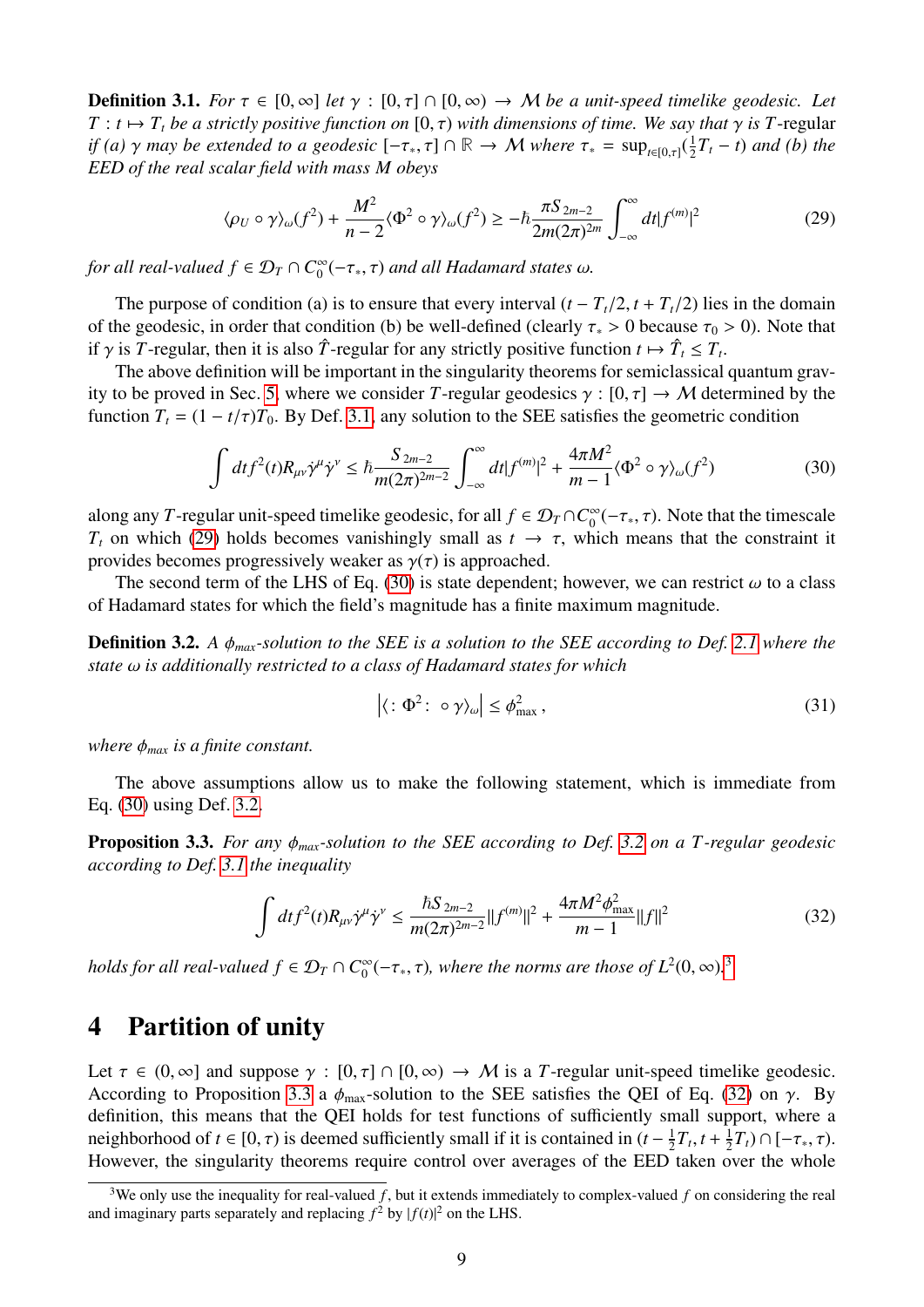of  $[0, \tau)$ . These averages may be addressed by choosing a partition of unity to break the long-term average into pieces each of which is sufficiently small that [\(32\)](#page-8-7) holds.

Accordingly, we seek smooth compactly supported functions  $\phi_n \in C_0^{\infty}$  $\int_0^\infty (-\tau_*, \tau)$  such that

<span id="page-9-3"></span><span id="page-9-0"></span>
$$
\sum_{n=1}^{\infty} \phi_n^2 = 1
$$
\n(33)

holds on  $[0, \tau)$  and with supp  $\phi_n \subset [t_{n-1}, t_n]$ , where the strictly increasing sequence  $t_n$   $(n \in \mathbb{N}_0)$  is chosen so that  $t_n \to \tau$  as  $n \to \infty$  and

<span id="page-9-4"></span>
$$
[t_{n-1}, t_n] \subset [t_n - T_{t_n}/2, t_n + T_{t_n}/2]
$$
\n(34)

for each *n*, which implies  $\phi_n \in \mathcal{D}_T \cap C_0^{\infty}$ <br>For each  $f \in C^{\infty}(0, \tau)$ , we may make  $\int_{0}^{\infty}(-\tau_*, \tau).$ 

For each  $f \in C_0^{\infty}$  $\sum_{0}^{\infty} (0, \tau)$ , we may make a decomposition  $f^{2} = \sum_{n=1}^{\infty} (f \phi_{n})^{2}$  and apply Proposition [3.3](#page-8-6) to each function  $f\phi_n$  separately. Summing up, we obtain the inequality

$$
\int_0^{\tau} dt f^2(t) R_{\mu\nu} \dot{\gamma}^{\mu} \dot{\gamma}^{\nu} \le Q_0 \|f\|^2 + Q_m \sum_{n=1}^{\infty} \| (f \phi_n)^{(m)} \|^2,
$$
\n(35)

for any  $f \in C_0^{\infty}$  $\int_0^\infty$ (0,  $\tau$ ), where the sum contains only finitely many nonzero terms and

$$
Q_m = \frac{\hbar S_{2m-2}}{(2\pi)^{2m-2}}, \quad \text{and} \quad Q_0 = \frac{4\pi M^2 \phi_{\text{max}}^2}{m-1}
$$
 (36)

(recall that  $m \ge 1$  so there is no conflict in the above definition). For suitably chosen  $\phi_n$ , the second term in [\(35\)](#page-9-0) may be estimated in terms of a weighted Sobolev norm.

As the construction of the functions  $\phi_n$  and the derivation of the required estimates is quite complex, we summarise the main points here and provide the details in Appendix [A.](#page-18-0) First, in Section [A.1,](#page-18-1) we will construct functions  $\phi_n$  obeying the conditions above, for any positive, nonincreasing continuous function  $T_t$ . Here we choose  $t_n$  to satisfy the equation  $t_{n+1} - t_n = \frac{1}{2}$  $\frac{1}{2}T_{t_{n+1}}$  for  $n \ge 0$  and  $t_0 = -\frac{1}{2}$  $\frac{1}{2}T_0$ , from which  $t_1 = 0$  follows; it is shown in particular that  $t_n \to \tau$  as  $n \to \infty$ . The corresponding  $\phi_n$  are defined by

$$
\phi_n(t) = \begin{cases}\nF((t - t_n)/T_{t_n} + \frac{1}{2}), & t < t_n, \\
G((t - t_n)/T_{t_{n+1}}) & t \ge t_n,\n\end{cases}
$$
\n(37)

<span id="page-9-5"></span>where *F* and *G* are the functions  $F(x) = sin(\theta(x))$  and  $G(x) = cos(\theta(x))$ , and  $\theta \in C^{\infty}(\mathbb{R})$  is the smooth nonnegative function given by nonnegative function given by

<span id="page-9-1"></span>
$$
\theta(x) = A \int_0^x H(x')H(1/2 - x')e^{-1/x'}e^{-1/(1/2 - x')}dx',
$$
\n(38)

where  $H(x)$  is the Heaviside step function. Here,  $A \approx 3.2392 \times 10^4$  is chosen so that  $\theta(1/2) = \pi/2$ .<br>The function  $\theta$  interpolates smoothly from 0 to  $\pi/2$  as shown in Fig. 1. The function  $\theta$  interpolates smoothly from 0 to  $\pi/2$ , as shown in Fig. [1.](#page-10-0)

<span id="page-9-2"></span>In Section [A.2](#page-19-0) we will consider examples of  $T<sub>t</sub>$  for both finite and infinite intervals. It will also be shown that other examples can be obtained by reverse engineering the function  $T<sub>t</sub>$  from a sequence  $t<sub>n</sub>$ . A function of interest, appropriate for a finite interval  $[0, \tau]$ , is  $t \mapsto T_t = T_0(1 - t/\tau)$ . For that choice we have

$$
t_n = \tau \left( 1 - \left( \frac{2\tau}{T_0 + 2\tau} \right)^{n-1} \right),\tag{39}
$$

for all  $n \in \mathbb{N}_0$ . The functions  $\phi_n$  have vanishing support width in the limit  $t \to \tau$  as illustrated in Fig. 2. Fig. [2.](#page-10-1)

In Section [A.3](#page-21-0) we estimate the second term of Eq. [\(35\)](#page-9-0). Our aim is to estimate this quantity in terms of (weighted) Sobolev norms of *f*, keeping reasonably explicit control of any constants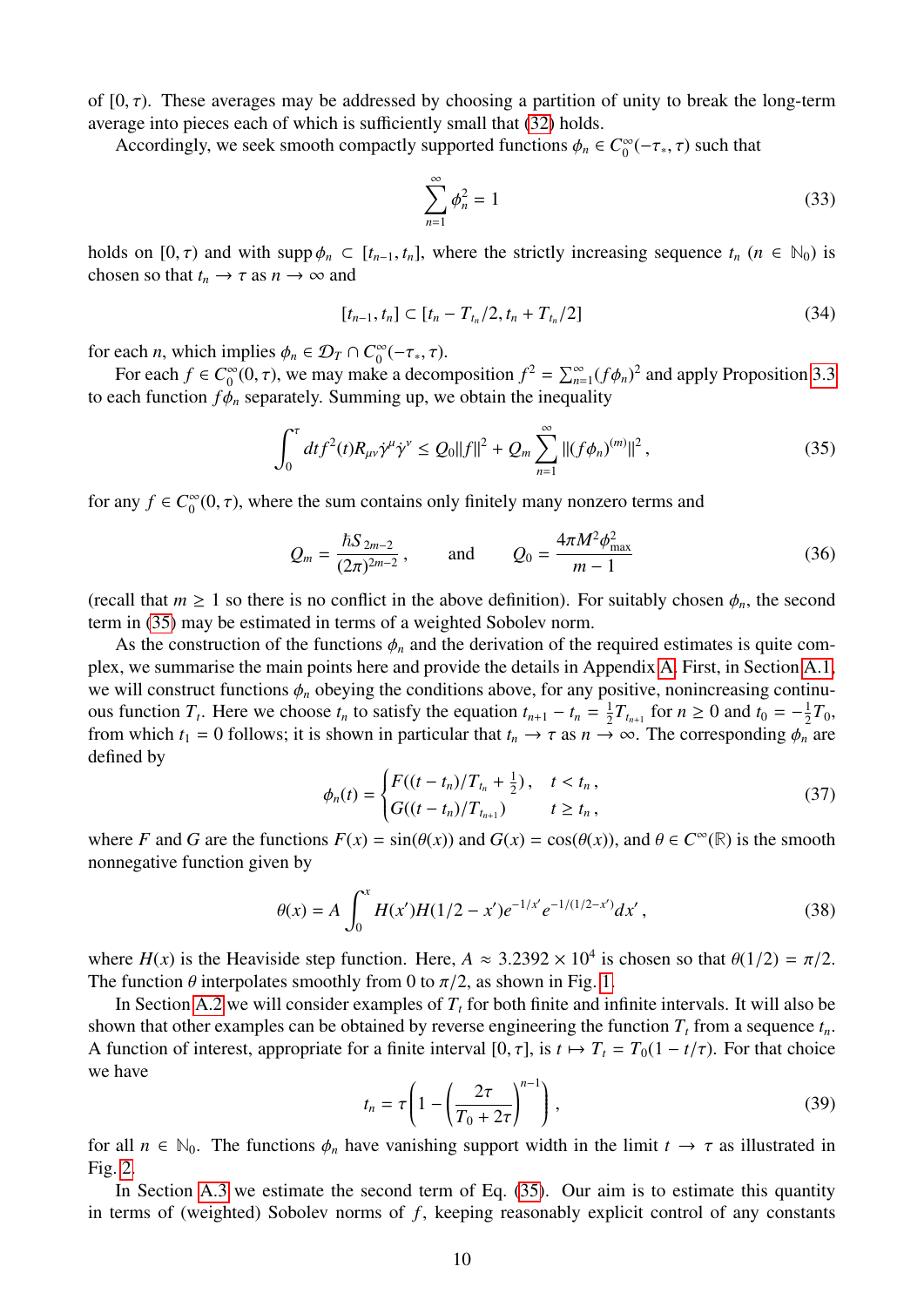<span id="page-10-0"></span>

Figure 1: The function  $\theta(x)$  defined in Eq. [\(38\)](#page-9-1).

<span id="page-10-1"></span>

Figure 2: The series of functions  $\phi_n$  for the linear  $T_t = T_0(1 - t/\tau)$ . The center of each function is given by  $t_n$  (Eq. [\(39\)](#page-9-2)) and their support shrinks to a point as  $t \to \tau$ .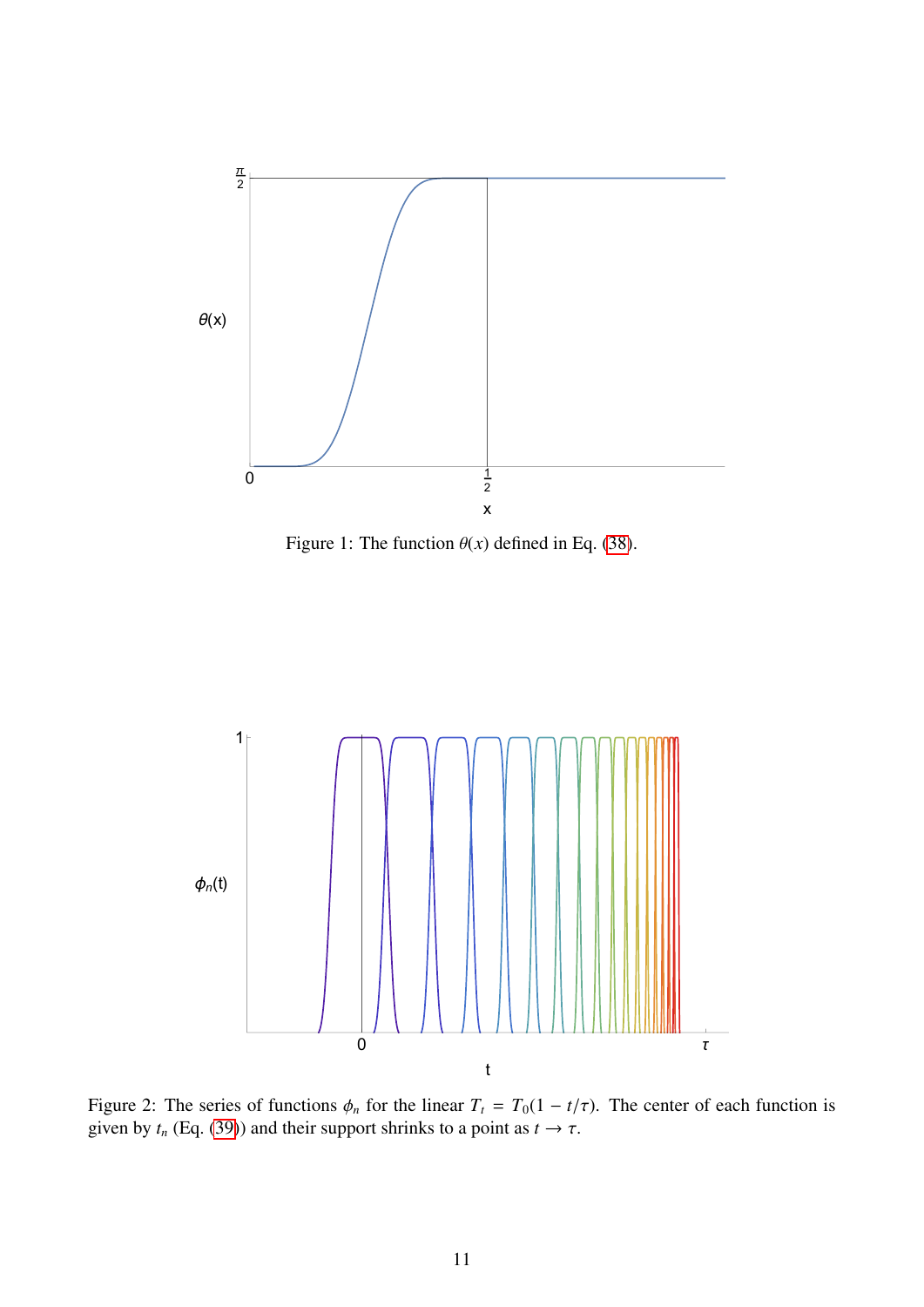appearing. We will do that both for a partition of unity corresponding to a general *T*-regular geodesic and a specific choice of  $T_t$  for a finite interval. In particular, for the choice of  $T_t = T_0(1 - t/\tau)$  and choosing  $\tau_0$  with  $0 < \tau_0 < t_2 = \tau T_0/(T_0 + 2\tau)$ , we will show that

$$
\sum_{n=1}^{\infty} ||(f\phi_n)^{(m)}||^2 \le 2\left[\sum_{j=0}^m H_j\binom{m}{j}\left(\frac{||\chi f^{(m-j)}||}{(2t_2)^j} + c^j\left(\frac{(1-\chi)f^{(m-j)}}{(\tau-\cdot)^j}\right)\right]\right]^2 \equiv |||f|||^2\,,\tag{40}
$$

where  $\chi$  is the characteristic function of [0,  $\tau_0$ ],

<span id="page-11-6"></span><span id="page-11-1"></span>
$$
H_i = \max\{\|F^{(i)}\|_{\infty}, \|G^{(i)}\|_{\infty}\},\tag{41}
$$

and

$$
c = \frac{2\tau^2}{(2\tau - T_0)T_0}.
$$
\n(42)

The upshot of this analysis is expressed by the following theorem.

<span id="page-11-4"></span><span id="page-11-3"></span>**Theorem 4.1.** *Let*  $0 < \tau < \infty$ ,  $T_0 > 0$  *and*  $0 < \tau_0 < \tau T_0/(T_0 + 2\tau)$ , *define*  $T_t = T_0(1 - t/\tau)$ *. For any* φ*max-solution to the SEE according to Def. [3.2](#page-8-4) on a T -regular geodesic according to Def. [3.1,](#page-8-0) the inequality*

$$
\int d\tau f^2(t) R_{\mu\nu} \dot{\gamma}^{\mu} \dot{\gamma}^{\nu} \le Q_m |||f|||^2 + Q_0 ||f||^2 \tag{43}
$$

*holds for all real-valued*  $f \in W_0^m(0, \tau)$ , where  $|||f|||^2$  is given in Eq. [\(40\)](#page-11-1) and the norms are those of  $I^2(0, \infty)$  $L^2(0, \infty)$ .

Here, we recall that the Sobolev space  $W_0^m(0, \tau)$  is the completion of the space  $C_0^{\infty}$ <br>m  $||f|| = (||f||^2 + \tau^{2m}||f^{(m)}||^2)^{1/2}$  In particular its elements are functions with  $m =$  $\int_{0}^{\infty}(0, \tau)$  in the norm  $||f||_m = (||f||^2 + \tau^{2m}||f^{(m)}||^2)^{1/2}$ . In particular, its elements are functions with  $m - 1$  absolutely continuous<sup>4</sup> derivatives which all vanish (including the function itself) at the endpoints and whose continuous<sup>[4](#page-11-2)</sup> derivatives which all vanish (including the function itself) at the endpoints, and whose *m*'th distributional derivative may be identified with a element of  $L^2(0, \tau)$ .

*Proof.* For  $f \in C_0^\infty$  $\int_0^{\infty} (0, \tau)$ , the inequality [\(43\)](#page-11-3) follows immediately from Proposition [3.3](#page-8-6) using Eqs. [\(35\)](#page-9-0)<br>  $\int_0^{\infty} f \in W^m(0, \tau)$  and let  $f \in C^{\infty}(0, \tau)$  be a sequence converging to f in  $W^m(0, \tau)$ . We and [\(40\)](#page-11-1). Now let  $f \in W_0^m(0, \tau)$  and let  $f_n \in C_0^{\infty}$ <br>may apply (43) to each  $f$  and observe that  $\int d\tau$  $\int_0^\infty (0, \tau)$  be a sequence converging to *f* in  $W_0^m(0, \tau)$ . We <br>  $\int d\tau f(x)^2 P_0 \dot{\gamma}^{\mu} \dot{\gamma}^{\nu} \rightarrow \int d\tau f(x)^2 P_0 \dot{\gamma}^{\mu} \dot{\gamma}^{\nu}$  and  $||f|| \rightarrow ||f||$ may apply [\(43\)](#page-11-3) to each  $\hat{f}_n$ , and observe that  $\int d\tau f_n(\tau)^2 R_{\mu\nu} \dot{\gamma}^\mu \dot{\gamma}^\nu \rightarrow \int d\tau f(\tau)^2 R_{\mu\nu} \dot{\gamma}^\mu \dot{\gamma}^\nu$  and  $||f_n|| \rightarrow ||f||$ as  $n \to \infty$ . Therefore [\(43\)](#page-11-3) will apply to *f* provided one also has  $|||f_n||| \to |||f||| < \infty$ . As  $||\chi f_n^{(m-j)}|| \to ||\chi f^{(m-j)}|| \to ||\chi f^{(m-j)}||$  and the remaining terms contributing to  $|||$ .  $|||$  $||\chi f^{(m-j)}||$  for all  $0 \le j \le m$ , attention can be focused on the remaining terms contributing to  $||| \cdot |||$ .<br>These are controlled using the higher-order Hardy inequality (proved in Appendix A 4) These are controlled using the higher-order Hardy inequality (proved in Appendix [A.4\)](#page-22-0)

<span id="page-11-5"></span>
$$
\int_{\tau_0}^{\tau} \frac{|h(t)|^2}{(\tau - t)^{2j}} dt \le \frac{4^j}{((2j - 1)!)^2} \int_{\tau_0}^{\tau} |h^{(j)}(t)|^2 dt,
$$
\n(44)

which holds for all absolutely continuous functions *h* whose first *j* − 1 derivatives are also absolutely continuous, and which obey  $h(\tau) = h'(\tau) = \cdots = h^{(j-1)}(\tau) = 0$  and hence for all  $h \in W_0^j$ <br>elementary to see that  $\left|\frac{f(\|f\|) - f(\|f\|)}{g(\|f\|)}\right| \leq \|f\| + \|f\| \leq \text{const} \times \|f\| + \|f\| \to 0$ , completing  $\int_0^U(0,\tau)$ . It is then elementary to see that  $|(|||f_n|| - ||f|||)| ≤ ||f_n - f||| ≤ const × ||f_n - f||_m → 0$ , completing the proof.  $□$ 

### <span id="page-11-0"></span>5 The singularity theorem

We now apply methods from [\[15\]](#page-25-14) to prove a singularity theorem applicable to  $\phi_{\text{max}}$ -solutions (M, *g*,  $\omega$ ) to the SEE. We will assume that there is a Cauchy surface *S* in M from which all normally emanating future-directed timelike geodesics of length  $\tau$  are *T*-regular, with  $T_t = T_0(1 - t/\tau)$  for  $T_0$  positive. Furthermore, we assume that the SEC holds for a short period of proper time along these geodesics after *S* (this corresponds to 'Scenario 1' in [\[15\]](#page-25-14)). We will prove that if the initial extrinsic curvature

<span id="page-11-2"></span><sup>&</sup>lt;sup>4</sup>The absolutely continuous functions on [0,  $\tau$ ] those arising as integrals of  $L^1$  (and hence in particular  $L^2$ ) functions.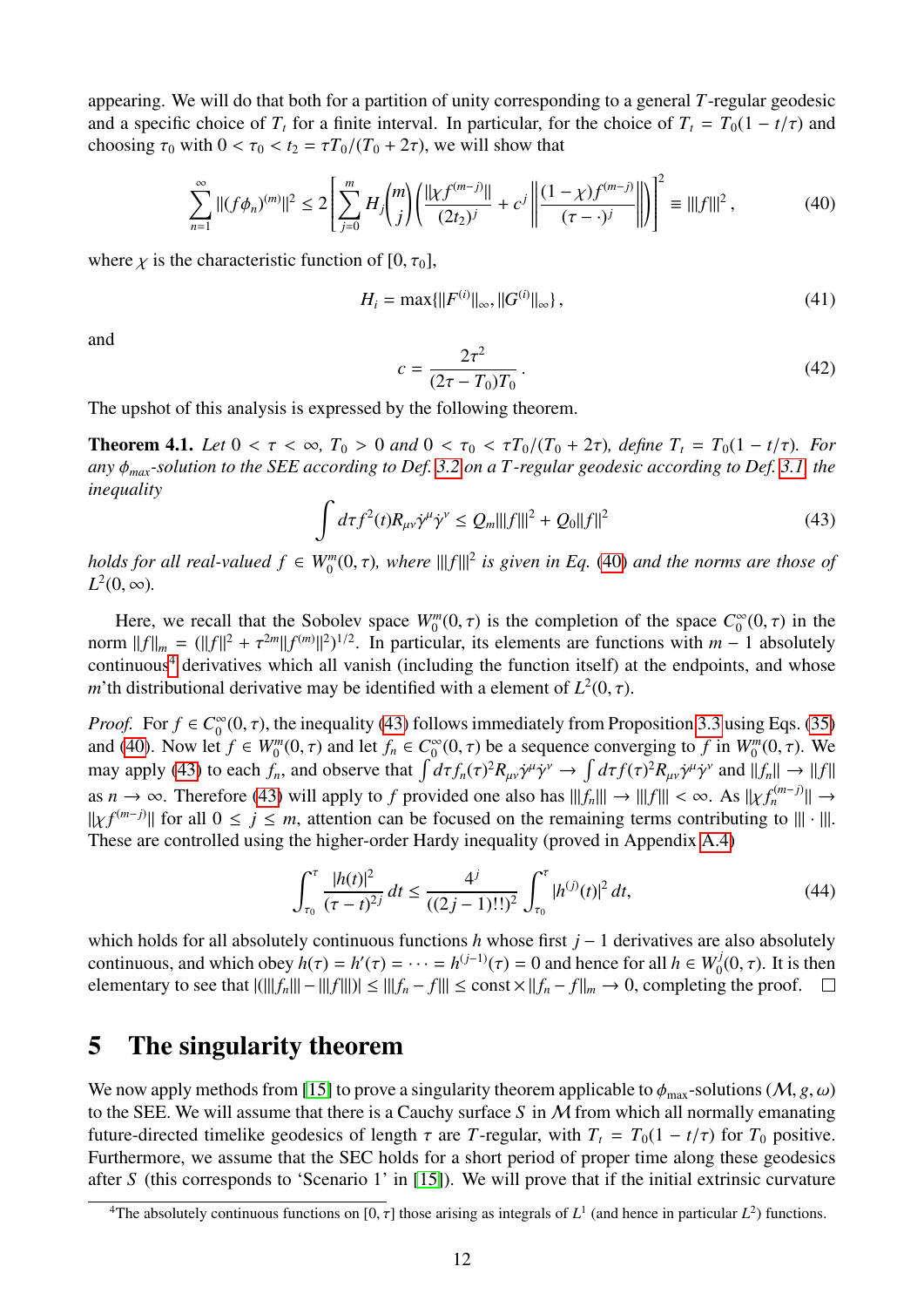scalar on *S* is sufficiently negative then every such geodesic contains a focal point. It follows by standard arguments (summarised in [\[15\]](#page-25-14)) that the spacetime is future timelike geodesically incomplete – indeed, no future-directed timelike curve leaving *<sup>S</sup>* can have length greater than τ. In full detail, we will prove the following singularity theorem, which closely follows the structure of Theorems 4.2 and 4.4 of Ref. [\[15\]](#page-25-14).

<span id="page-12-3"></span>**Theorem 5.1.** *Let*  $(M, g, \omega)$  *be a*  $\phi_{max}$ *-solution of the SEE according to Def.* [3.2](#page-8-4) *and let* S *be a smooth spacelike Cauchy surface in* M*. Suppose that:*

- *(i) there exist constants*  $\tau > 0$  *and*  $T_0 > 0$  *so that every unit-speed timelike geodesic*  $\gamma : [0, \tau] \to M$ *emanating normally from S is T-regular, with*  $T<sub>t</sub> = T<sub>0</sub>(1 - t/\tau)$  *(see Def.* [3.1\)](#page-8-0)
- *(ii) there exist constants*  $\rho_0 \leq 0$  *and*  $\tau_0 \in (0, \tau T_0/(T_0+2\tau))$  *so that, along each such*  $\gamma$ *, the inequality*  $R_{\mu\nu}\dot{\gamma}^{\mu}\dot{\gamma}^{\nu}|_{\gamma(t)} \leq \rho_0 \text{ holds for } t \in [0, \tau_0];$
- *(iii) the extrinsic curvature K of S satisfies*

$$
-K \ge \min\left\{\frac{n-1}{\tau_0}, \nu_*(T_0, \tau_0, \tau, \rho_0)\right\},
$$
\n(45)

*with*  $v_*(T_0, \tau_0, \tau, \rho_0)$  *given by Eq.* [\(54\)](#page-13-0) *below.* 

*Then no future-directed timelike curve emanating from S has length greater than* τ *and* <sup>M</sup> *is future timelike geodesically incomplete.*

The idea of the proof is to show that each unit-speed geodesic  $\gamma : [0, \tau] \to M$  emanating normally from *S* contains a focal point. Under the hypotheses of the theorem, let  $\rho(t) = R_{\mu\nu}U^{\mu}U^{\nu}|_{\gamma(t)}$  for some such  $\gamma^5$  which defines a smooth function on [0,  $\tau$ ] because the state  $\omega$  is Hadamard. By Prop. 2.2. such  $\gamma$ ,<sup>[5](#page-12-0)</sup> which defines a smooth function on [0,  $\tau$ ] because the state  $\omega$  is Hadamard. By Prop. 2.2<br>of Ref. [15] which brings together results from [16] [12] and references therein  $\alpha$  contains a focal of Ref. [\[15\]](#page-25-14), which brings together results from [\[16\]](#page-25-15), [\[12\]](#page-25-11) and references therein,  $\gamma$  contains a focal point to *S* if there is a piecewise smooth  $g : [0, \tau] \to \mathbb{R}$  with  $g(0) = 1$  and  $g(\tau) = 0$ , such that

<span id="page-12-5"></span>
$$
J[g] \le -K|_{\gamma(0)},\tag{46}
$$

<span id="page-12-4"></span>where

$$
J[g] = \int_0^{\tau} \left( (n-1)\dot{g}(t)^2 + g(t)^2 \rho(t) \right) dt.
$$
 (47)

We proceed to estimate *J*[*g*] for the specific piecewise smooth function  $g \in C^{m-1}([0, \tau])$  given by

$$
g(t) = \begin{cases} 1 & t \in [0, \tau_0) \\ I(m, m; (\tau - t)/(\tau - \tau_0)) & t \in [\tau_0, \tau], \end{cases}
$$
(48)

where  $I(p, q; x)$  [commonly written  $I_x(p, q)$ ] is the regularised incomplete Beta function.<sup>[6](#page-12-1)</sup> Note that  $g(0) = 1$ ,  $g(\tau) = 0$ . A plot of *g* for  $m = 2$  is given in Fig. [3,](#page-13-1) which also shows the related function  $\varphi : [0, \tau] \to \mathbb{R}$  defined by

<span id="page-12-6"></span><span id="page-12-2"></span>
$$
\varphi(t) = \begin{cases} I(m, m; t/\tau_0) & t \in [0, \tau_0) \\ 1 & t \in [\tau_0, \tau]. \end{cases} \tag{49}
$$

The advantage of these functions for our purposes is that their  $L^2$ -norms and those of their first derivatives are known in closed form [\[15,](#page-25-14) [40\]](#page-27-5). To be specific, the  $L^2$ -norms on the interval [0,  $\tau$ ] are

$$
||\chi_{[\tau_0,\tau]}g||^2 = (\tau - \tau_0)A_m, \qquad ||g'||^2 = \frac{B_m}{\tau - \tau_0}, \qquad (50)
$$

<span id="page-12-1"></span><span id="page-12-0"></span><sup>&</sup>lt;sup>5</sup>By the SEE,  $\rho(t) = -8\pi \langle \rho_U \rangle_{\omega}$ , which is a slightly unfortunate collision of notation between the present paper and [\[15\]](#page-25-14). <sup>6</sup>The function *g* was also used in Sec. 4.1 of Ref. [\[15\]](#page-25-14), where it was denoted  $f$ .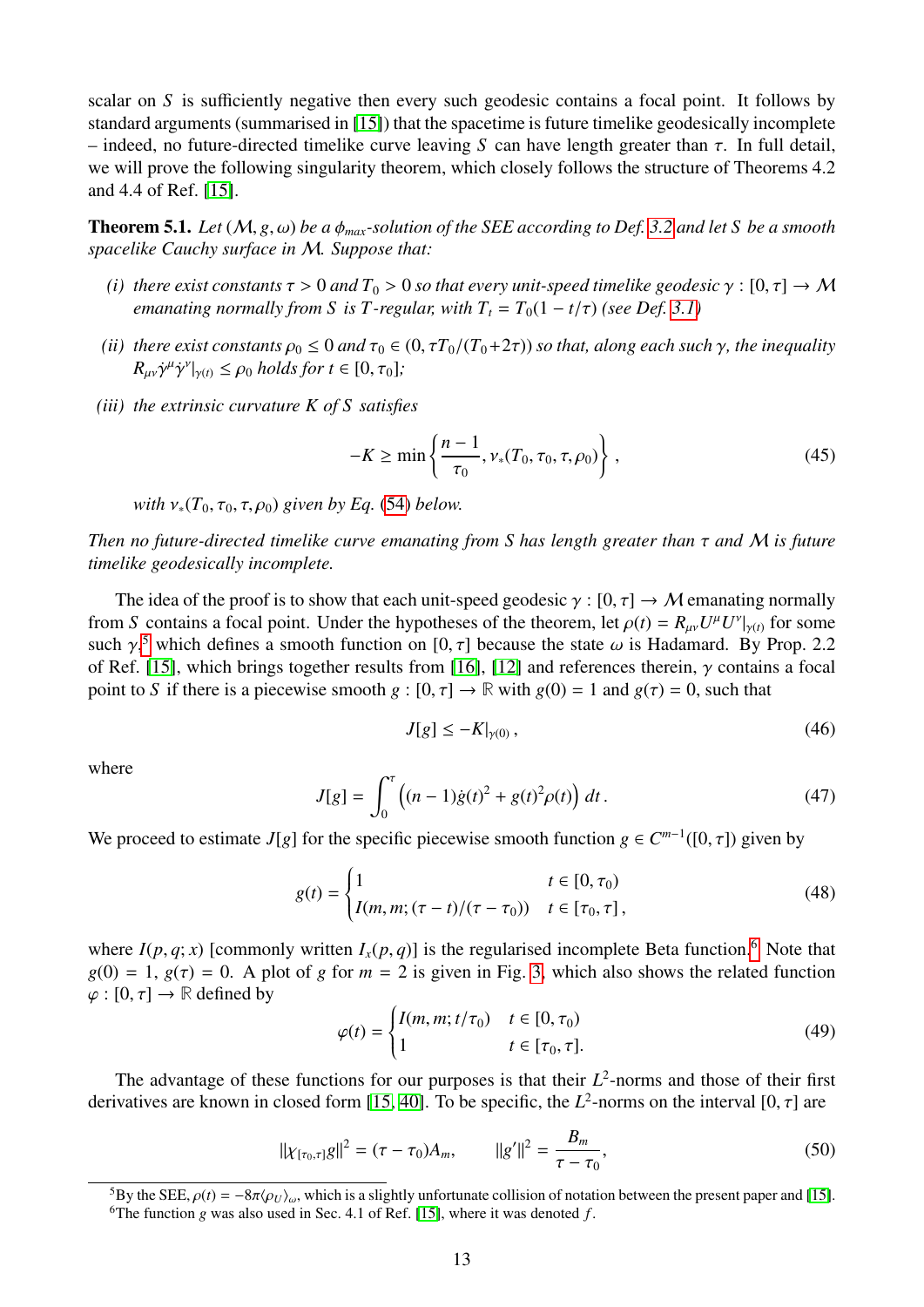<span id="page-13-1"></span>

<span id="page-13-2"></span>Figure 3: Plot of the functions  $g(t)$  and  $\varphi(t)$  defined in Eq. [\(96\)](#page-22-1) and [\(49\)](#page-12-2) respectively.

| 13/35<br>181/462<br>521/1287<br>1/3<br>$A_m$<br>700/429<br>10/7<br>6/5 | $\boldsymbol{m}$ |  |  |
|------------------------------------------------------------------------|------------------|--|--|
|                                                                        |                  |  |  |
|                                                                        | $B_m$            |  |  |

Table 1: The first few values of the constants  $A_m$  and  $B_m$ .

(see the proof of Lem. 4.1 in [\[15\]](#page-25-14)) where  $\chi_{[a,b]}$  is the characteristic function of  $[a, b]$  and the constants  $A$  and  $B$  are *A<sup>m</sup>* and *B<sup>m</sup>* are

$$
A_m = \frac{1}{2} - \frac{(2m)!^4}{4(4m)!m!^4}, \quad B_m = \frac{(2m-2)!^2(2m-1)!^2}{(4m-3)!(m-1)!^4}
$$
(51)

for  $m \in \mathbb{N}$ . The first few relevant values are tabulated in Table [1.](#page-13-2) For the function  $\varphi$  we have  $||\chi_{[0,\tau_0]}\varphi||^2 = \tau_0 A_m$ . It is then easily seen that for the product  $f = g\varphi$  we have

<span id="page-13-3"></span>
$$
||f||^2 = A_m \tau. \tag{52}
$$

As the function  $f = g\varphi$  belongs to  $W_0^m(0, \tau)$ , and  $\gamma$  satisfies the hypotheses of Theorem [4.1](#page-11-4) due to unption (i) of Theorem 5.1, it may be shown that assumption (i) of Theorem [5.1,](#page-12-3) it may be shown that

$$
\int_0^{\tau} \rho(t) f(t)^2 dt \le Q_0 A_m \tau + Q_m H_m(T_0, \tau_0, \tau), \qquad (53)
$$

where  $H_m(T_0, \tau_0, \tau) = |||f|||^2$  is given by Eq. [\(99\)](#page-23-0) and the details of the derivation are discussed in<br>Appendix A.5. Now it is straightforward to prove the following Lemma Appendix [A.5.](#page-22-2) Now it is straightforward to prove the following Lemma.

<span id="page-13-4"></span>**Lemma 5.2.** *Under the hypotheses of Theorem [5.1,](#page-12-3) if*  $\gamma : [0, \tau] \rightarrow M$  *is a unit-speed geodesic emanating normally from S then the functional J defined by* [\(47\)](#page-12-4) *satisfies the estimate*

<span id="page-13-0"></span>
$$
J[g] \le \nu_*(T_0, \tau_0, \tau, \rho_0) := Q_m H_m(T_0, \tau_0, \tau) + Q_0 A_m \tau + (n-1) \frac{B_m}{\tau - \tau_0} + \rho_0 \tau_0 (1 - A_m). \tag{54}
$$

*for the function g given by* [\(48\)](#page-12-5)*. Consequently, if*  $-K|_{\gamma(0)} \geq v_*$  *then*  $\gamma$  *contains a focal point to S.*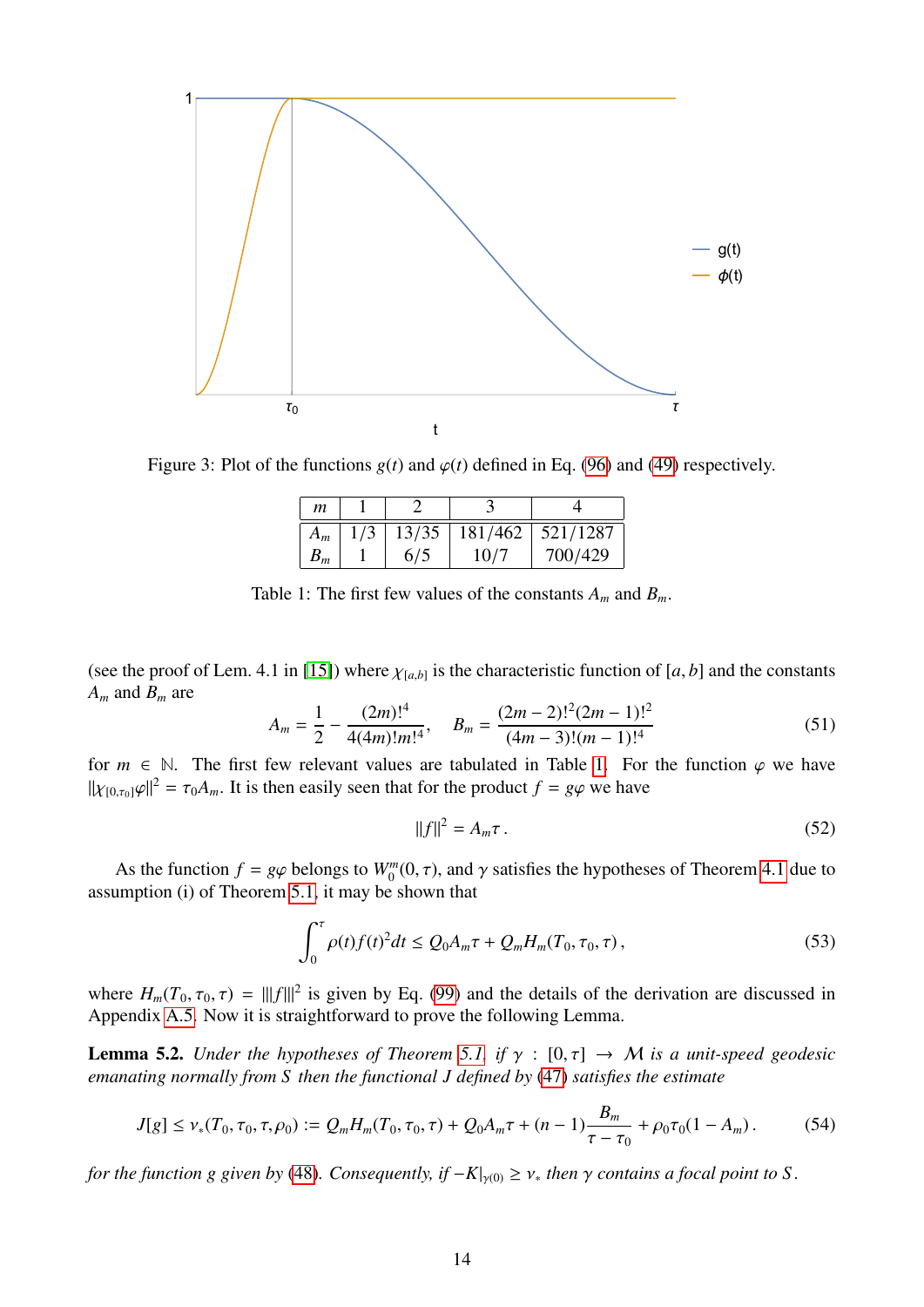*Proof.* Using  $g^2 = (\varphi g)^2 + (1 - \varphi^2)g^2 = f^2 + (1 - \varphi^2)$  and Eq. [\(53\)](#page-13-3) we have

$$
\int_0^{\tau} dt g(t)^2 \rho(t) = \int_0^{\tau} dt \rho(t) f(t)^2 + \int_0^{\tau} dt (1 - \varphi^2) \rho(t)
$$
\n
$$
\leq Q_m H_m(T_0, \tau_0, \tau) + Q_0 A_m \tau + \int_0^{\tau_0} dt (1 - \varphi^2) \rho(t)
$$
\n
$$
\leq Q_m H_m(T_0, \tau_0, \tau) + Q_0 A_m \tau + \rho_0 \tau_0 (1 - A_m), \tag{55}
$$

where we have also used the estimates for the Sobolev norms of  $g, \varphi$  and  $f$  and assumption (ii) of Theorem [5.1.](#page-12-3) Using the estimate of  $\|\dot{g}\|^2$  from Eq. [\(50\)](#page-12-6) the proof of [\(54\)](#page-13-0) is complete and the remaining statement follows by [\[15,](#page-25-14) Prop. 2.2] as discussed above.  $\Box$ 

The proof of our main result is now straightforward.

*Proof of Theorem* [5.1.](#page-12-3) Using assumptions (i–iii) and Lemma [5.2,](#page-13-4) all unit-speed timelike geodesics of length τ emanating normally from *<sup>S</sup>* contain a focal point to *<sup>S</sup>* . It follows that every unit-speed geodesic emanating normally from *S* that does not contain focal points has length strictly less than  $\tau$ .<br>Theorem 5.1 now follows by standard reasoning, as summarised e.g., in Prop. 2.4(b) of [15]. Theorem [5.1](#page-12-3) now follows by standard reasoning, as summarised e.g., in Prop. 2.4(b) of [\[15\]](#page-25-14).

### <span id="page-14-0"></span>6 A quantitative application using cosmological parameters

To conclude, we will show that the theorems given above can be used quantitatively. We will use parameters drawn from the cosmology of our universe and show that the time-reversed version of our theorem predicts a past singularity, or singularity-like behaviour, on reasonable cosmological timescales. It should be borne in mind that this prediction relates to our semiclassical Einstein equation coupled to a single scalar quantum field. Thus the aim is not to make predictions about our Universe but rather to show that our singularity theorem can make physically plausible quantitative statements about a toy cosmology. This was also our approach in [\[13,](#page-25-12) [15\]](#page-25-14) to which we will refer for some details.

The relevant information about our own universe is drawn from the ΛCDM cosmology model fitted with data from the PLANCK experiment [\[25\]](#page-26-6). In particular, the ratios of dust and dark energy densities to the critical density are taken respectively as  $\Omega_m = 0.31$  and  $\Omega_{\Lambda} = 0.69$  at the present time. According to the model fitted with these parameters, the SEC was last satisfied when the Universe's age was approximately 2.41 ×  $10^{17}$ s (at redshift parameter  $z_* = 0.642$ ), after which dark energy became dominant. The Hubble parameter at that time was  $H_* = 3.14 \times 10^{-18} \text{ s}^{-1}$  (for details on this calculation see [15]). Also at that time, the four-dimensional Ricci scalar had magnitude on this calculation see [\[15\]](#page-25-14)). Also at that time, the four-dimensional Ricci scalar had magnitude  $|R_*| = 5.7 \times 10^{-35}$ s<sup>2</sup>. What we draw from this is that (this model of) our own universe contains a<br>Cauchy surface with extrinsic curvature  $K = H$  towards the future and that the SEC was obeyed for Cauchy surface with extrinsic curvature  $K = H_*$  towards the future, and that the SEC was obeyed for some period beforehand.

Now let us examine the quantitative predictions of the time-reversed version of Theorem [5.1,](#page-12-3) in the four-dimensional case  $m = 2$ . The idea is the Cauchy surface S in the theorem should correspond to the *<sup>z</sup>*<sup>∗</sup> <sup>=</sup> <sup>0</sup>.642 hypersurface in the <sup>Λ</sup>CDM model. Several parameters are required: *<sup>M</sup>* (the mass of the field, expressed as the inverse reduced Compton length),  $\phi_{\text{max}}$  (the maximum magnitude of the scalar field), timescales  $T_0$  and  $\tau$  that determine the function  $T_t$ , together with parameters  $\rho_0$  and  $\tau_0$ <br>relating to the period where SEC is assumed. Recall that our assumption is that the SEC should hold relating to the period where SEC is assumed. Recall that our assumption is that the SEC should hold in the form  $R_{\mu\nu}\dot{\gamma}^{\mu}\dot{\gamma}^{\nu} \le \rho_0 \le 0$  for at least a period of time  $\tau_0$  just before the surface *S*. We set  $\rho_0 = 0$ , so our assumption becomes simply the statement that SEC held for at least a period  $\tau_0$ so our assumption becomes simply the statement that SEC held for at least a period  $\tau_0$ . For *M*, we use values corresponding to three elementary particles: the pion, proton<sup>[7](#page-14-1)</sup> and Higgs. In each case

<span id="page-14-1"></span><sup>&</sup>lt;sup>7</sup>The proton is not a scalar but OEIs for fermionic fields have been developed (e.g. [\[41,](#page-27-6) [42\]](#page-27-7)) and they have a very similar form to the scalar field ones. The proton is of special interest in cosmology as the majority of baryonic matter is in the form of hydrogen.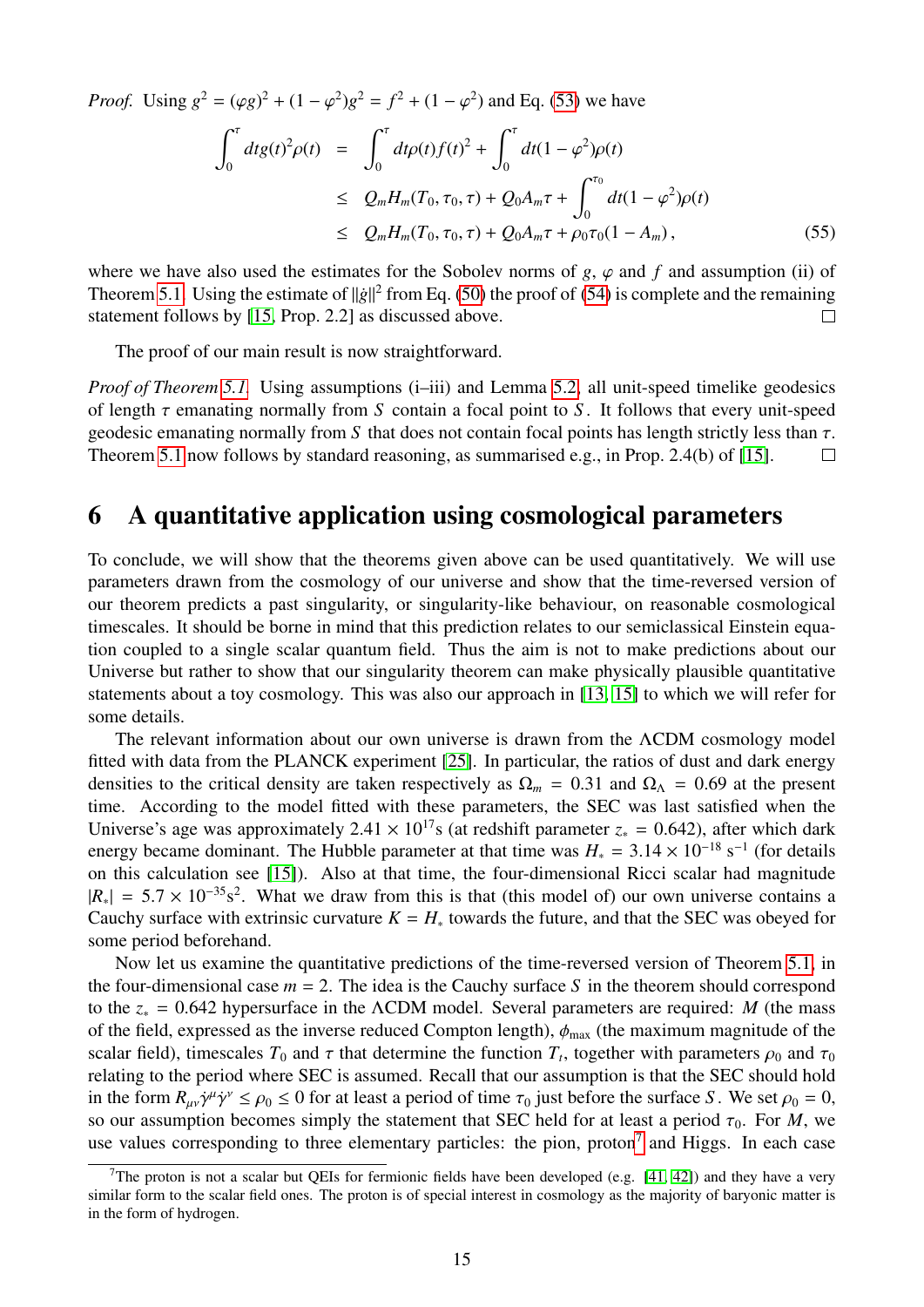<span id="page-15-1"></span>

|  | Particle   Mass in kg   $T_{\text{Compton}}$ in $K$   $Q_0$ in $s^{-2}$   $\tau$ in $s$   $v_*$ in $s^{-1}$   min $T_0$ in $s$                                                             |  |  |
|--|--------------------------------------------------------------------------------------------------------------------------------------------------------------------------------------------|--|--|
|  | Pion $2 \times 10^{-28}$ $\boxed{1.56 \times 10^{12}$ $\boxed{2.38 \times 10^{-40}$ $\boxed{2.02 \times 10^{20}$ $\boxed{3.57 \times 10^{-20}$ $\boxed{1.05 \times 10^{-10}}}$             |  |  |
|  | Proton $1.67 \times 10^{-27}$ $1.089 \times 10^{13}$ $5.60 \times 10^{-37}$ $4.16 \times 10^{18}$ $1.73 \times 10^{-18}$ $1.51 \times 10^{11}$                                             |  |  |
|  | Higgs $\left  2.23 \times 10^{-25} \right $ 1.45 $\times 10^{15}$ $\left  1.78 \times 10^{-28} \right $ 2.33 $\times 10^{14}$ $\left  3.09 \times 10^{-14} \right $ 1.14 $\times 10^{-13}$ |  |  |
|  |                                                                                                                                                                                            |  |  |

Table 2: The temperature scale and *Q*<sup>0</sup> for three elementary particles with different masses, the pion, the Higgs and the proton.

 $\phi_{\text{max}}$  is determined using the square root of the Wick square in a Minkowski spacetime KMS state of a temperature that is 1% of the reduced Compton temperature  $T_{\text{Compton}} = c\hbar M/k$  of the particle concerned, where  $k$  is Boltzmann's constant. The temperature  $T_{\text{Compton}}$  defines a scale beyond which the model cannot be trusted and, following [\[13,](#page-25-12) [15\]](#page-25-14) provides a heuristic basis for the value

<span id="page-15-0"></span>
$$
\phi_{\text{max}}^2 \sim 10^{-2} \frac{c^4}{G_N} (M \ell_{\text{Pl}})^2 K_1(100) \,, \tag{56}
$$

where  $K_v$  is a modified Bessel function of the second kind and  $\ell_{\text{Pl}}$  is the Planck length. We should note that Eq. [\(56\)](#page-15-0) is sensitive to the choice of temperature  $10^{-2}T_{\text{Compton}}$  and that  $\phi_{\text{max}}$  would change significantly if this is raised or reduced. For the moment, we leave the timescales  $T_0$ ,  $\tau$  and  $\tau_0$  as free parameters. Let us recall that *T<sup>t</sup>* is the timescale over which the Minkowski QEI provides a valid estimate on the EED in the spacetime, and in particular that  $T_0$  sets that timescale at the surface  $S$ . For Theorem [5.1](#page-12-3) we must assume  $\tau_0 < t_2 = \tau T_0/(T_0 + 2\tau)$ .

The time-reversed version of Theorem [5.1](#page-12-3) asserts that, provided the past-directed unit-speed geodesics emanating normally from *S* are *T*-regular, with  $T_t = T_0(1 - t/\tau)$ , past geodesic incompleteness occurs within timescale  $\tau$  if the extrinsic curvature of *S* (to the future) exceeds min $\left(\frac{3}{\tau_0}\right)$ ,  $v_*(T_0, \tau_0, \tau, \rho_0)$ , where  $v_*$  was defined in Eq. [\(54\)](#page-13-0). As  $\rho_0 = 0$ ,

<span id="page-15-2"></span>
$$
\nu_*(T_0, \tau_0, \tau, 0) = Q_2 H_2(T_0, \tau_0, \tau) + Q_0 A_2 \tau + \frac{3B_2}{\tau - \tau_0},
$$
\n
$$
(57)
$$

where  $A_2 = 13/35$ ,  $B_2 = 6/5$  and, restoring dimensions, the constants  $Q_2$  and  $Q_0$  are given by

$$
Q_2 = \hbar \frac{G_N}{2\pi c^5} = 4.60 \times 10^{-88} \text{s}^2, \qquad Q_0 = \frac{4\pi G_N M^2 \phi_{\text{max}}^2}{c^2} \,. \tag{58}
$$

The values of  $Q_0$  for the three elementary particles based on the  $\phi_{\text{max}}$  calculation described are given in Table [2,](#page-15-1) while the function  $H_2(T_0, \tau_0, \tau)$  is evaluated in Appendix [A.5](#page-22-2) as

$$
H_2(T_0, \tau_0, \tau) = 2 \left[ \sqrt{\frac{12}{\tau_0^3}} + \sqrt{\frac{12}{(\tau - \tau_0)^3}} + 2H_1 \left( \sqrt{\frac{3}{10\tau_0 t_2^2}} + c \sqrt{\frac{12}{(\tau - \tau_0)^3}} \right) + H_2 \left( \sqrt{\frac{13\tau_0}{560t_2^4}} + c^2 \sqrt{\frac{13}{3(\tau - \tau_0)^3}} \right) \right]^2,
$$
(59)

where the numerical coefficients are  $H_1 = 10.87$  and  $H_2 = 234.6$  and  $c = 2\tau^2/((2\tau - T_0)T_0)$ <br>The required extrinsic curvature depends on the three remaining independent paramet

The required extrinsic curvature depends on the three remaining independent parameters  $T_0$ ,  $\tau_0$ and  $\tau$ . We will consider situations in which  $\tau$ , the timescale within which the singularity occurs, is much greater than  $T_0$ , the timescale on which the Minkowski QEI is valid in the curved spacetime near *S*. This implies that  $\tau_0 < t_2 \approx T_0/2 \ll \tau$  and  $c \approx \tau/T_0 \gg 1$ . If the extrinsic curvature at *S* exceeds  $3/\tau_0$ , then Hawking's theorem already implies that past timelike geodesic incompleteness occurs within time  $\tau_0$  of *S*, i.e., in the region where SEC holds. This rather trivial result is avoided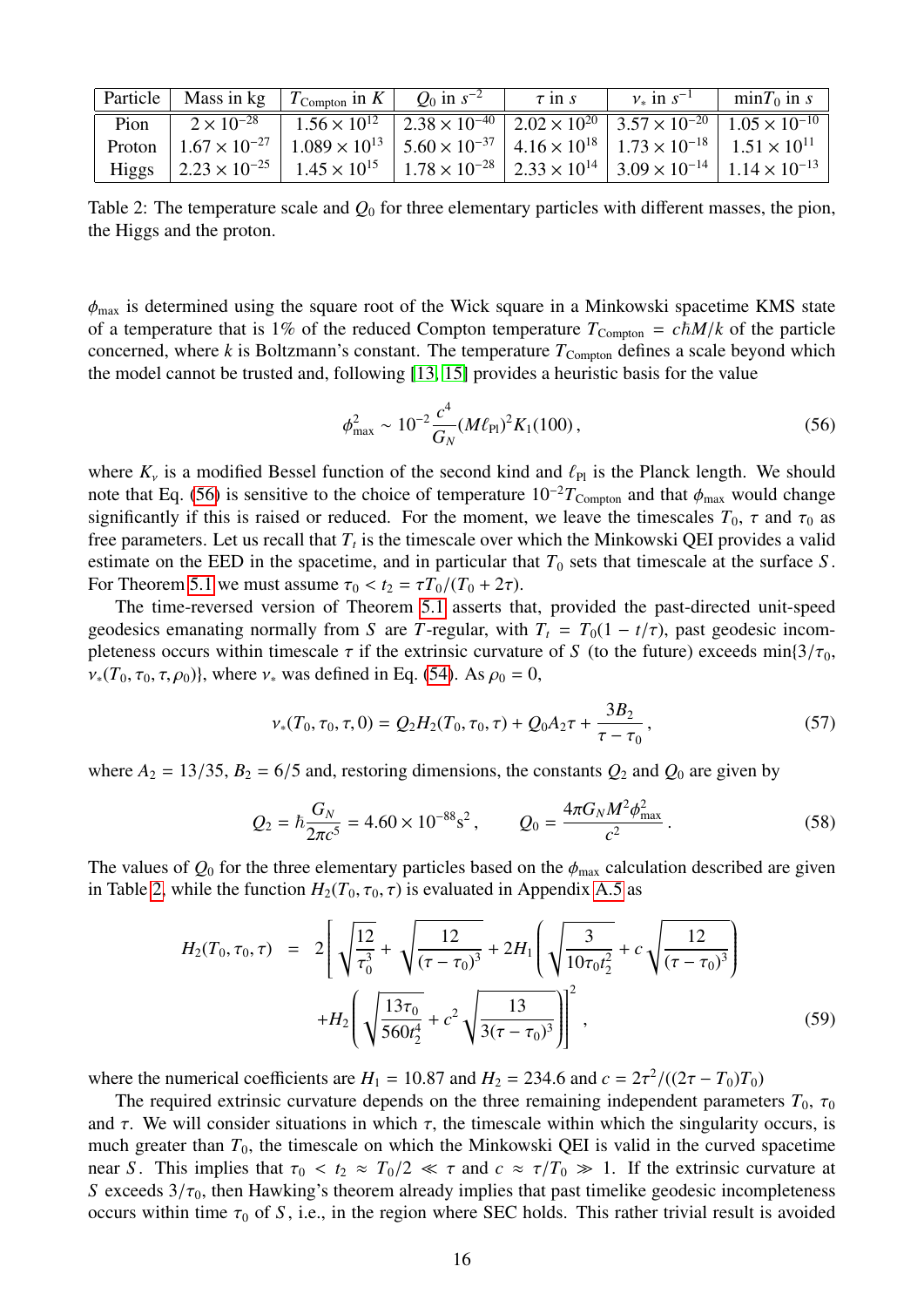by restricting to the situation where  $v_* \ll 3/\tau_0$ . Our theorem now predicts that past timelike geodesic completeness fails within time  $\tau$  provided  $K > v_*$ .

For convenience, let us assume that the first term of Eq. [\(57\)](#page-15-2) is much smaller than the other two (as actually happens for a broad range of parameters). Then the required extrinsic curvature is given by a combination of the last two terms,

<span id="page-16-0"></span>
$$
\nu_*(T_0, \tau_0, \tau, 0) \approx Q_0 A_2 \tau + \frac{3B_2}{\tau}
$$
\n(60)

different for each particle, but roughly independent of  $T_0$  and  $\tau_0$  provided we remain in the regime mentioned above. The value of  $\tau$  that minimizes  $v_*$  and the corresponding value of  $v_*$  are

$$
\tau = \sqrt{3B_2/(Q_0 A_2)} = 3.11 Q_0^{-1/2}, \qquad \nu_* = \sqrt{12A_2 B_2 Q_0} = 2.31 Q_0^{1/2}.
$$
 (61)

Evaluating these expressions for the pion gives  $\tau = 2.02 \times 10^{20}$ s and  $v_* = 3.57 \times 10^{-20}$ s<sup>-1</sup>, while for<br>the proton we have  $\tau = 4.16 \times 10^{18}$ s and  $v_* = 1.73 \times 10^{-18}$ s<sup>-1</sup>. Both values of v, are smaller than the proton we have  $\tau = 4.16 \times 10^{18}$ s and  $v_* = 1.73 \times 10^{-18}$ s<sup>-1</sup>. Both values of  $v_*$  are smaller than<br>the value  $H = 3.14 \times 10^{-18}$  s<sup>-1</sup> drawn from ACDM cosmology. Therefore, in either of these models the value  $H_* = 3.14 \times 10^{-18} \text{ s}^{-1}$  drawn from  $\Lambda$ CDM cosmology. Therefore, in either of these models, we could conclude the presence of a past singularity within timescale  $\tau$  if the extrinsic curvature took we could conclude the presence of a past singularity within timescale  $\tau$  if the extrinsic curvature took the value *H*<sup>∗</sup> on *S* . Note that the timescales are larger, by 1 order of magnitude (proton) or 3 orders of magnitude (pion) than the age of our universe at  $z_* = 0.642$ . Particularly for the proton, these results show that the theorem provides physically plausible quantitative estimates. In the Higgs case, we have  $\tau = 2.33 \times 10^{14}$ s and  $v_* = 3.09 \times 10^{-14}$ s<sup>-1</sup>, very much larger than  $H_*$ . Similar behaviour was observed in an earlier hybrid model [\[15\]](#page-25-14).

The parameters  $\tau_0$  and  $T_0$  are still free, though must be chosen to be much less than  $\tau$  and to ensure that all the subsidiary assumptions made above still hold. Let us examine the condition that the first term in Eq. [\(57\)](#page-15-2) be much smaller than the others, which sum to the approximate value of  $v_*$ given in Eq. [\(61\)](#page-16-0) in our situation of interest. Taking  $\tau_0 \approx T_0/2$  the assumption  $T_0 \ll \tau$  implies that  $Q_2H_2(T_0, \tau_0, \tau) \approx 4.77 \times 10^5 Q_2 \tau T_0^{-4}$ <br>orders of mognitude smaller than the  $_{0}^{0}$ . Using the above values, the first term of [\(57\)](#page-15-2) is at least two orders of magnitude smaller than the sum of the other two provided  $T_0 \ge 1.31 \times 10^{-20} Q_0^{-1/4}$ , giving values of 1.06 × 10<sup>-10</sup>s for the pion 1.51 × 10<sup>-11</sup>s for the proton and 1.14 × 10<sup>-13</sup>s for the Higgs values of  $1.06 \times 10^{-10}$ s for the pion,  $1.51 \times 10^{-11}$ s for the proton and  $1.14 \times 10^{-13}$ s for the Higgs. The largest of these values corresponds to a length scale of a few centimeters. By comparison, in the ΛCDM model at the  $z_* = 0.642$  surface, the four-dimensional Ricci scalar  $|R_*| = 5.7 \times 10^{-35}$ s<sup>2</sup> gives<br>a crude indication that curvature scales are on the order of  $|R_*|^{-1/2} = 1.3 \times 10^{17}$ s, while the Hubble a crude indication that curvature scales are on the order of  $|R_*|^{-1/2} = 1.3 \times 10^{17}$ s, while the Hubble<br>parameter sets a timescale  $H^{-1} = 3.2 \times 10^{17}$ s of a similar order. As the minimum values of  $T_0$  are parameter sets a timescale  $H_*^{-1} = 3.2 \times 10^{17}$ s of a similar order. As the minimum values of  $T_0$  are<br>many orders of magnitude below those scales it seems very reasonable to accent the validity of the many orders of magnitude below those scales it seems very reasonable to accept the validity of the Minkowski QEI. The  $\tau$ ,  $\nu$ <sub>\*</sub> and  $T_0$  values for each particle are summarized in Table [2.](#page-15-1)

If, instead of taking  $\tau_0 \approx T_0/2$ , we allow  $\tau_0$  to be much less than  $T_0$ , then the contribution to  $H_2$ equal to  $24Q_2/\tau_0^3$  might become dominant. Requiring this term to remain at least two orders of mag-<br>pitude smaller than  $4.77 \times 10^5 O_2 \tau T^{-4}$  we find a minimum value of  $\tau_0$  for which our approximations nitude smaller than  $4.77 \times 10^5 Q_2 \tau T_0^{-4}$  we find a minimum value of  $\tau_0$  for which our approximations<br>remain valid. This reasoning gives a minimum value of  $\tau_0$  for the pion  $1.46 \times 10^{-21}$ s, for the proton remain valid. This reasoning gives a minimum value of  $\tau_0$  for the pion 1.46 × 10<sup>-21</sup>s, for the proton  $4.00 \times 10^{-22}$  *s* and for the Higgs  $1.53 \times 10^{-23}$  s. In other words, the SEC need be assumed to hold only for a fleeting instant (this does not exclude it holding for a much longer period!). Furthermore, in all cases considered we have  $3/\tau_0 \gtrsim 6/T_0 \gg 6/\tau = 0.84v_*$  so we are well outside the regime (by several orders of magnitude) in which Hawking's result would predict geodesic incompleteness.

Finally, we note that there is still a lot of freedom that could be exploited. For example, if we multiply the value of  $\tau$  from that given in Eq. [\(61\)](#page-16-0) by a factor of *a*, the value of  $v_*$  is multiplied by a factor of  $a/2 + 1/(2a)$ . In the case of the proton we may use this freedom to lower the singularity timescale for a proton to about 5.3 times the age of our universe at the  $z_* = 0.642$  surface, while the required extrinsic curvature remains less than *H*∗.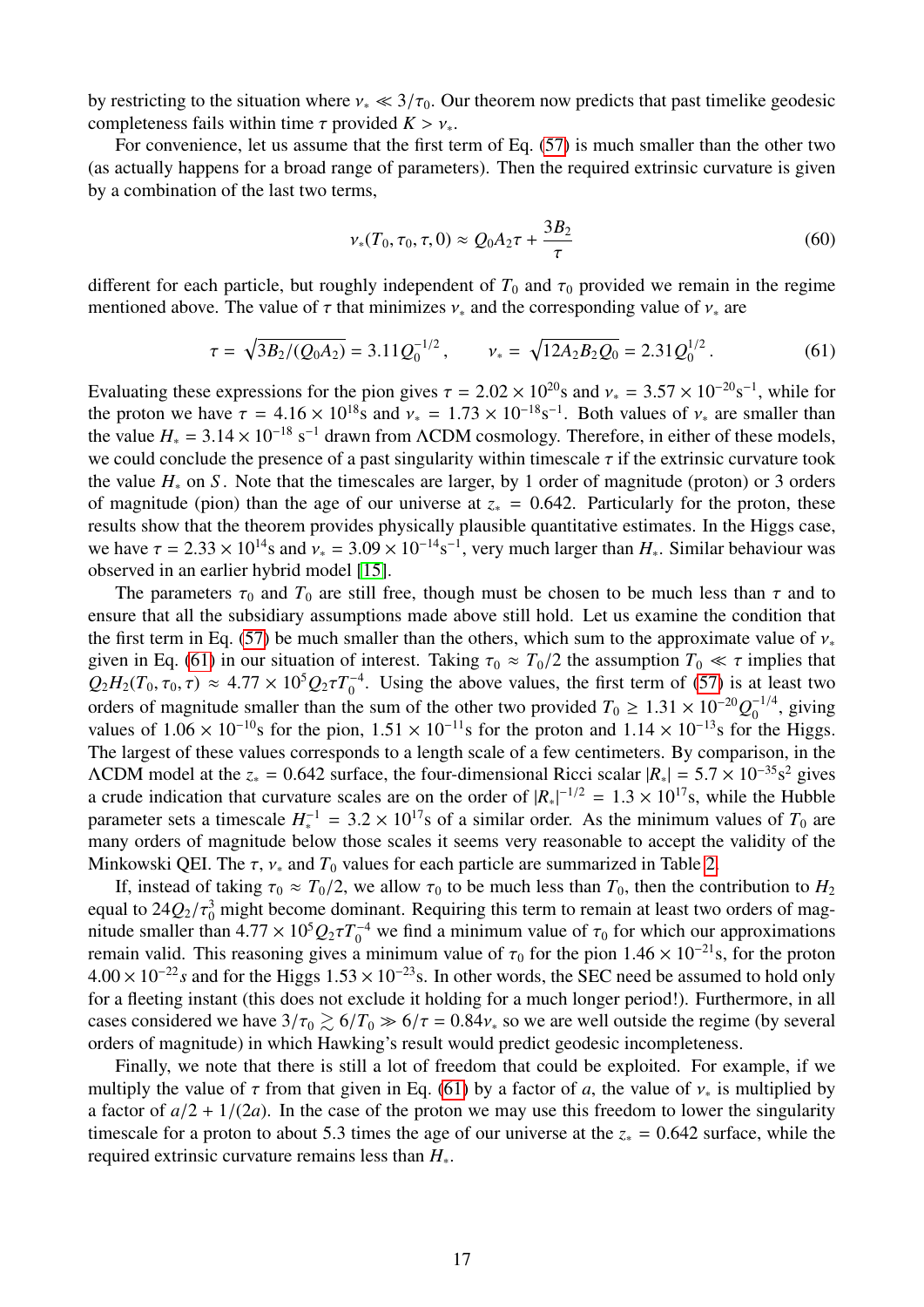# <span id="page-17-0"></span>7 Conclusions

In this work we presented the first proof of a semiclassical singularity theorem based directly on a QEI satisfied by a quantum field. In previous works we have derived, on the one hand, a singularity theorem with a weakened energy condition [\[15\]](#page-25-14) and, on the other, a quantum strong energy inequality (QSEI) [\[24\]](#page-26-5). Here we have connected those pieces, showing how a suitable energy condition for a singularity theorem can be derived from such a QEI. The main challenge we overcame was the need to approximate the curved spacetime QEI by its Minkowski counterpart, which necessitated a partition of unity argument into pieces of vanishingly short duration towards the end of the geodesic segments under consideration, thus allowing for a possible blow-up in the curvature scales.

In particular, we showed that a solution to the semiclassical Einstein equation with a massive scalar field cannot be future timelike complete if four conditions hold: (i) an assumption essentially requiring that the local temperature of the scalar field remains below a specified threshold, (ii) all the unit speed timelike geodesics of length  $\tau$  emanating normally from a spacelike hypersurface *S* are *T*-regular for a function  $T_t = T_0(1 - t/\tau)$  that decreases linearly to the future (i.e., the Minkowski QEI provides a reliable estimate of the curved spacetime QEI on timescales given by  $T_t$  at time *t*), (iii) the SEC holds for a short period just after *S* and (iv) the extrinsic curvature of *S* should obey a specific inequality. Failure of any of conditions (i)–(ii) might be regarded as indicating singular behaviour for many practical purposes, provided the temperature threshold is high enough – for instance, failure of (ii) indicates that the curvature scales shrink to zero faster than linearly along at least one geodesic leaving *S* .

To gain some insight into the potential utility of our theorem, it was applied using data drawn from ΛCDM cosmology and the PLANCK experiment [\[25\]](#page-26-6), with the mass of the scalar field taken equal to that of the pion, the proton and the Higgs particle in turn. For the proton, we found physically reasonable parameter values so that an extrinsic curvature of a magnitude found at redshift  $z = 0.642$ in the ΛCDM model would guarantee a singularity within an order of magnitude of the actual age of the universe at that time. The SEC need only be assumed for a fleeting instant – far shorter than would be needed for Hawking's result to predict a singularity. It should be emphasised that our result holds across *all* solutions to the semiclassical Einstein equation satisfying the assumptions, so it is not at all surprising that the timescale to singularity is longer than in the physical cosmology. Nonetheless, it is gratifying that the simple model produces such physically plausible results.

A drawback in our result is the assumption of *T*-regularity, which works around the fact that curved spacetime QEI in its current form requires the specification of a reference state. In fact, we believe it likely that our approach ends up overestimating the threshold on the extrinsic curvature needed to guarantee geodesic incompleteness. A more satisfactory approach would require a suitable 'absolute' version of the QEI from [\[24\]](#page-26-5) that does not require a reference state. Even then it would be necessary to estimate various terms in the Hadamard parametrix. Such a computation has been done in the case of the quantum weak energy inequality [\[39\]](#page-27-4) based on an absolute QEI from [\[43\]](#page-27-8). The QSEI presents additional challenges as the bound is state dependent even in the minimally coupled scalar field case and is the topic of ongoing work.

The singularity theorem presented here concerns timelike geodesic incompleteness. In Ref. [\[15\]](#page-25-14) we derived singularity theorems with weakened energy conditions for both timelike and null geodesics. However, QEIs along null geodesics in four-dimensional spacetime do not exist, as was shown by an explicit counterexample in [\[44\]](#page-27-9). The counterexample can be circumvented if a momentum cut-off is imposed, and it was recently shown in Ref. [\[45\]](#page-27-10) that a conjectured null QEI with a UV momentum cutoff [\[46\]](#page-27-11) is sufficient to prove a null geodesic singularity theorem using methods from [\[15\]](#page-25-14). However, the QEI involved remains to be proven and any curvature corrections estimated.

Finally, it is important to note that the semiclassical Einstein equation is a highly nontrivial system and relatively little is known about its solution space except where a high level of symmetry is imposed – see e.g. [\[35,](#page-27-0) [36,](#page-27-1) [34\]](#page-26-15). It would be of interest to examine the behavior of solutions obtained in those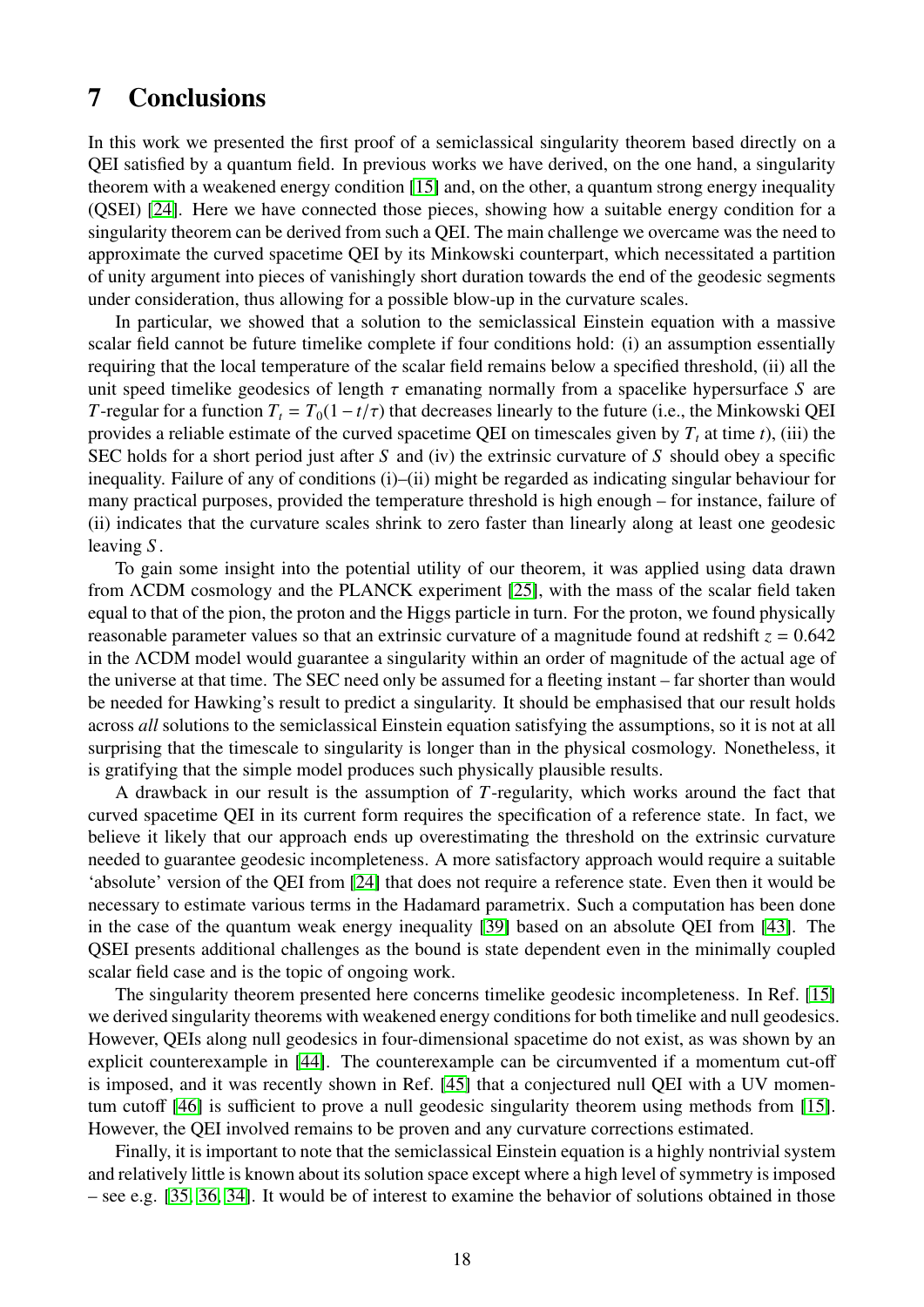works and the range of initial conditions that predict a primordial singularity.

## Acknowledgements

The authors would like to thank Rafael Sorkin for a useful conversation regarding the use of the semiclassical Einstein equation. This work is part of a project that has received funding from the European Union's Horizon 2020 research and innovation programme under the Marie Skłodowska-Curie grant agreement No. 744037 "QuEST". E-AK is supported by the ERC Consolidator Grant QUANTIVIOL.

## <span id="page-18-0"></span>A Details concerning the partition of unity

In this Appendix we provide the details of the partition of unit construction summarized in Sec. [4.](#page-8-1)

#### <span id="page-18-1"></span>A.1 Construction of the partition of unity

We aim to construct functions  $\phi_n$  obeying Eqs. [\(33\)](#page-9-3) and [\(34\)](#page-9-4), starting from a given function  $t \mapsto T_t$ .<br>A first task is to show that a sequence t, of the required type can be found A first task is to show that a sequence *t<sup>n</sup>* of the required type can be found.

**Lemma A.1.** *Suppose that*  $t \mapsto T_t$  *is strictly positive, nonincreasing and continuous on*  $[0, \tau)$  *where*  $0 \le \tau \le \infty$  *with*  $T \to 0$  *as*  $t \to \tau$  *if*  $\tau \le \infty$ . Then there is a strictly increasing sequence t. ( $n \in \$  $0 < \tau \leq \infty$ , with  $T_t \to 0$  as  $t \to \tau$  if  $\tau < \infty$ . Then there is a strictly increasing sequence  $t_n$  ( $n \in \mathbb{N}_0$ ) *in* [0,  $\tau$ ) *satisfying* [\(34\)](#page-9-4)*, with*  $t_0 = -\frac{1}{2}$ <br>*Furthermore, defining*  $n : [0, \tau) \rightarrow \mathbb{N}$  $\frac{1}{2}T_0$ ,  $t_1 = 0$ ,  $t_{n+1} - t_n = \frac{1}{2}$  $\frac{1}{2}T_{t_{n+1}}$  for  $n \geq 0$  and  $t_n \to \tau$  as  $n \to \infty$ .<br>for all  $t' \in [0, \tau)$  the following estimates *Furthermore, defining*  $n : [0, \tau) \to \mathbb{N}$  *so that*  $t' \in [t_{n(t')}, t_{n(t')+1})$  *for all*  $t' \in [0, \tau)$ *, the following estimates* hold for all  $t \in [0, \tau)$ *, hold for all t*  $\in$  [0,  $\tau$ )*:* 

<span id="page-18-2"></span>
$$
t_{n(t)+1} \leq t + \frac{1}{2}T_t, \qquad T_{t_{n(t)+1}} \geq T_{t+T_t/2}.
$$
\n(62)

*Proof.* We first show that there is a sequence  $t_n \in [0, \tau)$  obeying  $t_1 = 0$  and  $t_{n+1} - t_n = \frac{1}{2}$ <br> $n > 1$  (clearly this holds also for  $n = 0$  if we set  $t_0 = -\frac{1}{2}T_0$ ). If  $\tau < \infty$  then set  $T_0 = 0$  for  $\frac{1}{2}T_{t_{n+1}}$  for  $n \ge 1$  (clearly this holds also for  $n = 0$  if we set  $t_0 = -\frac{1}{2}$  $\frac{1}{2}T_0$ ). If  $\tau < \infty$  then set  $T_t = 0$  for  $t \geq \tau$ , thus extending  $T_t$  as a continuous function. Suppose inductively that the first *n* terms of the sequence can be constructed for  $n \ge 1$  and all lie in  $[0, \tau)$ , noting that this holds for  $n = 1$ . The function  $h(t) = t - \frac{1}{2}$  $\frac{1}{2}T_t$  is continuous on  $[0, \infty)$ , strictly increasing, obeys  $h(t_n) < t_n$  and  $h(t) \ge t - \frac{1}{2}$ <br>  $\frac{1}{2}h(\tau) > t_n$  and  $h(t + \frac{1}{2}T_n) > t$ . By the intermediate value theorem, the equation *h*  $\frac{1}{2}T_{t_n}$  for *t*  $\geq t_n$ . Thus  $h(\tau) > t_n$  and  $h(t_n + \frac{1}{2})$  $\frac{1}{2}T_{t_n}$   $\geq t_n$ . By the intermediate value theorem, the equation  $h(t) = t_n$ has a solution  $t \in (t_n, t_n + \frac{1}{2})$ <br>well-defined as a strictly in  $\frac{1}{2}T_{t_n}$ ]  $\cap$  (0,  $\tau$ ), which is in fact the unique solution in  $(t_n, \infty)$ . Therefore  $t_n$  is norreasing sequence  $t_n$  in  $[0, \tau)$ well-defined as a strictly increasing sequence  $t_n$  in [0,  $\tau$ ).

As  $T_t$  is nonincreasing, the sequence  $t_n$  also has the property  $t_{n+1} - t_n = \frac{1}{2}$  $\frac{1}{2}T_{t_{n+1}} \leq \frac{1}{2}$  $\frac{1}{2}T_{t_n} = t_n - t_{n-1}.$ It follows that  $[t_{n-1}, t_{n+1}] \subset [t_n - T_{t_n}/2, t_n + T_{t_n}/2].$ <br>If  $\tau < \infty$  the sequence is increasing and bound

If  $\tau < \infty$ , the sequence is increasing and bounded above, so  $t_n \to t_* = \sup_n t_n \le \tau$ , whereupon  $\Rightarrow 0$  as  $n \to \infty$  and hence  $T = 0$  by continuity showing that  $t > \tau$ . Thus  $t \to \tau$ , Similarly if  $T_{t_n} \to 0$  as  $n \to \infty$  and hence  $T_{t_n} = 0$  by continuity, showing that  $t_* \geq \tau$ . Thus  $t_n \to \tau$ . Similarly, if  $\tau = \infty$  but the sequence  $t_n$  is bounded, then  $t_n \to t_* < \infty$  and we again deduce  $T_{t_*} = 0$ , contradicting the assumption that  $T_t$  is strictly positive on  $(0, \tau)$ .<br>To establish  $(62)$  one notes that  $t \ge \tau \le t$ .

To establish [\(62\)](#page-18-2) one notes that  $t_{n(t)} \leq t < t_{n(t)+1}$  by definition, so

$$
t_{n(t)+1} \leq t + t_{n(t)+1} - t_{n(t)} = t + \frac{1}{2}T_{t_{n(t)+1}} \leq t + \frac{1}{2}T_t,
$$
\n
$$
(63)
$$

 $\Box$ 

as  $T_t$  is non-increasing, from which we also deduce  $T_{t_{n(t)+1}} \geq T_{t+T_t/2}$ .

We remark that one also has the very simple estimate  $t_{n(t)+1} \leq t + t_2$  for all *t*, on noting that  $t_{n(t)+1} \leq t + \frac{1}{2}$  $\frac{1}{2}T_{t_2} = t + t_2$  for  $t \ge t_2$ , and trivially, that  $t_{n(t)+1} = t_2 \le t + t_2$  for  $t < t_2$ .<br>
ctions  $\phi$  ( $n \in \mathbb{N}$ ) corresponding to the sequence *t* are defined by Eq.

The functions  $\phi_n$  ( $n \in \mathbb{N}$ ) corresponding to the sequence  $t_n$  are defined by Eq. [\(37\)](#page-9-5), where  $F(x) =$  $sin(\theta(x))$  and  $G(x) = cos(\theta(x))$ , with  $\theta$  given by Eq. [\(38\)](#page-9-1). We must check that they are indeed smooth functions satisfying the conditions [\(33\)](#page-9-3) and [\(34\)](#page-9-4).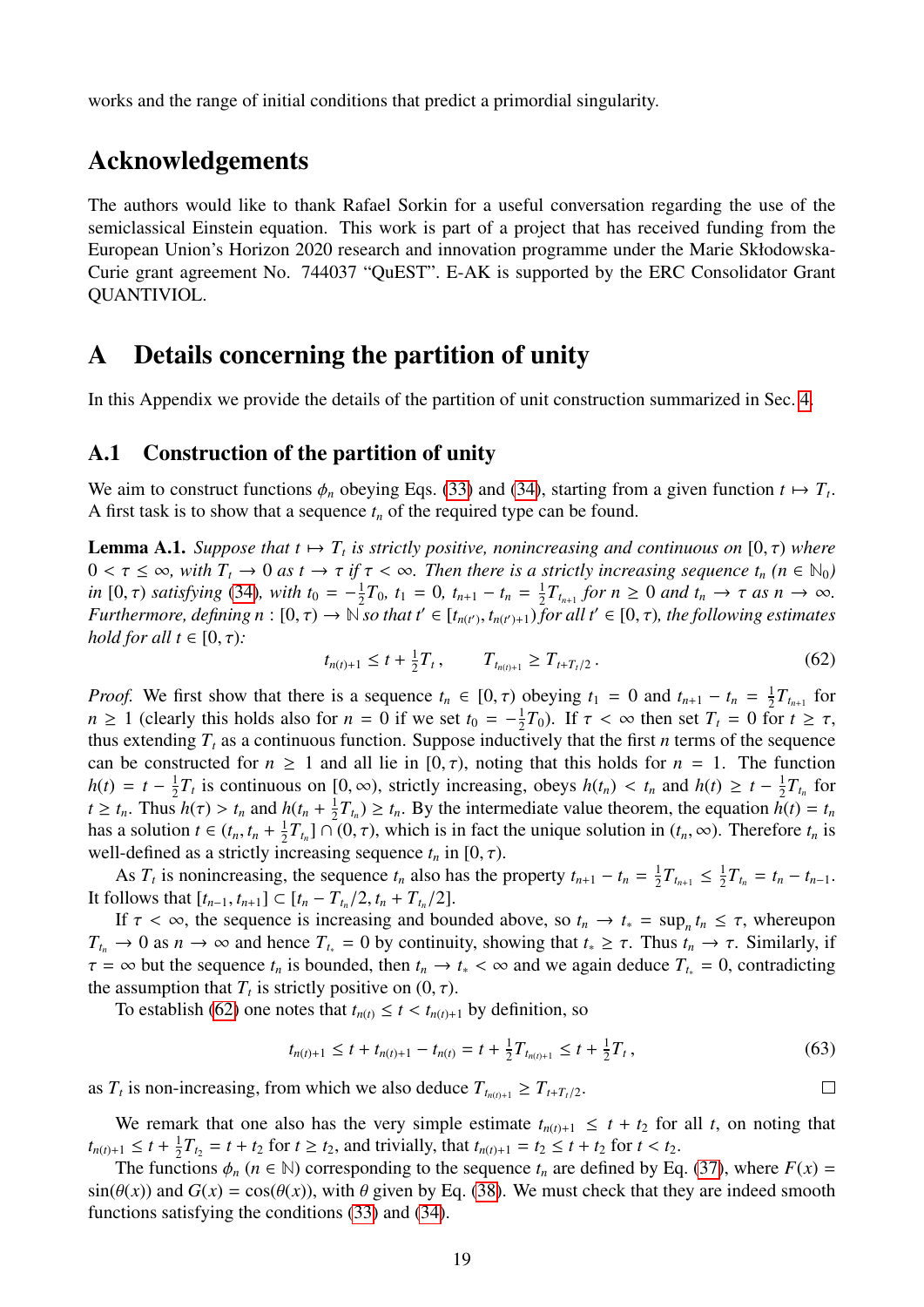Clearly, each  $\phi_n$  takes values in [0, 1] with  $\phi_n(t_n) = 1$ . Additionally,  $\phi_n$  is clearly smooth everywhere except perhaps  $t = t_n$ ; but as all derivatives of  $\theta(x)$  vanish as  $x \to 0$  or  $x \to \frac{1}{2}$ , it is easily seen<br>that each  $\phi$  is smooth at *t*, with all its derivatives vanishing there that each  $\phi_n$  is smooth at  $t_n$  with all its derivatives vanishing there.

As  $\phi_n(t)$  vanishes identically for  $t < t_n - T_{t_n}/2 = t_{n-1}$  and for  $t > t_n + T_{t_{n+1}}/2 = t_{n+1}$ , we have supp  $\phi_n \subset [t_{n-1}, t_{n+1}]$ . Thus, on the interval  $[t_n, t_{n+1}]$  only  $\phi_n$  and  $\phi_{n+1}$  can be nonzero, and one has

$$
\phi_n(t)^2 + \phi_{n+1}(t)^2 = \cos^2[\theta((t - t_n)/T_{t_{n+1}})] + \sin^2[\theta((t - t_{n+1})/T_{t_{n+1}} + \frac{1}{2})] = 1
$$

because  $t_{n+1}/T_{t_{n+1}} - 1/2 = t_n/T_{t_{n+1}}$ . Summarising, we have constructed a sequence  $\phi_n$  ( $n \ge 1$ ) of smooth compactly supported functions taking values in [0, 11] with support  $C$  [ $t \ge t$ ] and satisfying (33) compactly supported functions taking values in [0, 1], with supp  $\phi_n \subset [t_{n-1}, t_{n+1}]$  and satisfying [\(33\)](#page-9-3) on ∪ $_{n=0}^{\infty}$  $\sum_{n=1}^{\infty} [t_n, t_{n+1}] = [0, \tau).$ 

#### <span id="page-19-0"></span>A.2 Specific examples of the sequence *t<sup>n</sup>*

**Finite interval** For a first example, define  $T_t = T_0(1 - t/\tau)$  on  $[0, \tau)$  for  $0 < \tau < \infty$ . The equation  $t_{n+1} - t_n = \frac{1}{2}$  $\frac{1}{2}T_t$  can be rearranged to

<span id="page-19-2"></span>
$$
t_{n+1} = \frac{t_n + T_0/2}{1 + T_0/(2\tau)},
$$
\n(64)

which is solved uniquely, subject to  $t_1 = 0$ , by

$$
t_n = \tau \left( 1 - \left( \frac{2\tau}{T_0 + 2\tau} \right)^{n-1} \right) \tag{65}
$$

for all  $n \in \mathbb{N}_0$ . In particular,  $t_2 = \tau T_0/(T_0 + 2\tau)$  and  $t_0 = -\frac{1}{2}$ <br> $t' \in [t_{\text{old}}, t_{\text{old}}]$  one finds  $\frac{1}{2}T_0$ . Defining  $n : [0, \tau) \to \mathbb{N}$  so that  $t' \in [t_{n(t')}, t_{n(t')+1}),$  one finds

$$
n(t') = 1 + \left\lfloor \frac{\log(1 - t'/\tau)}{\log(2\tau/(T_0 + 2\tau))} \right\rfloor,
$$
\n(66)

from which  $t_{n(t)+1}$  may be calculated. Here  $\lfloor x \rfloor$  is the largest integer no greater than *x*. For convenience, one may use the estimate [\(62\)](#page-18-2) to give

$$
t_{n(t)+1} \le \left(1 - \frac{T_0}{2\tau}\right)t + \frac{T_0}{2} \in [T_0/2, \tau)
$$
\n(67)

and therefore

<span id="page-19-3"></span>
$$
T_{t_{n(t)+1}} \ge \frac{(\tau - t)(2\tau - T_0)T_0}{2\tau^2} = \frac{\tau - t}{c}, \qquad c = \frac{2\tau^2}{(2\tau - T_0)T_0}
$$
(68)

holds for all  $t \in [0, \tau)$  For  $0 \le t < t_2$ , one has  $n(t) = 1$  and therefore  $T_{t_{n(t)}+1} = T_{t_2} = 2t_2$  holds for  $t \in [0, t_2)$  $t \in [0, t_2)$ .

**Infinite interval** As an example where  $\tau = \infty$ , consider  $T_t = T_0 e^{-\lambda t}$  for some constant  $\lambda > 0$ . Then the equation the equation

$$
t_n - t_{n-1} = \frac{1}{2} T_{t_n} \tag{69}
$$

may be written as a recurrence relation in terms of Lambert's *W*-function [\[47,](#page-27-12) §4.13] by

$$
t_{n+1} = t_n + \lambda^{-1} W(\tfrac{1}{2}\lambda T_0 e^{-\lambda t_n}), \qquad t_1 = 0.
$$
 (70)

In particular,  $t_2 = W(\frac{1}{2})$  $\frac{1}{2}\lambda T_0$ ) obeys  $1 < e^{\lambda t_2} < 1 + \frac{1}{2}$ <br>other approximations to the it is  $rac{1}{2}\lambda T_0$ .

<span id="page-19-1"></span>To obtain asymptotic approximations to  $t_n$ , it is convenient to write  $t_n = s_n/\lambda$  where the sequence *s<sup>n</sup>* obeys

$$
s_{n+1} - s_n = \mu e^{-s_{n+1}}, \qquad s_1 = 0 \tag{71}
$$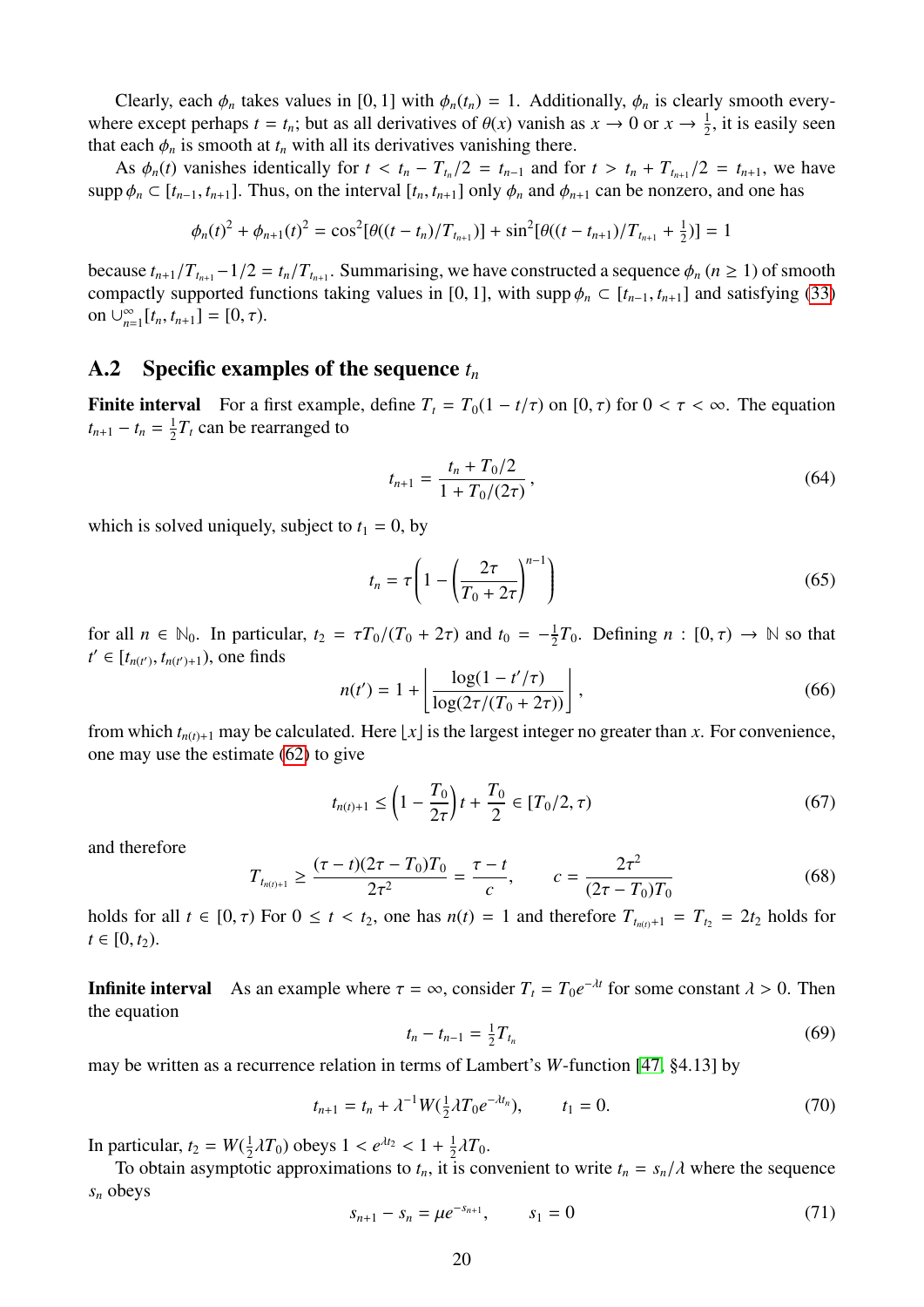and  $\mu = \frac{1}{2}$  $\frac{1}{2}\lambda T_0$ . Observe that the sequence  $S_n = \log(\mu n + e^{-\mu})$  satisfies

$$
S_{n+1} - S_n = \mu \int_n^{n+1} \frac{dr}{\mu r + e^{-\mu}} > \frac{\mu}{\mu (n+1) + e^{-\mu}} = \mu e^{-S_{n+1}}, \qquad S_1 = \log(\mu + e^{-\mu}) > 0. \tag{72}
$$

Thus  $S_1 > s_1$  and, because

$$
S_{n+1} - s_{n+1} > S_n - s_n + \mu \left( e^{-S_{n+1}} - e^{-S_{n+1}} \right), \tag{73}
$$

a simple induction argument shows that  $S_n > s_n$  for all integer  $n \ge 1$ , i.e., one has

$$
s_n < \log(\mu n + e^{-\mu}) \qquad n \ge 1. \tag{74}
$$

Now the relation [\(71\)](#page-19-1) implies

$$
s_n = \mu \sum_{r=2}^n e^{-s_r}
$$
 (75)

so the upper bound on *s<sup>n</sup>* gives

$$
s_n > \sum_{r=2}^n \frac{\mu}{\mu n + e^{-\mu}} = \psi(n + 1 + \mu^{-1} e^{-\mu}) - \psi(2 + \mu^{-1} e^{-\mu}) = \log(n) - \psi(2 + \mu^{-1} e^{-\mu}) + O(1/n) \tag{76}
$$

where  $\psi(z) = \Gamma'(z)/\Gamma(z)$  is the digamma function.<br>Thus  $s = \log(\mu n) + O(1)$  as  $n \to \infty$  and the

Thus  $s_n = \log(\mu n) + O(1)$  as  $n \to \infty$  and the upper and lower bounds on  $s_n$ , together with [\(71\)](#page-19-1), give

$$
\frac{\mu}{\mu n + e^{-\mu}} < s_{n+1} - s_n < \frac{\mu \exp\left(\psi(2 + \mu^{-1}e^{-\mu})\right)}{\exp\left(\psi(n + 2 + \mu^{-1}e^{-\mu})\right)} = \frac{\mu \exp\left(\psi(2 + \mu^{-1}e^{-\mu})\right)}{\mu(n + 1/2) + e^{-\mu}} \left(1 + O(n^{-2})\right) \tag{77}
$$

i.e.,  $s_{n+1} - s_n = O(1/n)$ . That is, our original sequence  $t_n$  satisfies

$$
t_n = \lambda^{-1} \log(\frac{1}{2}\lambda T_0 n) + O(1), \qquad t_{n+1} - t_n = O(1/n) \tag{78}
$$

as  $n \to \infty$ .

Reverse engineering To conclude this section, we note that other example sequences can be obtained by reverse engineering the function  $T_t$  from a required sequence  $t_n$ . Suppose a strictly increasing sequence  $t_n$  ( $n \in \mathbb{N}_0$ ) is given, with  $t_1 = 0$  and  $t_n \to \infty$  as  $n \to \infty$ . Choose any homeomorphism  $k : [0, \infty) \rightarrow [0, 2\tau/T_0 + 1)$  that obeys  $k(0) = 0$  and  $k(1) = 1$ , and provides an interpolation of the sequence  $t_n$  according to

$$
t_n = \frac{1}{2}(k(n) - 1)T_0.
$$
\n(79)

Then it is easily seen, noting that  $k^{-1}(2t_n/T_0 + 1) = n$ , that this sequence corresponds to

<span id="page-20-0"></span>
$$
T_t = 2t + T_0 - T_0 k \left( k^{-1} (1 + 2t/T_0) - 1 \right)
$$
\n(80)

which, if *k* is differentiable, obeys  $T'_0 = 2(1 - k'(0)/k'(1))$ .<br>For instance, the sequence (65) arises in this way via the

For instance, the sequence [\(65\)](#page-19-2) arises in this way via the homeomorphism  $k : [0, \infty) \to [0, 2\tau/T_0 +$ 1) given by

$$
k(x) = 1 + \frac{2\tau}{T_0} \left( 1 - \left( \frac{2\tau}{T_0 + 2\tau} \right)^{x-1} \right),\tag{81}
$$

while the sequence

$$
t_n = \frac{T_0}{2}(\psi(n+1) + \gamma - 1) = \begin{cases} \frac{1}{2}T_0\left(-1 + \sum_{r=1}^n r^{-1}\right) & n \ge 1\\ -\frac{1}{2}T_0 & n = 0 \end{cases},\tag{82}
$$

where  $\gamma$  is the Euler-Mascheroni constant, arises (via the homeomorphism of [0,  $\infty$ ) given by  $k(x) =$  $\psi(x+1)+\gamma$ ) from

$$
T_t = 2t + T_0 \left( 1 - \gamma - \psi \left( \psi^{-1} (1 - \gamma + 2t/T_0) - 1 \right) \right). \tag{83}
$$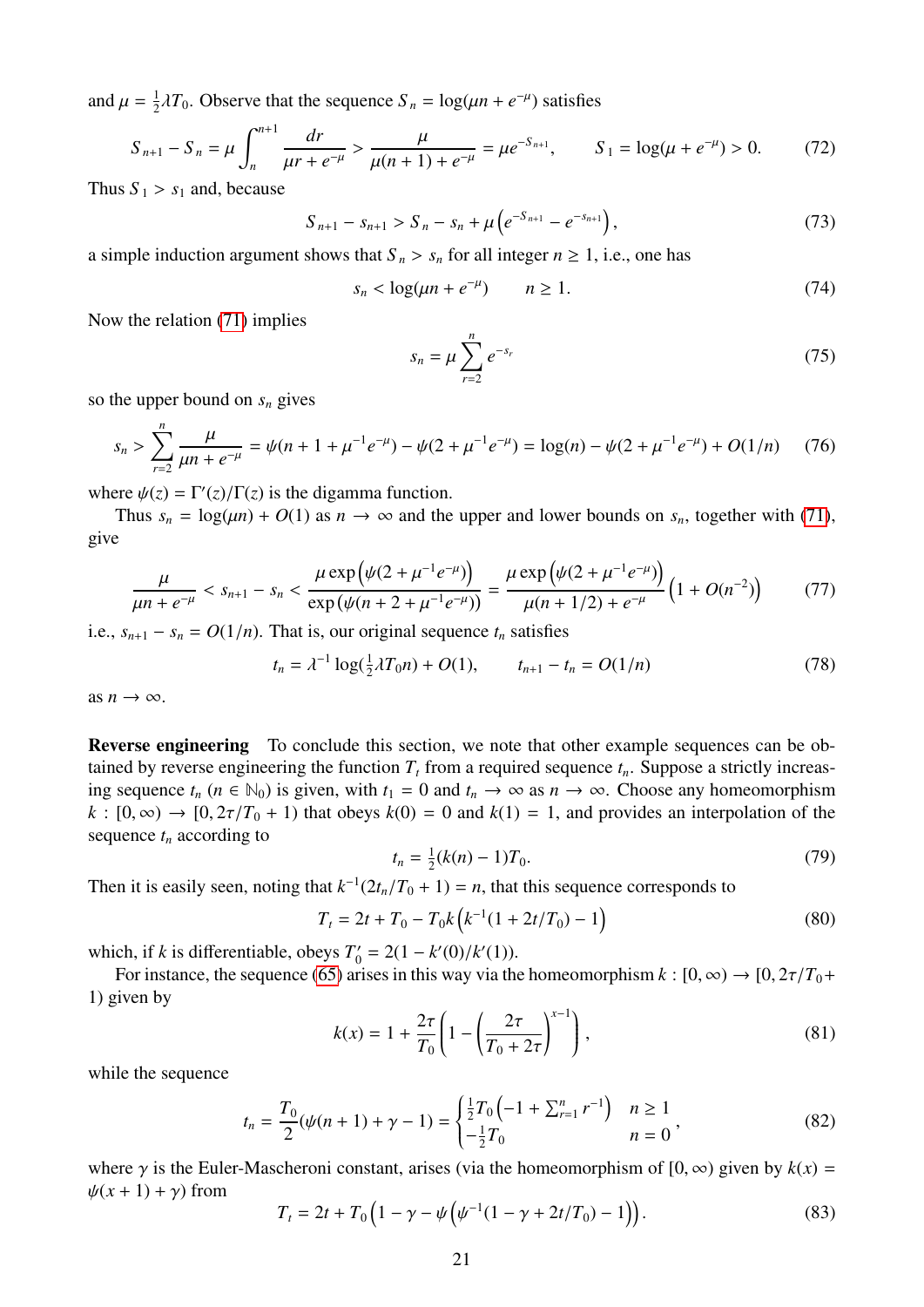#### <span id="page-21-0"></span>A.3 Weighted Sobolev inequalities

Returning to a general partition of unity to start with, we can proceed to estimate the sum appearing on the LHS of Eq. [\(35\)](#page-9-0).

Exchanging the integral with the sum we can write, for any  $f \in C_0^{\infty}$  $\int_{0}^{\infty}(0,\tau),$ 

$$
\sum_{n=1}^{\infty}||(f\phi_n)^{(m)}||^2 = \int_0^{\infty} \sum_{n=1}^{\infty} \left| \sum_{i=0}^m {m \choose i} f^{(m-i)} \phi_n^{(i)} \right|^2 dt
$$
  
= 
$$
\int_0^{\infty} \sum_{i=0}^m \sum_{j=0}^m {m \choose i} {m \choose j} \overline{h_i f^{(m-i)}} h_j f^{(m-j)} P_{ij} dt, \qquad P_{ij}(t) = \sum_{n=1}^{\infty} \frac{\phi_n^{(i)}(t) \phi_n^{(j)}(t)}{h_i(t) h_j(t)},
$$
(84)

where the nonnegative functions  $h_j(t)$ , to be chosen below, have dimensions of  $[\text{time}]^{-j}$  to make the components  $P_{ij}$  dimensionless. For each  $t \geq 0$ , there are at most two nonzero terms in the sum defining  $P_{ij}$ , namely the terms  $r = n(t)$  and  $r = n(t) + 1$ , where  $n(t')$  is defined so that  $t' \in [t_{n(t')}, t_{n(t')+1})$ .<br>(For example, if t is related to an interpolating function k as in Eq. (79), then (For example, if  $t_n$  is related to an interpolating function  $k$  as in Eq. [\(79\)](#page-20-0), then

<span id="page-21-1"></span>
$$
n(t) = \lfloor k^{-1} (2t/\tau_c + 1) \rfloor, \tag{85}
$$

where  $\lfloor x \rfloor$  denotes the greatest integer less than or equal to *x*.) Therefore the sum defining  $P_{ij}$  is finite. Using the elementary inequality that  $x^{\dagger}Px \leq ||P||_{\max}(\sum_i |x_i|)^2$  where  $||P||_{\max} = \max_{i,j} |P_{ij}|$ , the integral in (84) are halo have deduced in [\(84\)](#page-21-1) can be bounded as

$$
\sum_{n=1}^{\infty} ||(f\phi_n)^{(m)}||^2 \le \int_0^{\tau} \left(\sum_{i=0}^m \binom{m}{i} h_i(t) \left| f^{(m-i)}(t) \right| \right)^2 ||P(t)||_{\max} dt. \tag{86}
$$

There is considerable freedom to choose the functions  $h_i$ . A convenient choice is to set

$$
h_i(t) = \frac{H_i}{T_{t_{n(t)+1}}}, \qquad H_i = \max\{\|F^{(i)}\|_{\infty}, \|G^{(i)}\|_{\infty}\}.
$$
\n(87)

To see why, note that

$$
\phi_n^{(i)}(t) = \begin{cases} s_n^i F^{(i)}((t - t_n)/T_{t_n} + 1/2) & t < t_n, \\ s_{n+1}^i G^{(i)}((t - t_n)/T_{t_{n+1}}) & t \ge t_n, \end{cases} \tag{88}
$$

where  $s_n = 1/T_{t_n}$ . At each  $t \ge 0$ ,  $\phi_{n(t)}^{(i)}$  $\phi_{n(t)}^{(i)}(t) = s_{n(t)+1}^i G((t - t_n)/T_{t_{n+1}})$ , while  $\phi_{n(t)}^{(i)}(t)$  $S_{n(t)+1}^{(i)}(t) = S_n^i$  $F_{n(t)+1}$  $F((t (t_{n+1})/T_{t_{n+1}}$ ). Thus, taking  $h_i(t) = T_0^{-i}$  $T_0^{-i} s_{n(t)+1}^i = T_{t_{n(t)+1}}^{-i}$ , one has  $|P_{ij}(t)| \le 2$  and hence the estimates

$$
\sum_{n=1}^{\infty} ||(f\phi_n)^{(m)}||^2 \le 2 \left\| \sum_{j=0}^m \frac{H_j}{T_{t_{n(j)+1}}^j} {m \choose j} |f^{(m-j)}|| \right\|^2 \le 2 \left[ \sum_{j=0}^m H_j {m \choose j} \left\| \frac{f^{(m-j)}}{T_{t_{n(j)+1}}^j} \right\|^2 \right] \tag{89}
$$

for all  $f \in C_0^\infty$  $\int_{0}^{\infty}(0, \tau)$ , where we have used the triangle inequality in the last step.<br>ed. let us consider the specific partition of unity induced by  $T_c$ .

To proceed, let us consider the specific partition of unity induced by  $T_t = T_0(1 - t/\tau)$  on the interval [0,  $\tau$ ), now assuming  $\tau < \infty$ . Suppose that  $0 < \tau_0 < t_2$  and let  $\chi$  be the characteristic function of  $[0, \tau_0]$ . Writing  $f^{(m-j)} = \chi f^{(m-j)} + (1 - \chi) f^{(m-j)}$  and again using the triangle inequality,

$$
\left\| \frac{f^{(m-j)}}{T_{t_{n(j)+1}}^j} \right\| \le \left\| \frac{\chi f^{(m-j)}}{T_{t_{n(j)+1}}^j} \right\| + \left\| \frac{(1-\chi)f^{(m-j)}}{T_{t_{n(j)+1}}^j} \right\|,
$$
\n(90)

also using the fact that  $T_{t_{n(t)+1}} \geq 2t_2$  for  $t \in [0, \tau_0]$  and otherwise using the estimate  $T_{t_{n(t)+1}} \geq (\tau - t)/c$ , (see  $(68)$  and  $(68)$ ) one has

$$
\sum_{n=1}^{\infty} ||(f\phi_n)^{(m)}||^2 \le 2\left[\sum_{j=0}^m H_j\binom{m}{j}\left(\frac{||\chi f^{(m-j)}||}{(2t_2)^j} + c^j \left\|\frac{(1-\chi)f^{(m-j)}}{(\tau-\cdot)^j}\right\|\right)\right]^2\tag{91}
$$

for all  $f \in C_0^\infty$  $_{0}^{\infty}(0, \tau)$ . This is precisely the inequality [\(40\)](#page-11-1) needed to complete the proof of Theorem [4.1.](#page-11-4)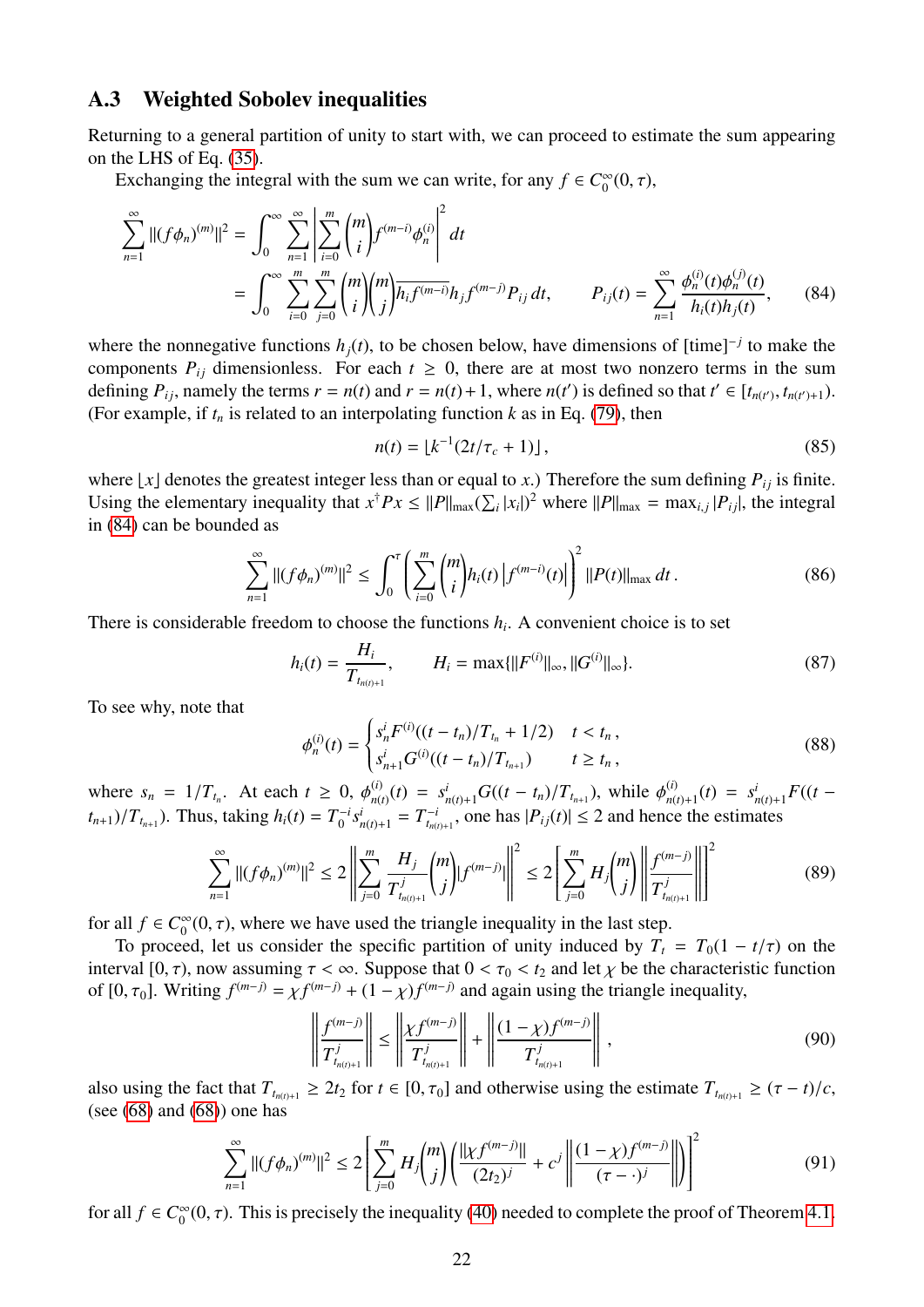#### <span id="page-22-0"></span>A.4 A higher order Hardy inequality

Let *U* and *V* be measurable real-valued functions on  $[0, \infty)$  and suppose that  $B > 0$  defined by

$$
B2 = \sup_{x>0} \left( \int_x^{\infty} |U(t)|^2 dt \right) \left( \int_0^x \frac{dt}{|V(t)|^2} \right)
$$

is finite. Where necessary, it is understood that the convention  $0 \cdot \infty = 0$  is in force. Then there exists  $C > 0$  such that the weighted Hardy inequality

$$
\int_0^{\infty} \left| U(x) \int_0^x f(t) dt \right|^2 dx \le C^2 \int_0^{\infty} |V(x)f(x)|^2 dx.
$$
 (92)

holds for measurable, locally integrable *f* and the least value of the constant *C* for which this is true obeys  $B \le C \le 2B$ . In particular, the finiteness of the right-hand side implies that the left-hand side is finite. See [\[48\]](#page-27-13) for an elementary proof. Considerably more general results are known.

We apply this inequality in the case  $U(x) = x^{-n}H(1-x)$ ,  $V(x) = x^{-(n-1)}H(1-x)$  where *H* is the Heaviside function, for which

$$
B^{2} = \sup_{x>0} \frac{H(1-x)(x^{-(2n-1)} - 1)}{(2n-1)} \frac{x^{2n-1}}{(2n-1)} = \frac{1}{(2n-1)^{2}}
$$

and therefore

<span id="page-22-3"></span>
$$
\int_0^1 \left| \frac{1}{x^n} \int_0^x f(t) dt \right|^2 dx \le \frac{4}{(2n-1)^2} \int_0^1 \frac{|f(x)|^2}{x^{2(n-1)}} dx.
$$
 (93)

Inequality [\(93\)](#page-22-3) can be rephrased as the statement

$$
\left\| x \mapsto \frac{h(x)}{x^n} \right\|^2 \le \frac{4}{(2n-1)^2} \left\| x \mapsto \frac{h'(x)}{x^{2(n-1)}} \right\|^2 \tag{94}
$$

for all  $h \in AC([0, 1])$  obeying  $h(0) = 0$ . Iterating, one finds

$$
\left\| x \mapsto \frac{h(x)}{x^n} \right\|^2 \le \frac{4^n}{((2n-1)!!)^2} \|h^{(n)}\|^2 \tag{95}
$$

for all *h* ∈ *AC*([0, 1]) such that each *h*<sup>(*j*)</sup> ∈ *AC*([0, 1]) with *h*<sup>(*j*)</sup>(0) = 0 for 0 ≤ *j* ≤ *n*−1. Inequality [\(44\)](#page-11-5) is now immediate by an elementary change of integration variable is now immediate by an elementary change of integration variable.

See e.g., [\[49\]](#page-27-14) for more general (though less explicit) higher order Hardy inequalities.

#### <span id="page-22-2"></span>A.5 Computation of  $H_m(T_0, \tau_0, \tau)$

<span id="page-22-1"></span>In Section [5](#page-11-0) we need to compute  $H_m(T_0, \tau_0, \tau) = |||f|||^2$ , for the function *f* built from incomplete beta functions functions

$$
f(t) = \begin{cases} I(m, m; t/\tau_0) & t \in [0, \tau_0) \\ I(m, m; (\tau - t)/(\tau - \tau_0)) & t \in [\tau_0, \tau]. \end{cases}
$$
(96)

Elementary manipulations give

$$
\|\chi f^{(m-j)}\|^2 = \frac{A_{m,m-j}}{\tau_0^{2(m-j)-1}}, \qquad A_{m,k} := \int_0^1 I^{(k)}(m,m;x)^2 dx \tag{97}
$$

and

$$
\left\| \frac{(1 - \chi)f^{(m-j)}}{(\tau - \cdot)^j} \right\|^2 = \frac{C_{m,j}}{(\tau - \tau_0)^{2m-1}}, \qquad C_{m,j} = \int_0^1 x^{-2j} I^{(m-j)}(m, m; x)^2 dx \tag{98}
$$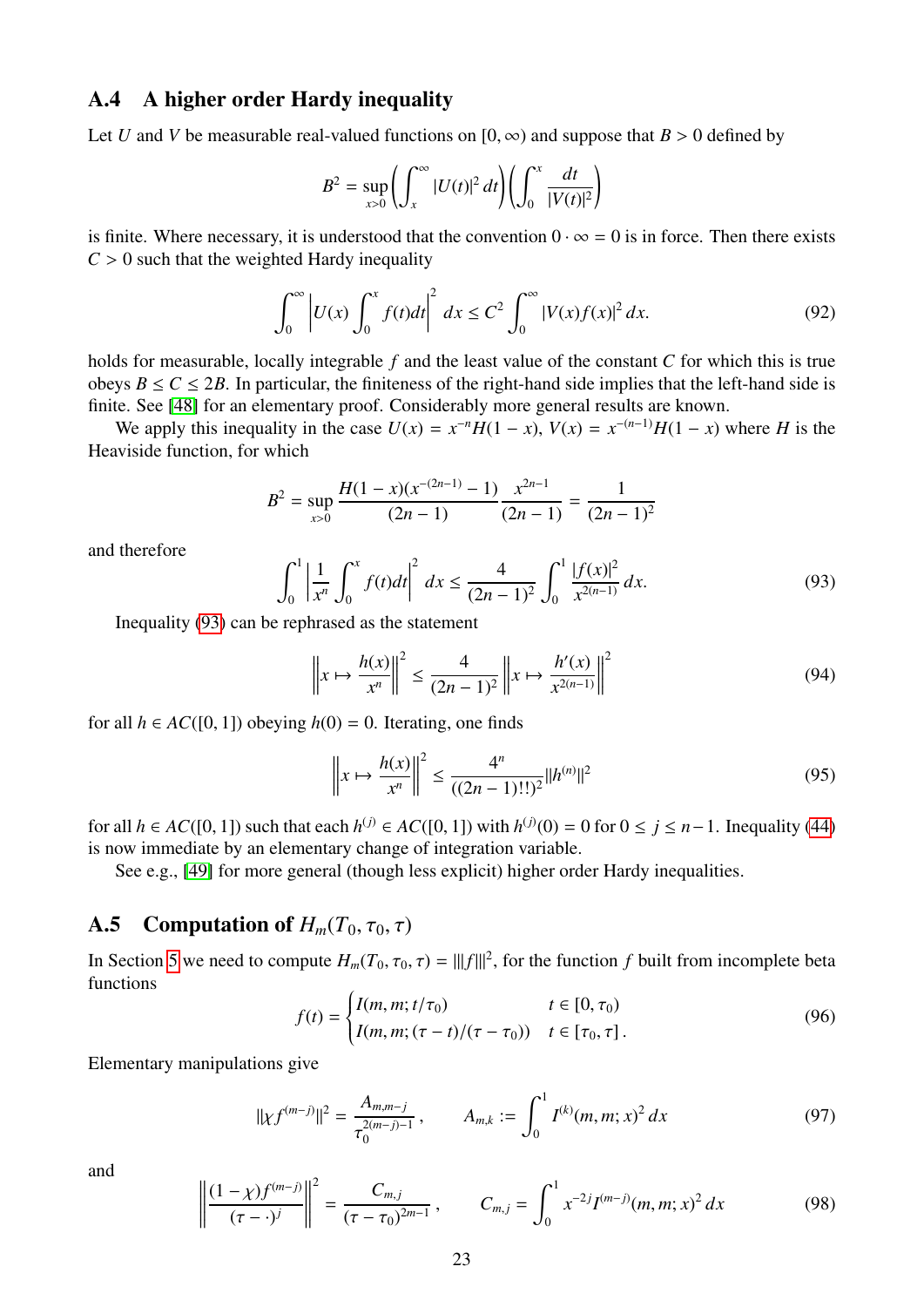| $A_{2,i}$ | 13/35 | 6/5 | 12   |  |
|-----------|-------|-----|------|--|
| $C_{2,j}$ | 12    | 12  | 13/3 |  |
|           |       |     |      |  |

Table 3: The values of the constants  $A_{m,j}$  and  $C_{m,j}$  for  $m = 2$ .

<span id="page-23-2"></span><span id="page-23-1"></span>

Figure 4: Plots of the first (left) and second (right) derivatives of function  $\theta$  (see Eq. [\(38\)](#page-9-1)). Their maximum values are indicated in red.

Here, conventions have been chosen so that  $A_{m,0} = A_m$  and  $C_{m,0} = C_m$ , in the notation used in [\[15\]](#page-25-14) and Section [5.](#page-11-0) Overall, this gives

<span id="page-23-0"></span>
$$
H_m(T_0, \tau_0, \tau) := 2 \left[ \sum_{j=0}^m H_j \binom{m}{j} \left( \sqrt{\frac{A_{m, m-j}}{\tau_0^{2(m-j)-1} (2t_2)^{2j}}} + c^j \sqrt{\frac{C_{m, j}}{(\tau - \tau_0)^{2m-1}}} \right) \right]^2 \tag{99}
$$

for the function  $f$  in [\(96\)](#page-22-1). Here, the dependence on  $T_0$  enters via  $c$  and  $t_2$ .

To make this bound quantitative, one needs to evaluate the constants  $A_{m,j}$  and  $C_{m,j}$ . Our main interest will be in the case  $m = 2$ , for which the relevant values are tabulated in Table [3.](#page-23-1) Using these values together with Eq. [\(99\)](#page-23-0) gives

$$
H_2(T_0, \tau_0, \tau) = 2 \left[ H_0 \left( \sqrt{\frac{12}{\tau_0^3}} + \sqrt{\frac{12}{(\tau - \tau_0)^3}} \right) + 2H_1 \left( \sqrt{\frac{3}{10\tau_0 t_2^2}} + c \sqrt{\frac{12}{(\tau - \tau_0)^3}} \right) + H_2 \left( \sqrt{\frac{13\tau_0}{560t_2^4}} + c^2 \sqrt{\frac{13}{3(\tau - \tau_0)^3}} \right) \right]^2.
$$
 (100)

From Eq. [\(41\)](#page-11-6) we have  $H_0 = 1$  and

$$
H_1 = \sup \theta'(x), \qquad H_2 = \sup \theta'(x)^2 + \sup \theta''(x).
$$
 (101)

Now  $\theta'(x) = e^{-1/x} e^{-1/(1/2-x)}$  on [0, 1/2] and vanishes otherwise. Differentiating,  $\theta''(x) = \theta'(x)(1 - 4x)/(1 - 2x)^2$  so it is easily seen that the maximum of  $\theta'$  occurs at  $x = 1/4$  giving  $H = 10.87$  $4x$ /(1 − 2*x*)<sup>2</sup>, so it is easily seen that the maximum of  $\theta'$  occurs at  $x = 1/4$ , giving  $H_1 = 10.87$ . Differentiating further,

$$
\theta'''(x) = \theta'(x) \frac{48 x^4 - 48 x^3 + 32 x^2 - 10 x + 1}{x^4 (-1 + 2 x)^4}
$$
\n(102)

√

and one may determine that the maximum of  $\theta''$  occurs at  $x = \frac{1}{4}$ <br>Fig. 4) Consequently  $H_2 = 234.6$  $rac{1}{4}$  –  $\frac{6\sqrt{13}-21}{12}$  with value 116.5 (see Fig. [4\)](#page-23-2). Consequently  $H_2 = 234.6$ .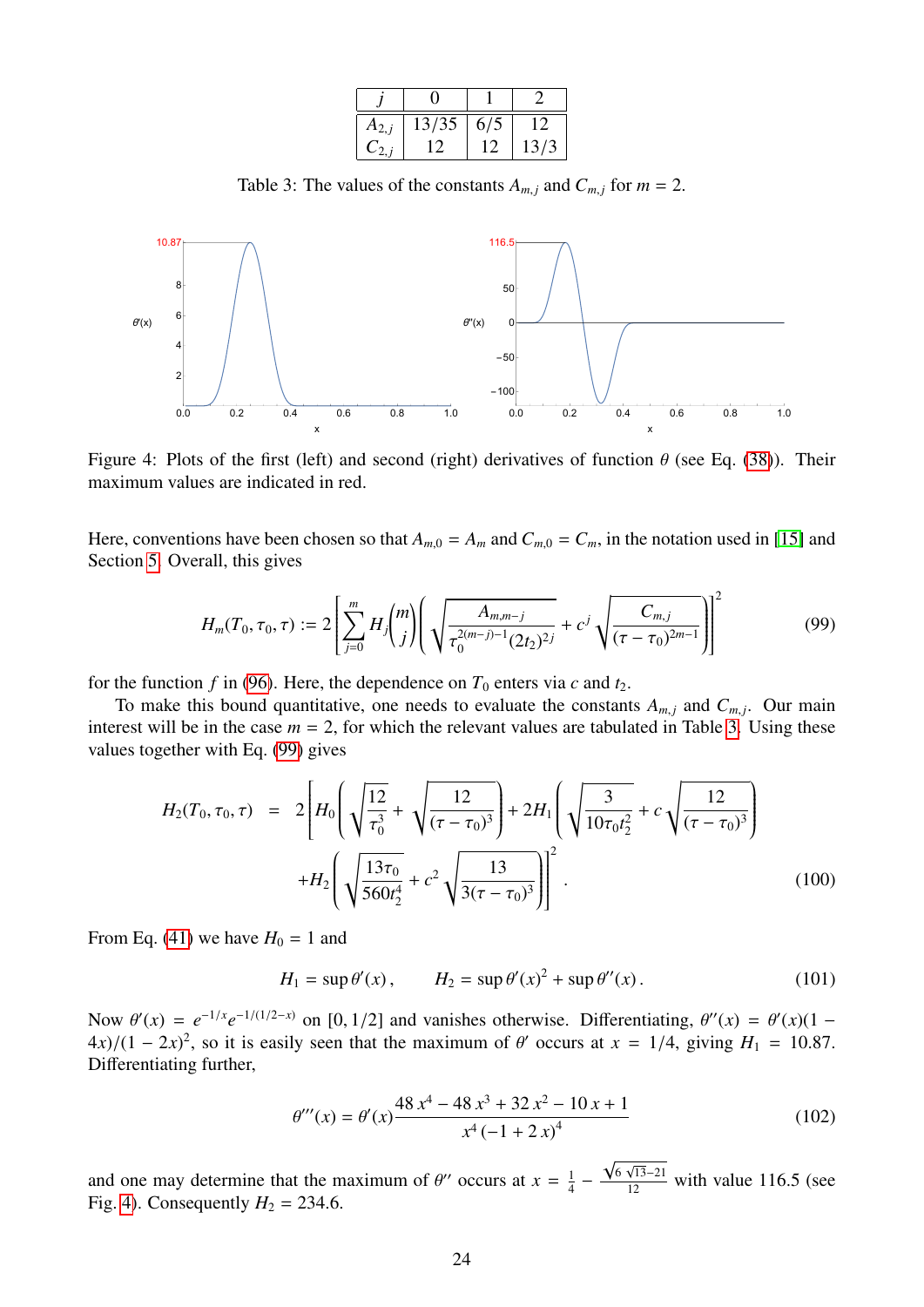More generally, closed forms for  $A_{m,0} = A_0$  and  $C_{m,0} = C_0$  are known for all  $m \in \mathbb{N}$ . For general  $k \geq 1$ , we have

$$
A_{m,k} = \frac{1}{B(m,m)^2} \int_0^1 \left(\frac{d^{k-1}}{dx^{k-1}} x^{m-1} (1-x)^{m-1}\right)^2 dx
$$
  
\n
$$
= \frac{\Gamma(2m)^2}{\Gamma(m)^2 (m-k)!^2} \int_0^1 \left(\sum_{r=0}^{m-1} \frac{(1-m)_r (m)_r x^{m-k+r}}{(m-k+1)_r} \right)^2 dx
$$
  
\n
$$
= \frac{\Gamma(2m)^2}{\Gamma(m)^2 (m-k)!^2 (2(m-k)+1)} \sum_{r=0}^{\infty} \sum_{s=0}^{\infty} \frac{(1-m)_r (m)_r (1-m)_s (m)_s (2(m-k+1)_{r+s} \frac{1}{r! s!})}{(m-k+1)_r (m-k+1)_s (2(m-k+1))_{r+s} \frac{1}{r! s!}
$$
  
\n
$$
= \frac{\Gamma(2m)^2}{\Gamma(m)^2 (m-k)!^2 (2(m-k)+1)} F_{1:1;1}^{1:2;2} \left(\frac{2(m-k)+1:m, 1-m; m, 1-m}{2(m-k+1): m-k+1; m-k+1; 1, 1}\right), \quad (103)
$$

(note that the series actually terminate after  $m$  terms) where the general Kampé de Fériet function [\[50,](#page-27-15) [51\]](#page-27-16) in 2 variables is given by

$$
F_{B:D;G}^{A:C;F}\left(\begin{array}{c} (a):(c):(f) \\ (b):(d):(g) \end{array};x,y\right)=\sum_{m=0}^{\infty}\sum_{n=0}^{\infty}\frac{((a))_{m+n}((c))_{m}((f))_{n}}{((b))_{m+n}((d))_{m}((g))_{n}}\frac{x^{m}y^{n}}{m!n!},\qquad(104)
$$

in which (*a*), (*c*) etc are sequences of length *A*, *C* etc, and the notation  $((c))_m = \prod_{i=1}^{C} (c_i)_m$  denotes the product of Pochhammer symbols. A similar calculation yields

$$
C_{m,j} = \frac{\Gamma(2m)^2}{j!^2 \Gamma(m)^2} F_{1:1;1}^{1:2;2} \left( \begin{array}{c} 1:m, 1-m;m, 1-m; 1, 1 \\ 2:j+1; j+1 \end{array}; 1, 1 \right). \tag{105}
$$

In certain cases, these expressions can be evaluated in terms of more familiar special functions. For example, direct calculation gives

$$
\int_0^1 x^{\lambda - 1} I'(\mu, \mu'; x)^2 dx = \frac{1}{B(\mu, \mu')^2} \int_0^1 x^{\lambda - 1} x^{2\mu - 2} (1 - x)^{2\mu' - 2} dx
$$
(106)

$$
=\frac{B(\lambda+2\mu-2,2\mu'-1)}{B(\mu,\mu')^2}
$$
\n(107)

so with  $\mu' = \mu$  and  $\lambda = 3 - 2\mu$ ,

$$
\int_0^1 x^{-2(\mu-1)} I'(\mu, \mu'; x)^2 dx = \frac{B(1, 2\mu - 1)}{B(\mu, \mu)^2} = \frac{1}{(2\mu - 1)B(\mu, \mu)^2}.
$$
 (108)

giving  $C_{m,m-1}$  in the case  $\mu = m$ .

The coefficients  $C_{m,m}$  can also be obtained. In the notation of [\[40\]](#page-27-5), one has

$$
\int_0^1 x^{\lambda - 1} I(\mu, \mu', x)^2 dx = B(\lambda, 1)B(\lambda, 1, \mu, \mu', \mu, \mu')
$$
 (109)

and one may read off from that reference a formula for the right-hand side in terms of a generalized hypergeometric function:

$$
\int_0^1 x^{\lambda - 1} I(\mu, \mu', x)^2 dx = \frac{1}{\lambda} \left( 1 - \frac{2B(\lambda + 2\mu, \mu')}{\mu B(\mu, \mu')^2} {}_3F_2 \left( \frac{1 - \mu', \mu, \lambda + 2\mu}{1 + \mu, \lambda + 2\mu + \mu'}; 1 \right) \right), \tag{110}
$$

which was proved for nonnegative parameters  $\lambda, \mu \mu'$ . Setting  $\mu' = \mu$  and analytically continuing the above formula to  $\lambda = 1 - 2\mu$  one finds above formula to  $\lambda = 1 - 2\mu$  one finds

$$
\int_0^1 x^{-2\mu} I(\mu, \mu, x)^2 dx = \frac{1}{2\mu - 1} \left( \frac{2}{\mu^2 B(\mu, \mu)^2} {}_3F_2 \left( \begin{array}{c} 1, \mu, 1 - \mu \\ 1 + \mu, 1 + \mu \end{array}; 1 \right) - 1 \right), \tag{111}
$$

yielding a closed form for  $C_{m,m}$  on setting  $\mu = m$ .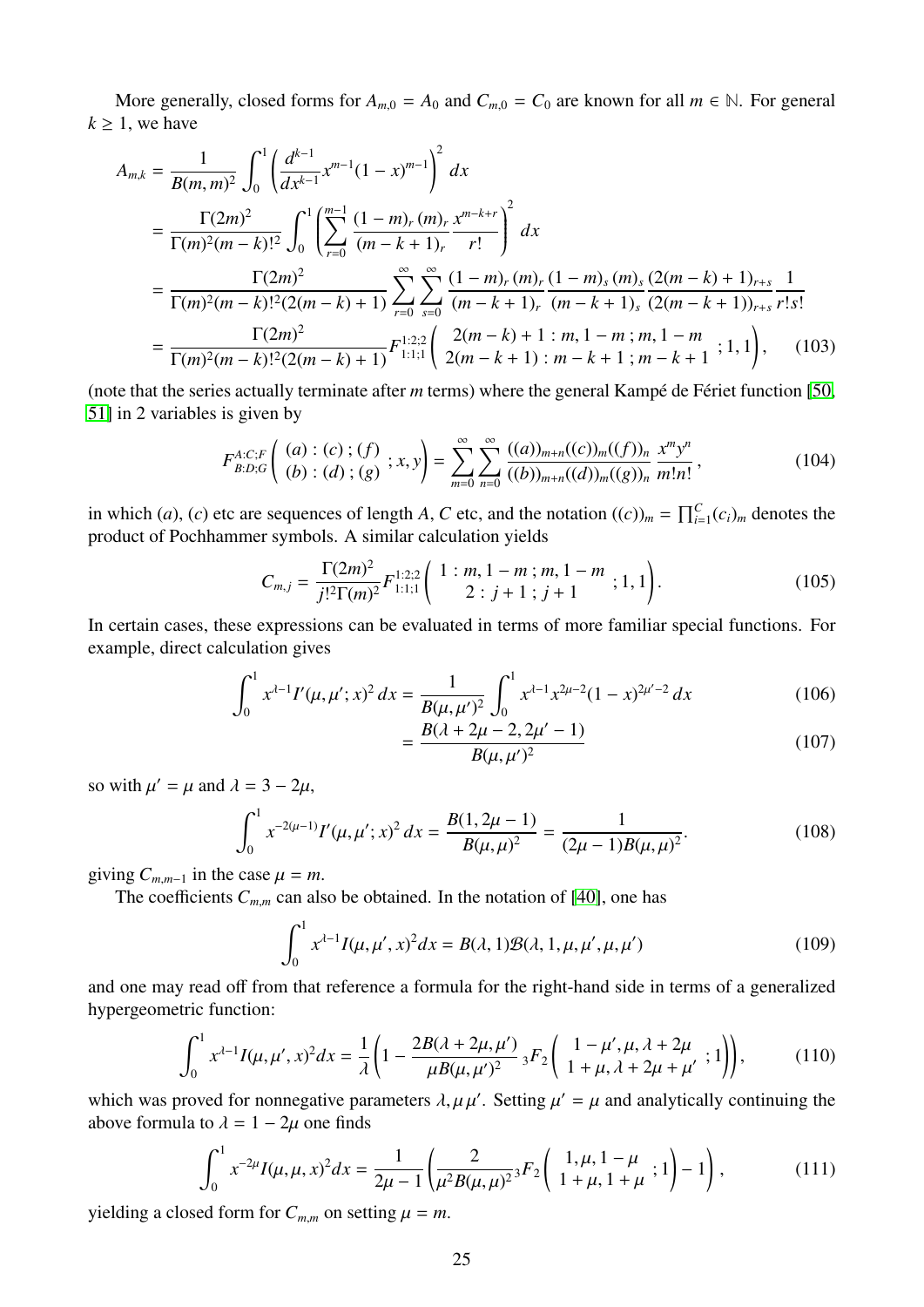# **References**

- <span id="page-25-0"></span>[1] R. Penrose, "Gravitational collapse and space-time singularities," *[Phys. Rev. Lett.](http://dx.doi.org/10.1103/PhysRevLett.14.57)* 14 (1965) [57–59.](http://dx.doi.org/10.1103/PhysRevLett.14.57)
- <span id="page-25-1"></span>[2] S. W. Hawking, "The Occurrence of singularities in cosmology," *[Proc. Roy. Soc. Lond.](http://dx.doi.org/10.1098/rspa.1966.0221)* A294 [\(1966\) 511–521.](http://dx.doi.org/10.1098/rspa.1966.0221)
- <span id="page-25-2"></span>[3] F. A. E. Pirani, "On the physical significance of the Riemann tensor," *[Acta Phys. Polon.](http://dx.doi.org/10.1007/s10714-009-0787-9)* 15 [\(1956\) 389–405.](http://dx.doi.org/10.1007/s10714-009-0787-9) [Gen. Rel. Grav.41,1215(2009)].
- <span id="page-25-3"></span>[4] H. Epstein, V. Glaser, and A. Jaffe, "Nonpositivity of energy density in quantized field theories," *Nuovo Cim.* 36 [\(1965\) 1016.](http://dx.doi.org/10.1007/BF02749799)
- <span id="page-25-4"></span>[5] E. Curiel, "A primer on energy conditions," *Einstein Stud.* 13 [\(2017\) 43–104,](http://dx.doi.org/10.1007/978-1-4939-3210-8_3) [arXiv:1405.0403 \[physics.hist-ph\]](http://arxiv.org/abs/1405.0403).
- <span id="page-25-5"></span>[6] E.-A. Kontou and K. Sanders, "Energy conditions in general relativity and quantum field theory," *Class. Quant. Grav.* 37 [no. 19, \(2020\) 193001,](http://dx.doi.org/10.1088/1361-6382/ab8fcf) [arXiv:2003.01815 \[gr-qc\]](http://arxiv.org/abs/2003.01815).
- <span id="page-25-6"></span>[7] J. M. M. Senovilla, "Singularity theorems and their consequences," [arXiv:1801.04912](http://arxiv.org/abs/1801.04912) [\[gr-qc\]](http://arxiv.org/abs/1801.04912). [Gen. Rel. Grav.30,701(1998)].
- <span id="page-25-7"></span>[8] F. J. Tipler, "Energy conditions and spacetime singularities," *[Phys. Rev.](http://dx.doi.org/10.1103/PhysRevD.17.2521)* D17 (1978) [2521–2528.](http://dx.doi.org/10.1103/PhysRevD.17.2521)
- <span id="page-25-8"></span>[9] A. Borde, "Geodesic focusing, energy conditions and singularities," *[Class. Quant. Grav.](http://dx.doi.org/10.1088/0264-9381/4/2/015)* 4 [\(1987\) 343–356.](http://dx.doi.org/10.1088/0264-9381/4/2/015)
- <span id="page-25-9"></span>[10] T. A. Roman, "On the 'averaged weak energy condition' and Penrose's singularity theorem," *Phys. Rev.* D37 [\(1988\) 546–548.](http://dx.doi.org/10.1103/PhysRevD.37.546)
- <span id="page-25-10"></span>[11] R. M. Wald and U. Yurtsever, "General proof of the averaged null energy condition for a massless scalar field in two-dimensional curved space-time," *Phys. Rev.* D44 [\(1991\) 403–416.](http://dx.doi.org/10.1103/PhysRevD.44.403)
- <span id="page-25-11"></span>[12] C. J. Fewster and G. J. Galloway, "Singularity theorems from weakened energy conditions," *[Class. Quant. Grav.](http://dx.doi.org/10.1088/0264-9381/28/12/125009)* 28 (2011) 125009, [arXiv:1012.6038 \[gr-qc\]](http://arxiv.org/abs/1012.6038).
- <span id="page-25-12"></span>[13] P. J. Brown, C. J. Fewster, and E.-A. Kontou, "A singularity theorem for Einstein-Klein-Gordon theory," [arXiv:1803.11094 \[gr-qc\]](http://arxiv.org/abs/1803.11094).
- <span id="page-25-13"></span>[14] J. Ehlers, "Contributions to the relativistic mechanics of continuous media," *[Gen. Rel. Grav.](http://dx.doi.org/10.1007/BF00759031)* 25 [\(1993\) 1225–1266.](http://dx.doi.org/10.1007/BF00759031) [Abh. Akad. Wiss. Lit. Mainz. Nat. Kl.11,793(1961)].
- <span id="page-25-14"></span>[15] C. J. Fewster and E.-A. Kontou, "A new derivation of singularity theorems with weakened energy hypotheses," [arXiv:1907.13604 \[gr-qc\]](http://arxiv.org/abs/1907.13604).
- <span id="page-25-15"></span>[16] B. O'Neill, *Semi-Riemannian geometry*, vol. 103 of *Pure and Applied Mathematics*. Academic Press, Inc. [Harcourt Brace Jovanovich, Publishers], New York, 1983. With applications to relativity.
- <span id="page-25-16"></span>[17] M. Kriele, *Spacetime*, vol. 59 of *Lecture Notes in Physics. New Series m: Monographs*. Springer-Verlag, Berlin, 1999. Foundations of general relativity and differential geometry.
- <span id="page-25-17"></span>[18] G. J. Galloway and J. M. M. Senovilla, "Singularity theorems based on trapped submanifolds of arbitrary co-dimension," *[Classical Quantum Gravity](http://dx.doi.org/10.1088/0264-9381/27/15/152002)* 27 no. 15, (2010) 152002, 10. <https://doi-org.libproxy.york.ac.uk/10.1088/0264-9381/27/15/152002>.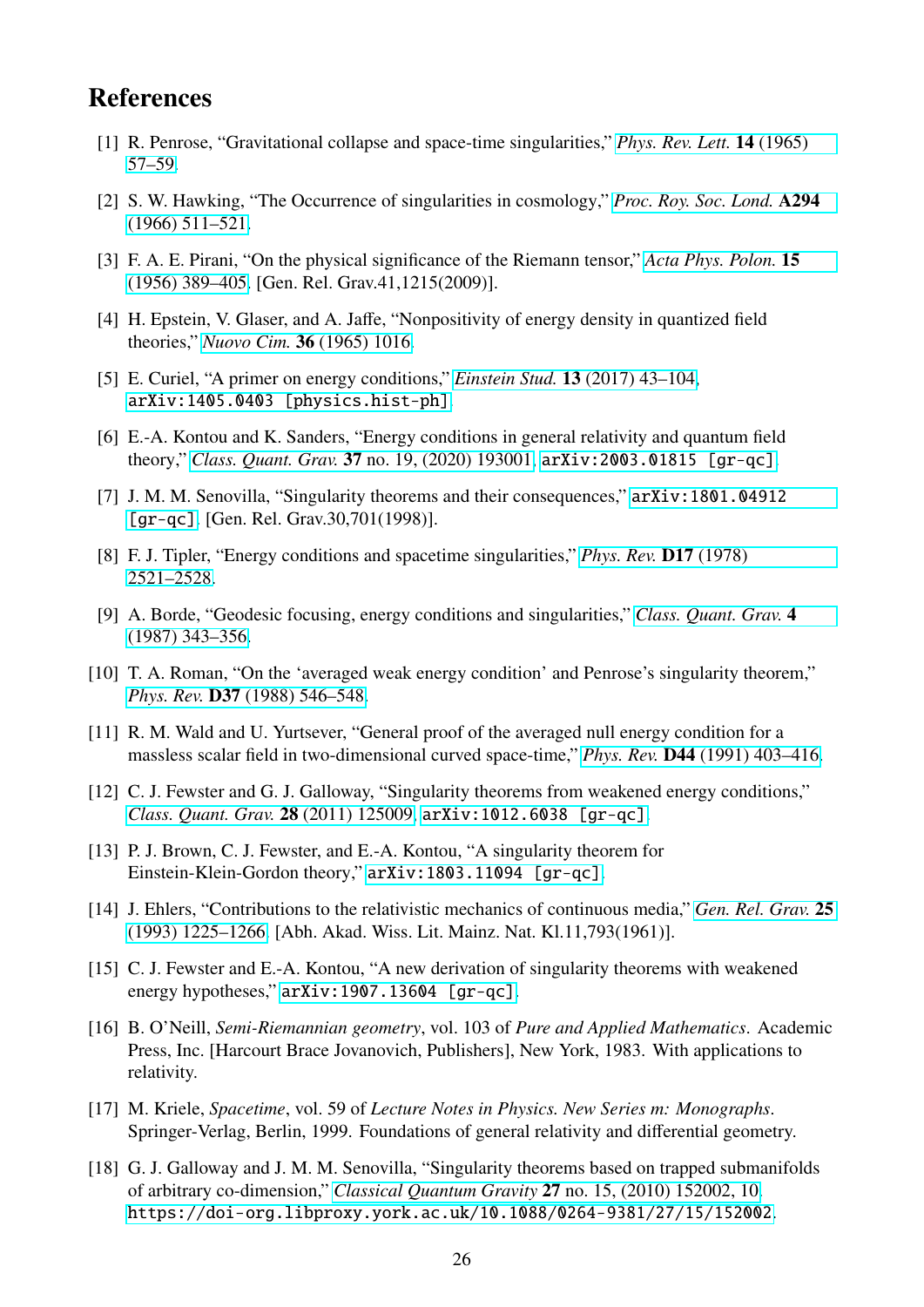- <span id="page-26-0"></span>[19] A. B. Aazami and M. A. Javaloyes, "Penrose's singularity theorem in a Finsler spacetime," *[Classical Quantum Gravity](http://dx.doi.org/10.1088/0264-9381/33/2/025003)* 33 no. 2, (2016) 025003, 22. <https://doi-org.libproxy.york.ac.uk/10.1088/0264-9381/33/2/025003>.
- <span id="page-26-1"></span>[20] P. E. Ehrlich and S.-B. Kim, "Comparison theory in Lorentzian and Riemannian geometry," *Nonlinear Anal.* 71 [no. 12, \(2009\) e211–e217.](http://dx.doi.org/10.1016/j.na.2008.10.022) <https://doi-org.libproxy.york.ac.uk/10.1016/j.na.2008.10.022>.
- <span id="page-26-2"></span>[21] L. H. Ford, "Quantum coherence effects and the second law of thermodynamics," *[Proc. Roy.](http://dx.doi.org/10.1098/rspa.1978.0197) Soc. Lond.* A364 [\(1978\) 227–236.](http://dx.doi.org/10.1098/rspa.1978.0197)
- <span id="page-26-3"></span>[22] L. H. Ford, "Constraints on negative energy fluxes," *Phys. Rev.* D43 [\(1991\) 3972–3978.](http://dx.doi.org/10.1103/PhysRevD.43.3972)
- <span id="page-26-4"></span>[23] C. J. Fewster, *Quantum Energy Inequalities*, [pp. 215–254.](http://dx.doi.org/10.1007/978-3-319-55182-1_10) Springer International Publishing, Cham, 2017.
- <span id="page-26-5"></span>[24] C. J. Fewster and E.-A. Kontou, "Quantum strong energy inequalities," [arXiv:1809.05047](http://arxiv.org/abs/1809.05047)  $[gr-qc]$ .
- <span id="page-26-6"></span>[25] N. Aghanim, Y. Akrami, M. Ashdown, J. Aumont, C. Baccigalupi, M. Ballardini, A. Banday, R. Barreiro, N. Bartolo, S. Basak, *et al.*, "Planck 2018 results. VI. Cosmological parameters," *arXiv preprint arXiv:1807.06209* (2018) .
- <span id="page-26-7"></span>[26] C. W. Misner, K. Thorne, and J. Wheeler, *Gravitation*. W. H. Freeman, San Francisco, 1973.
- <span id="page-26-8"></span>[27] I. Khavkine and V. Moretti, "Algebraic QFT in curved spacetime and quasifree Hadamard states: an introduction," in *Advances in algebraic quantum field theory*, Math. Phys. Stud., pp. 191–251. Springer, Cham, 2015.
- <span id="page-26-9"></span>[28] V. Moretti, "On the global Hadamard condition in QFT and the signed squared geodesic distance defined in domains larger than convex normal neighborhoods," [arXiv:2107.04903](http://arxiv.org/abs/2107.04903)  $[gr-qc]$ .
- <span id="page-26-10"></span>[29] B. S. Kay and R. M. Wald, "Theorems on the uniqueness and thermal properties of stationary, nonsingular, quasifree states on spacetimes with a bifurcate Killing horizon," *[Phys. Rep.](http://dx.doi.org/10.1016/0370-1573(91)90015-E)* 207 [no. 2, \(1991\) 49–136.](http://dx.doi.org/10.1016/0370-1573(91)90015-E) [https://doi.org/10.1016/0370-1573\(91\)90015-E](https://doi.org/10.1016/0370-1573(91)90015-E).
- <span id="page-26-11"></span>[30] S. Hollands and R. M. Wald, "Local Wick polynomials and time ordered products of quantum fields in curved space-time," *[Commun. Math. Phys.](http://dx.doi.org/10.1007/s002200100540)* 223 (2001) 289–326, [arXiv:gr-qc/0103074 \[gr-qc\]](http://arxiv.org/abs/gr-qc/0103074).
- <span id="page-26-12"></span>[31] C. J. Fewster and R. Verch, "Dynamical locality and covariance: What makes a physical theory the same in all spacetimes?," *[Annales Henri Poincare](http://dx.doi.org/10.1007/s00023-012-0165-0)* 13 (2012) 1613–1674, [arXiv:1106.4785 \[math-ph\]](http://arxiv.org/abs/1106.4785).
- <span id="page-26-13"></span>[32] C. J. Fewster, "The art of the state," *[International Journal of Modern Physics D](http://dx.doi.org/10.1142/S0218271818430071)* 27 (2018) [1843007–251,](http://dx.doi.org/10.1142/S0218271818430071) [arXiv:1803.06836 \[gr-qc\]](http://arxiv.org/abs/1803.06836).
- <span id="page-26-14"></span>[33] S. Hollands and R. M. Wald, "Conservation of the stress tensor in interacting quantum field theory in curved spacetimes," *[Rev. Math. Phys.](http://dx.doi.org/10.1142/S0129055X05002340)* 17 (2005) 227–312, [arXiv:gr-qc/0404074](http://arxiv.org/abs/gr-qc/0404074)  $\lceil$ gr-qc].
- <span id="page-26-15"></span>[34] K. Sanders, "Static symmetric solutions of the semi-classical Einstein-Klein-Gordon system," [arXiv:2007.14311 \[math-ph\]](http://arxiv.org/abs/2007.14311).